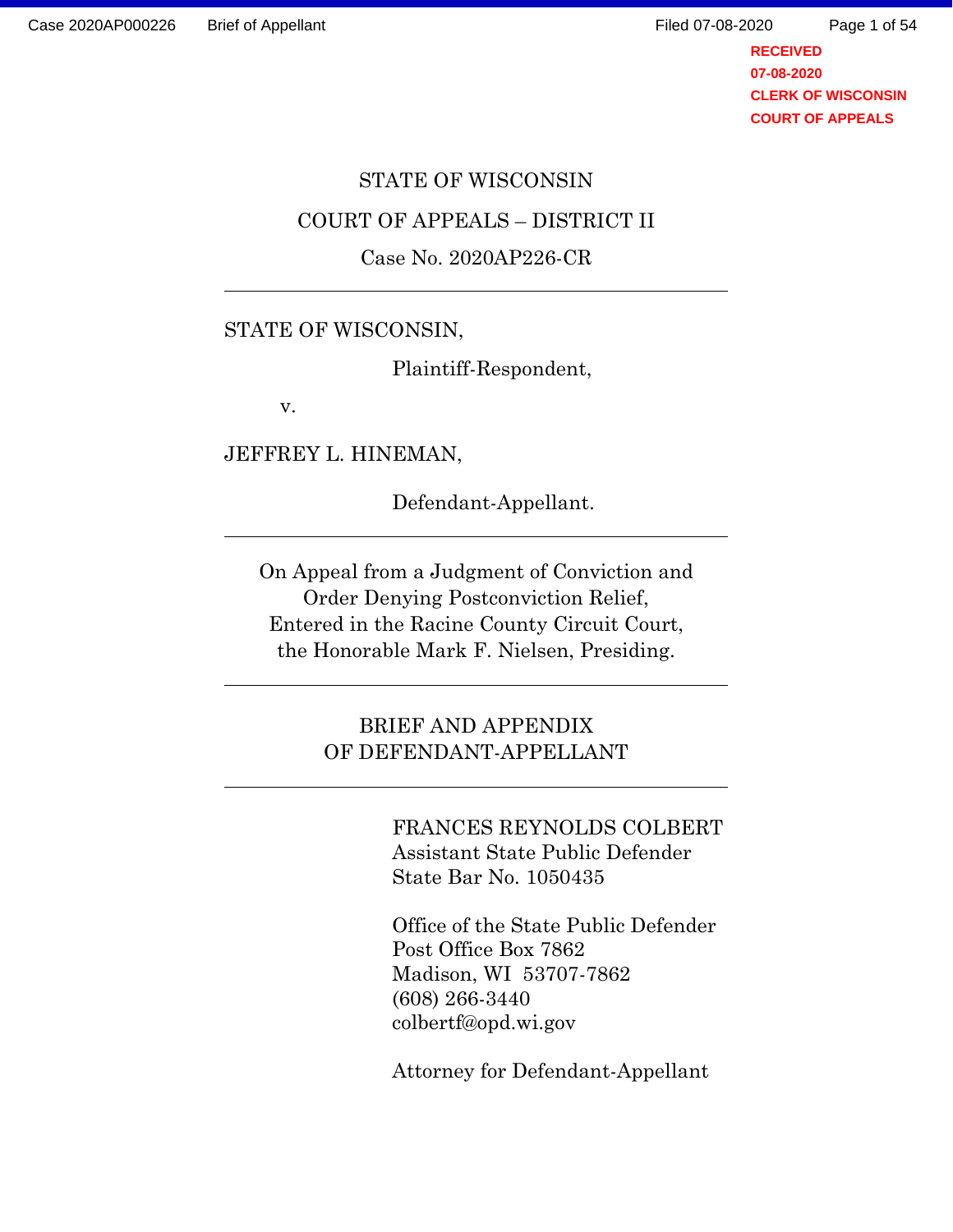# **TABLE OF CONTENTS**

|    |           |     | STATEMENT ON ORAL ARGUMENT AND                                                                                                                                            |  |
|----|-----------|-----|---------------------------------------------------------------------------------------------------------------------------------------------------------------------------|--|
|    |           |     |                                                                                                                                                                           |  |
|    |           |     |                                                                                                                                                                           |  |
| I. |           |     | The State's Failure to Turn Over the<br>March 12 CPS Report Was in Violation of<br>Hineman's Due Process Rights and Brady                                                 |  |
|    | A.        |     | The March 12 CPS report9                                                                                                                                                  |  |
|    | <b>B.</b> | The | March<br>12 report was<br>exculpatory impeachment evidence<br>and the prosecution's failure to<br>turn it over was in violation of<br>Hineman's constitutional rights  11 |  |
|    |           | 1.  | The state had a duty to<br>provide the CPS report to the                                                                                                                  |  |
|    |           | 2.  | The March 12 CPS<br>report was exculpatory<br>impeachment evidence  16                                                                                                    |  |
|    |           | 3.  | The withheld March 12<br>report was material to the                                                                                                                       |  |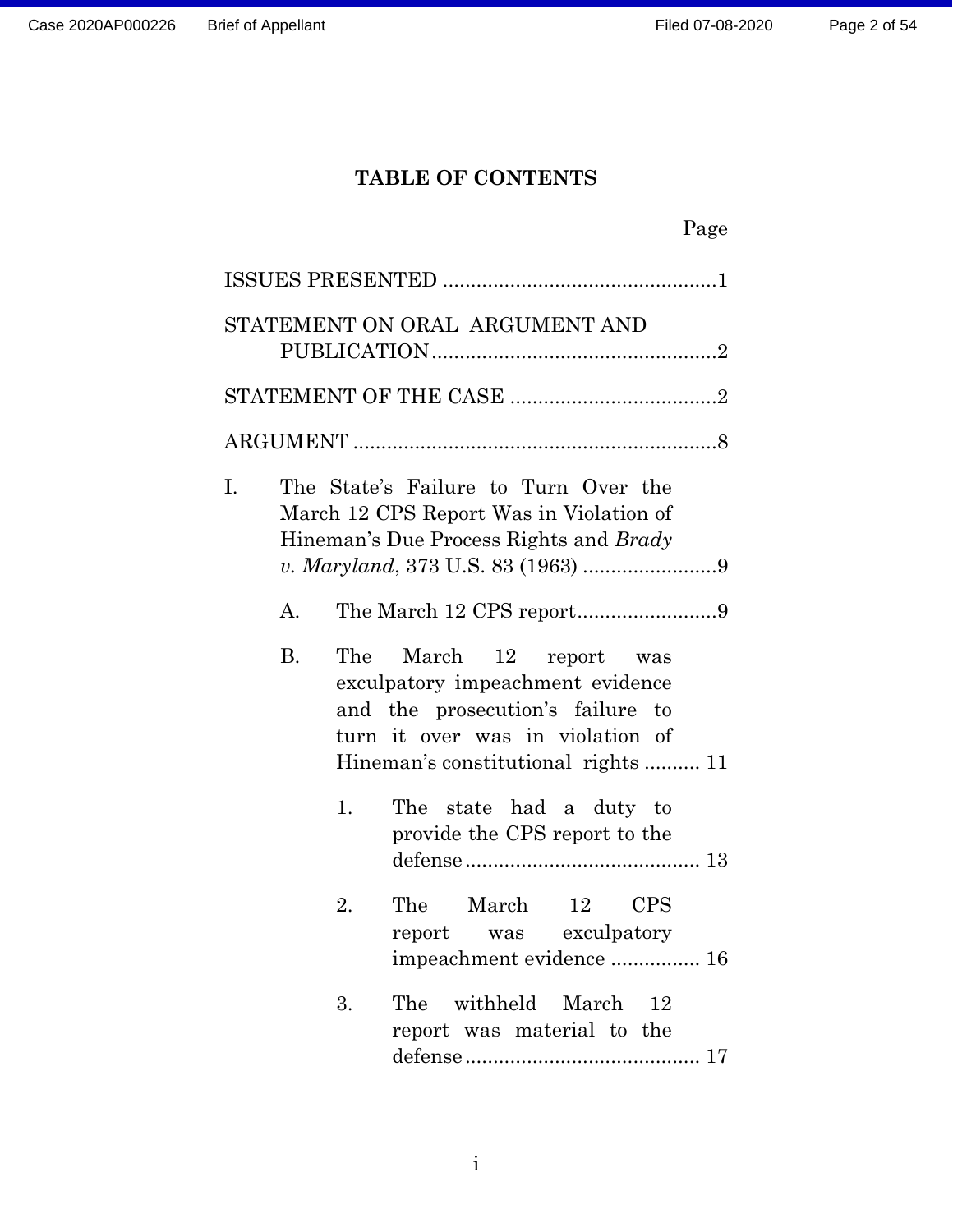| II.  | Because     | Mr. Hineman Is Entitled to a New Trial<br>He Was Denied Effective    |
|------|-------------|----------------------------------------------------------------------|
|      | A.          | Failure to file a motion to compel<br>the production of the March 12 |
|      | <b>B</b> .  | Failure to make an opening                                           |
|      | C.          | Failure to object to improper expert                                 |
|      | D.          |                                                                      |
| III. |             | Hineman Is Entitled to a New Trial in                                |
|      | $A_{\cdot}$ | Prosecutorial errors prevented a                                     |
|      | <b>B.</b>   | An in camera review of SJS's<br>treatment records is necessary to    |
|      |             |                                                                      |
|      |             |                                                                      |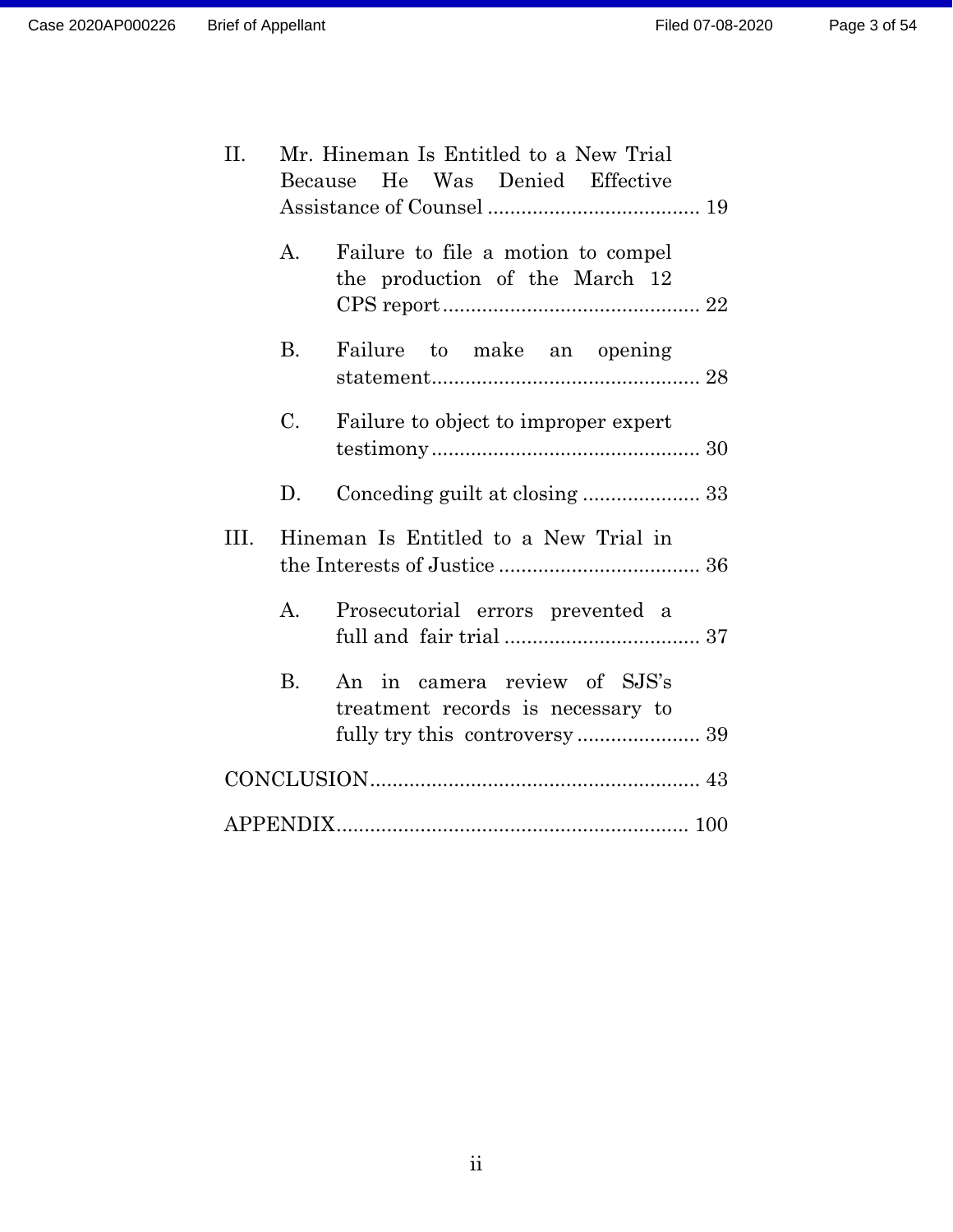# **CASES CITED**

| Brady v. Maryland,                                                           |
|------------------------------------------------------------------------------|
|                                                                              |
| Charolais Breeding Ranches, Ltd. v.<br>FPC Securities Corp.<br>90 Wis.2d 97, |
| <i>Francis v. Spraggins,</i>                                                 |
| Haynes v. Cain,                                                              |
| Kyles v. Whitley,                                                            |
| Pennsylvania v. Ritchie,                                                     |
| State v. Agnello,<br>226 Wis. 2d 164, 593 N.W.2d 427 (1999) 34               |
| State v. Bellows,<br>218 Wis. 2d 614,                                        |
| State v. DeLao,<br>2002 WI 49, 252 Wis. 2d 289,                              |
| State v. DelReal,<br>225 Wis. 2d 565, 593 N.W.2d 461 (1999) 22               |
| State v. Domke,<br>2011 WI 95, 337 Wis. 2d 268,                              |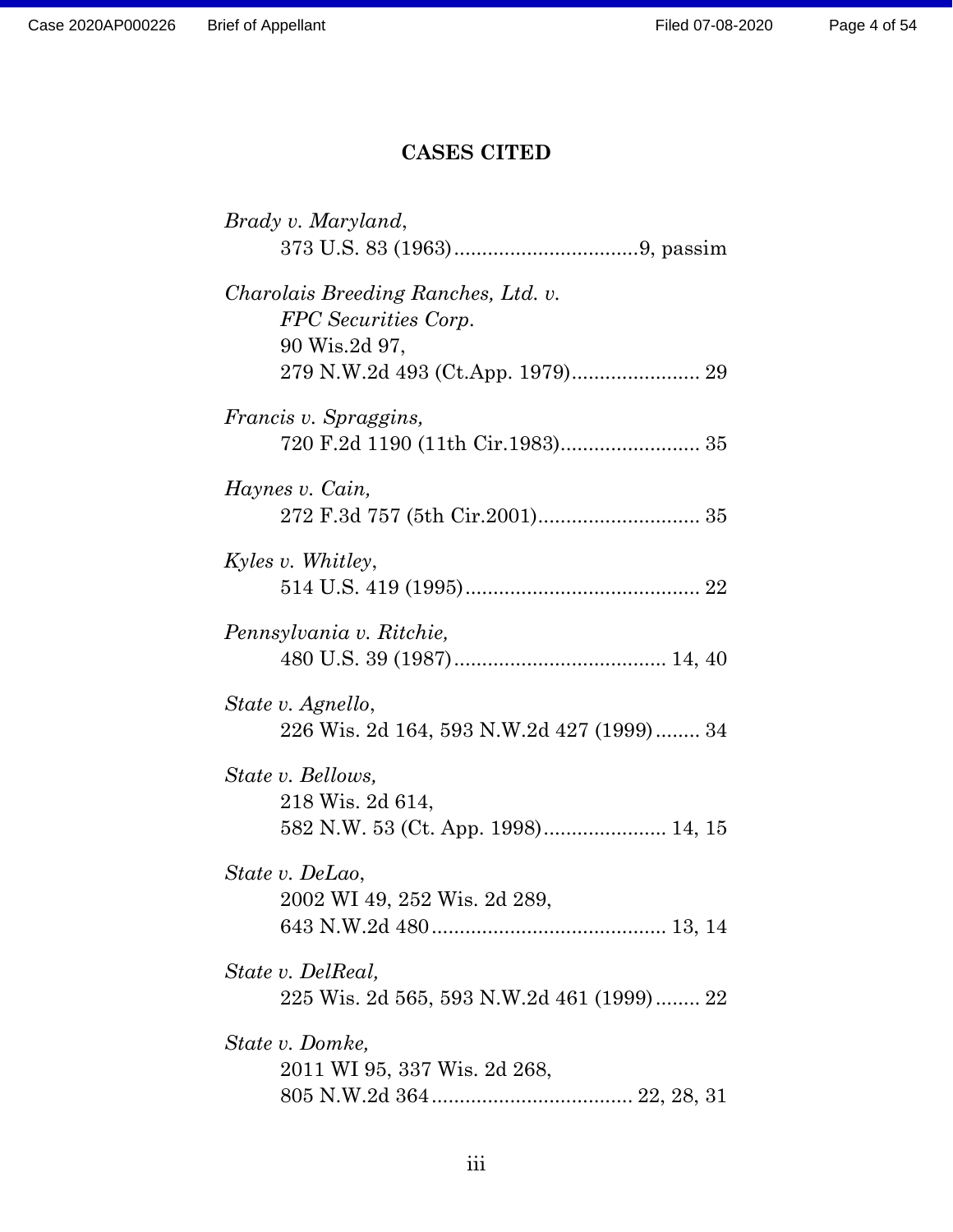| State v. Elm,                             |
|-------------------------------------------|
| 201 Wis. 2d 452,                          |
|                                           |
| State v. Green,                           |
| 2002 WI 68, 253 Wis. 2d 356,              |
|                                           |
| State v. Harris,                          |
| 2004 WI 64, 272 Wis. 2d 80,               |
|                                           |
| State v. Jenkins,                         |
| 2014 WI 59, 355 Wis. 2d 180,              |
|                                           |
| State v. Johnson,                         |
| 153 Wis. 2d 121, 449 N.W.2d 845 (1990) 19 |
| State v. Pote,                            |
| 2003 WI App 31, 659 N.W.2d 82 20          |
| State v. Rockette,                        |
| 2006 WI App 103, 294 Wis. 2d 611,         |
|                                           |
| State v. Shiffra,                         |
| 175 Wis. 2d 600,                          |
| 499 N.W.2d 719 (Ct. App. 1993) 24, 39, 40 |
| State v. Sholar,                          |
| 2018 WI 53, 381 Wis. 2d 560,              |
|                                           |
| State v. Solberg,                         |
| 211 Wis. 2d 372,                          |
|                                           |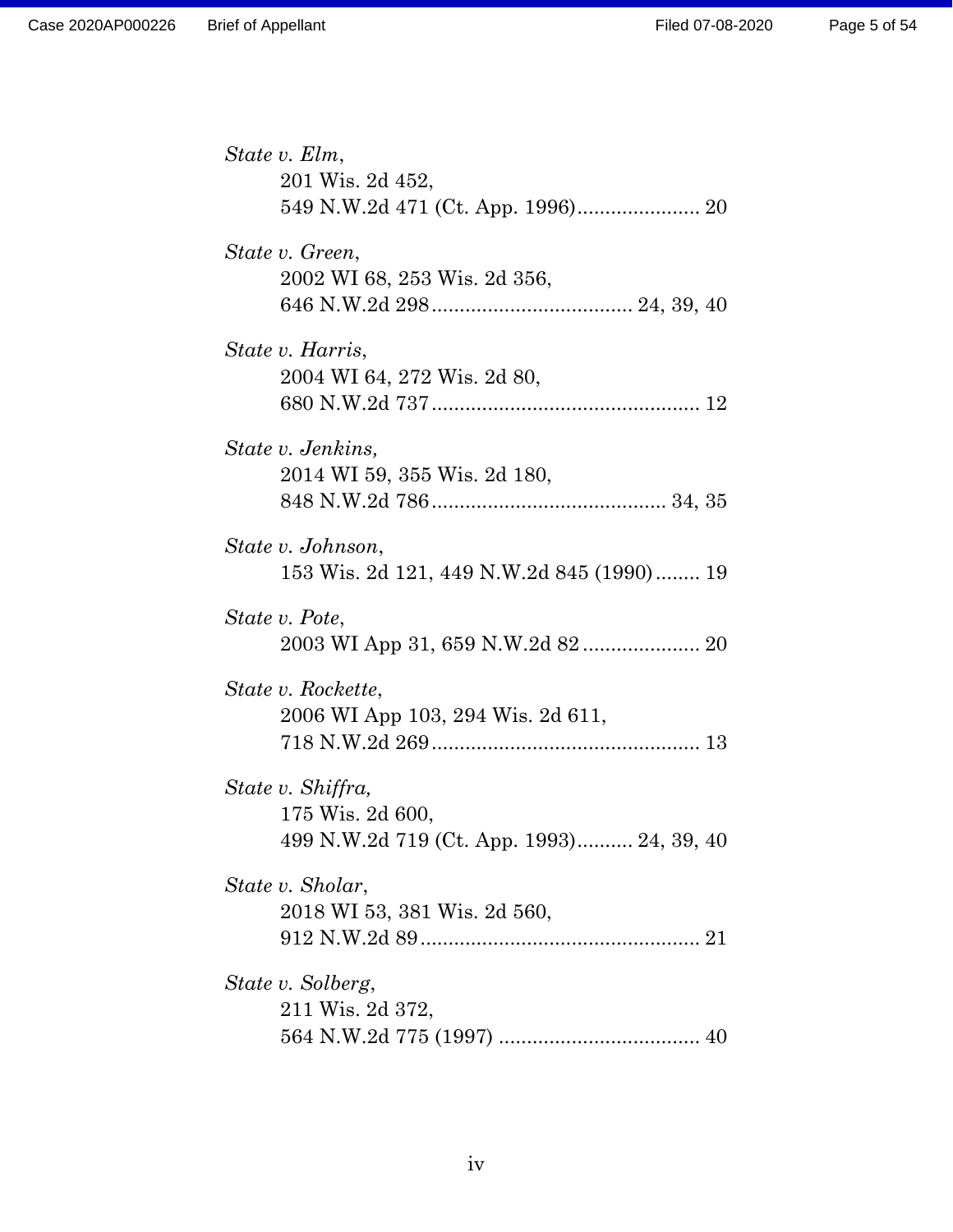| State v. Thiel,                   |  |
|-----------------------------------|--|
| 2003 WI 111, 264 Wis. 2d 571,     |  |
|                                   |  |
| State v. Zdzieblowski,            |  |
| 2014 WI App 130, 359 Wis. 2d 102, |  |
|                                   |  |
| Strickland v. Washington,         |  |
|                                   |  |
| United States v. Bagley,          |  |
|                                   |  |
| United States v. Simone,          |  |
|                                   |  |
| United States v. Swanson,         |  |
|                                   |  |
| Wiley v. Sowders,                 |  |
|                                   |  |

## **CONSTITUTIONAL PROVISIONS AND STATUTES CITED**

## United States Constitution

## Wisconsin Constitution

|--|--|--|--|--|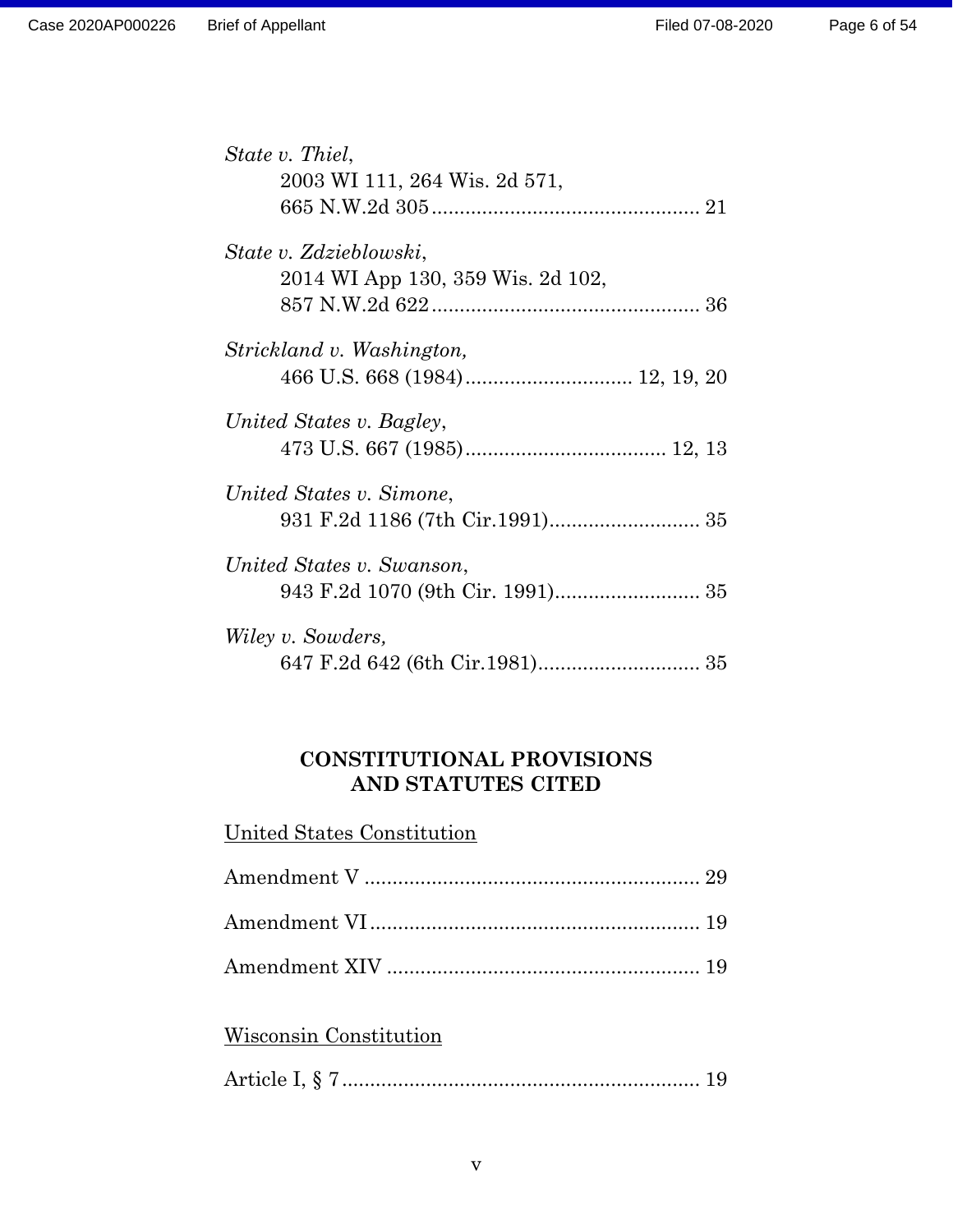### Wisconsin Statutes

# **OTHER AUTHORITIES**

| Opinions of the Attorney General                                                                                                                                                                                                                                                 |  |  |
|----------------------------------------------------------------------------------------------------------------------------------------------------------------------------------------------------------------------------------------------------------------------------------|--|--|
|                                                                                                                                                                                                                                                                                  |  |  |
|                                                                                                                                                                                                                                                                                  |  |  |
| Keith A. Findley & Michael S. Scott,<br>The Multiple Dimensions of Tunnel<br><i>Vision in Criminal Cases,</i>                                                                                                                                                                    |  |  |
| Pollack, David, "Understanding Sexual"<br>Grooming in Child Abuse Cases"<br>Nov. 1, 2015 available at:<br>https://www.american.bar.org/groups/chi<br>ld_law/resources/child_law_practiceonlin<br>e/child_law_practice/vol-34/november-<br>2015/understanding-sexual-grooming-in- |  |  |
| 38                                                                                                                                                                                                                                                                               |  |  |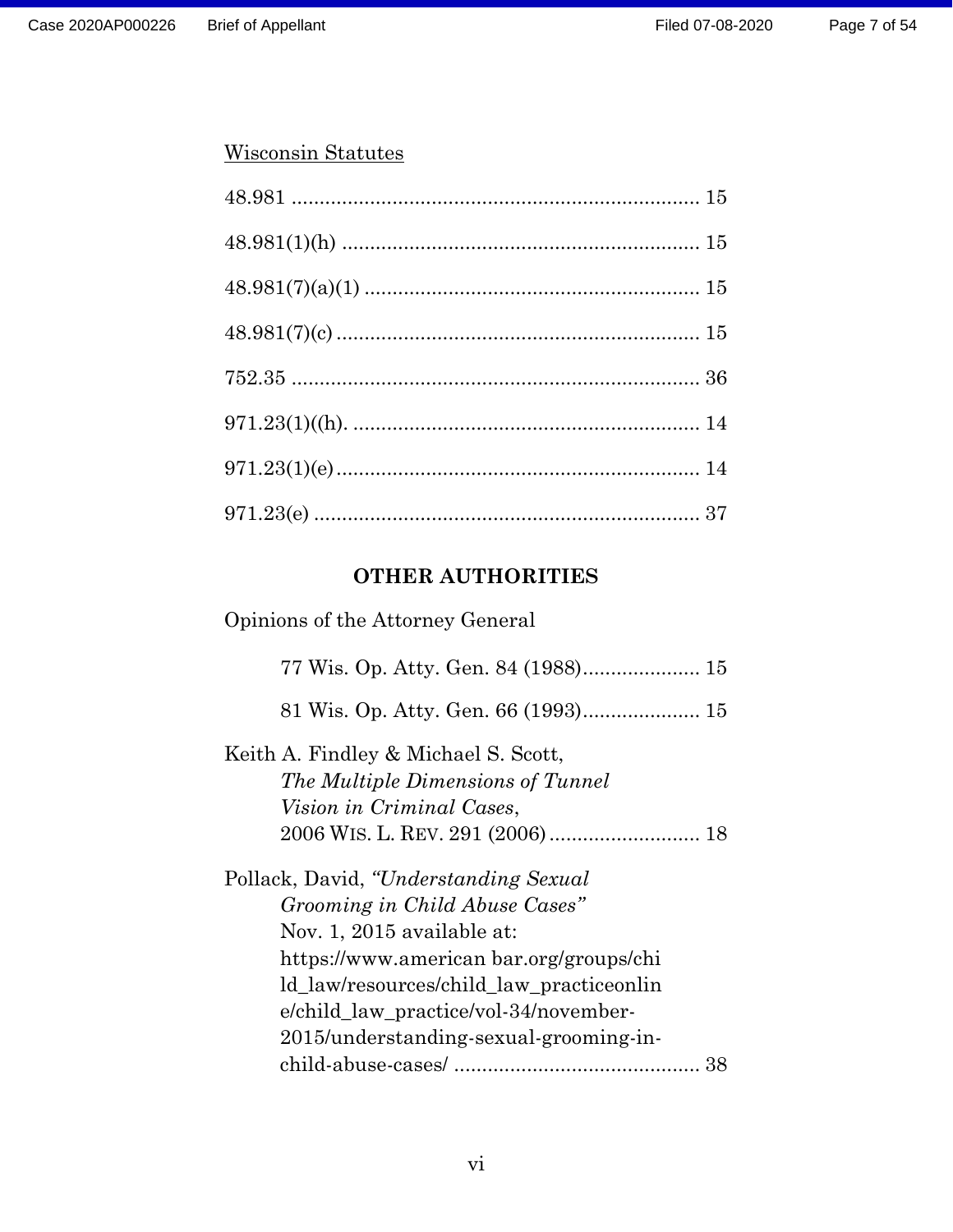#### **ISSUES PRESENTED**

Jeffrey L. Hineman was charged with and convicted of first-degree sexual assault of a child under the age of 13 for allegedly touching, over clothing, the private parts of six-year-old SJS, some time between October 2014 and March 2015. The investigation into Hineman's criminal conduct was triggered by a March 12, 2015 child protective services (CPS) report that identified Hineman as the alleged maltreater of SJS. Although this report was the basis for the criminal investigation and the investigating officer testified about its contents at trial, this report was not provided to the defense.

1. Was Hineman denied his due process right to all exculpatory impeachment evidence when the state failed to turn over the March 12 CPS report?

The circuit court answered no.

- 2. Was Hineman denied effective assistance of counsel when trial counsel:
	- A. failed to obtain the March 12 CPS report before trial;
	- B. failed to make an opening statement;
	- C. failed to object to improper expert testimony; and
	- D. conceded guilt during closing arguments.

The circuit court answered no.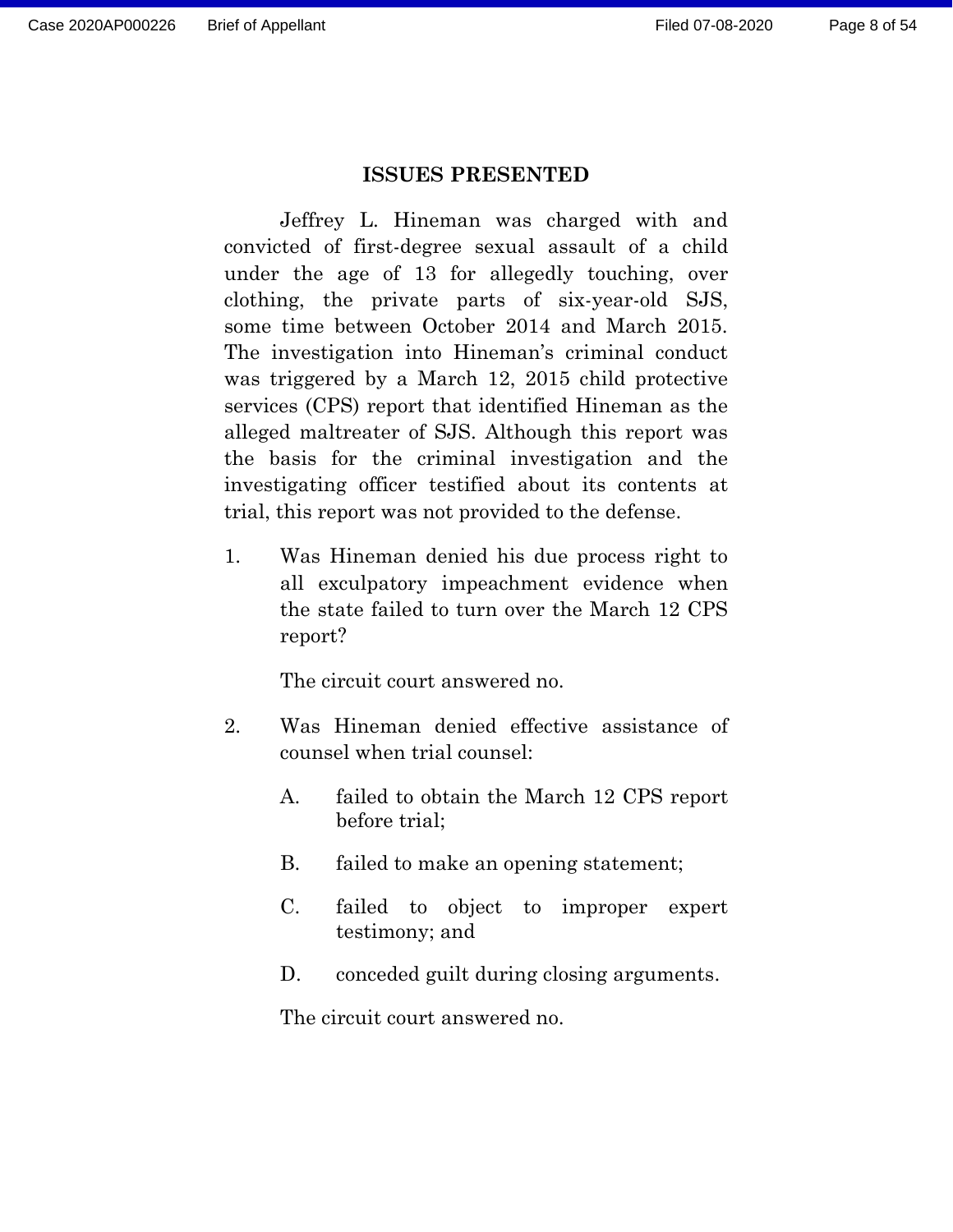3. Is Hineman is entitled to relief in the interests of justice?

The circuit court answered no.

## **STATEMENT ON ORAL ARGUMENT AND PUBLICATION**

Hineman anticipates the briefs will fully address the issues and therefore does not request oral argument. Publication may be warranted to clarify when the state must turn over CPS reports.

#### **STATEMENT OF THE CASE**

Hineman was a family friend of the S. family and a father figure to six-year-old SJS. Hineman had been romantically involved with SJS's mother at the time of SJS's birth and cared for SJS until his mother moved out-of-state when SJS was 14-months old. (78:61-62,129-130). A few years later, SJS returned to Wisconsin, to the custody of his biological father, Frank S.<sup>1</sup> (78:62). Sometime after that, Hineman reached out to SJS's paternal grandmother, Mary S.<sup>2</sup> and reestablished contact with SJS. (78:62, 132).

<sup>1</sup> For ease of reading and to avoid confusion of multiple individuals with the same surname, this brief will refer to Frank S. simply as Dad.

 $<sup>2</sup>$  For ease of reading and to avoid confusion of multiple</sup> individuals with the same surname, this brief will refer to Mary S. simply as Grandma.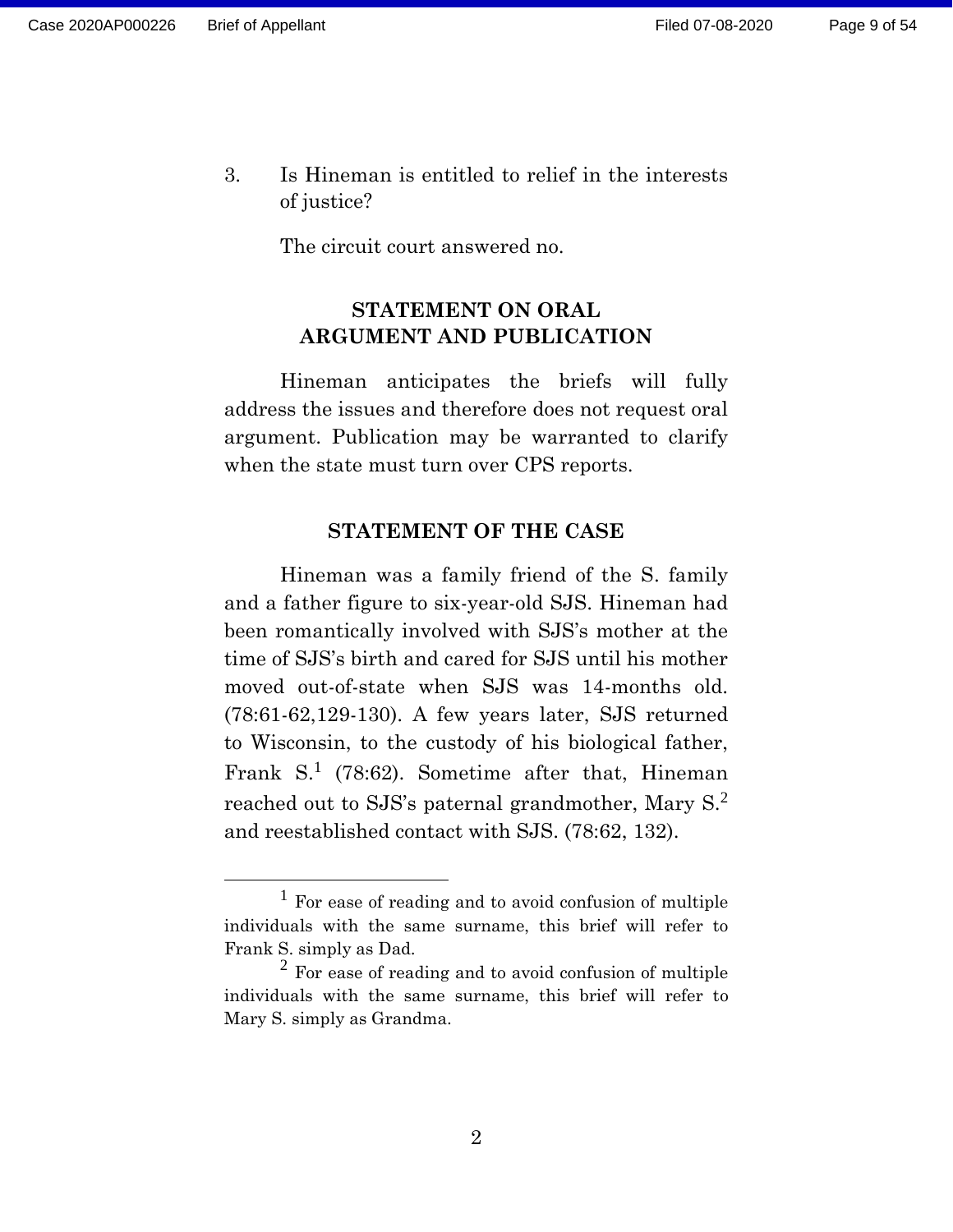Hineman loved SJS and considered him a stepson. (78:137, 147). He bought him gifts, took him places and cared for him. (78:63, 137-138). Grandma explained that Hineman was "very, very nice to [SJS], to the family. We were glad he was back in [SJS's] life." (78:62-63). Hineman was even the primary caregiver for SJS during a two-week period in the fall of 2014, when Dad was in the hospital. (78:63-64). In the spring of 2015 however, the family abruptly cut off all contact with Hineman. (78:66). Hineman had no idea why. (78:137-138).

Unbeknownst to Hineman, SJS's private therapist had developed a concern that SJS was being sexually abused because he had been exhibiting behavior problems and because he was overheard making a reference to the pleasures of oral sex at school. (48:3). On March 12, 2015, the therapist reported her concerns to CPS. (48:4). The March 12 CPS report cites a series of conversations between the therapist and Dad, SJS's school and SJS in which the therapist concludes that Hineman was the source of SJS's knowledge about oral sex and the CPS report identifies Hineman as the "alleged maltreater." (48:2-3). The specific details of the therapist's conversations however, are not provided in the report. (48:3-4). In any event, the March 12 CPS report was faxed to the Racine County Sherriff's Office and as a result Officer Tracy Hintz began a criminal investigation into Hineman's alleged sexual abuse of SJS. (41:29-31, App. 114-116).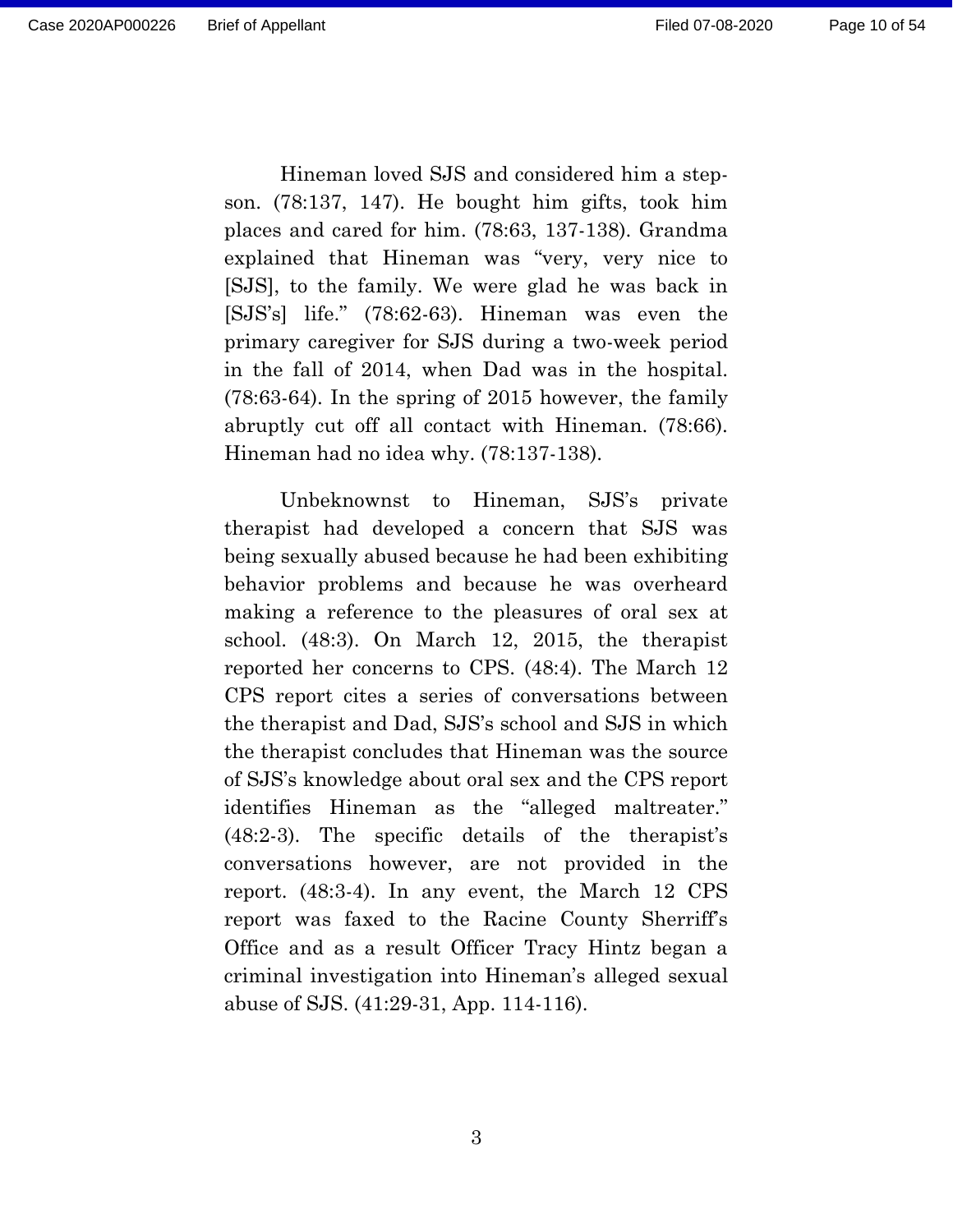Page 11 of 54

On August 5, 2015, five months after Hineman was identified as the alleged maltreater, SJS participated in a child advocacy center (CAC) forensic interview where, for the first time, he disclosed that Hineman touched him inappropriately. (86). During the interview however, SJS was inconsistent in his statements and did not provide a linear narrative about what happened or when. For example, SJS described an instance in which Hineman touched his private parts over his clothing while they were on the couch, and then Hineman laughed. (86 at 10:07:25- 52). <sup>3</sup> SJS stated it had had happened four times, but then stated it had happened six times. (86 at 10:25:08; 10:11:15). When asked to talk about details of one of the other times, SJS said simply, "That was all." (86 at 10:12:20). It was never clarified if SJS was alleging more than one incident. (86 at 10:26:28). When specifically asked if the touching happened around the two-week period in which Hineman stayed with him, SJS said he did not remember. (86 at 10:27:00). There was, however, one consistent remark: SJS repeatedly reported that after Hineman touched him, he immediately told his parents, who were at home, and Hineman was then thrown out of the house. (86 at 10:15:56 10:26:49 10:07:49 10:08:08 10:10:23).

<sup>3</sup> A transcription of the CAC video was not prepared for trial, however Hineman had one prepared postconviction. *See* Exhibits 2 and 3 to the postconviction motion. (41:32-64).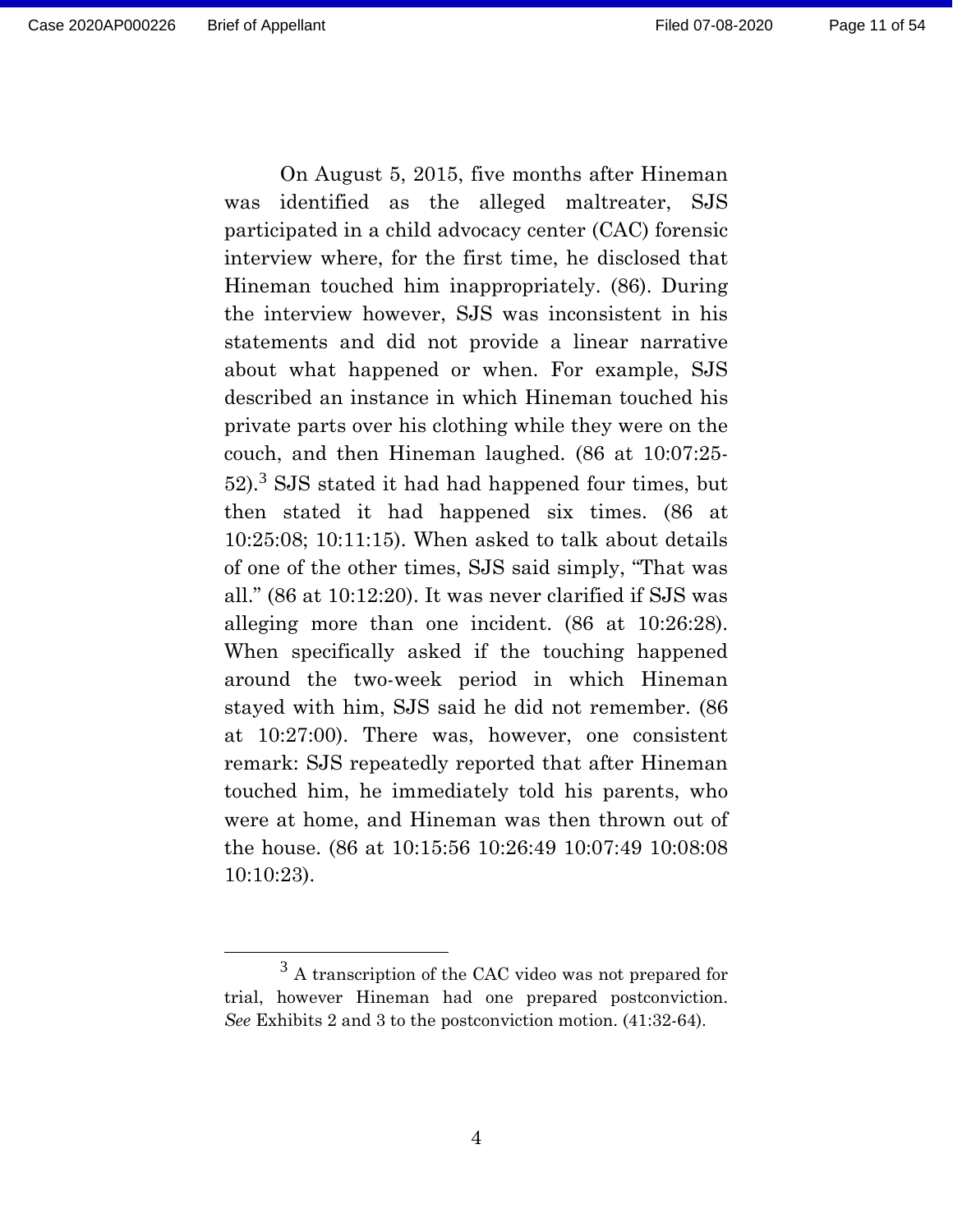The day after the CAC interview, Hineman was charged with one count of first-degree sexual assault of a child under the age of 13. (1). A trial was held on May 9-11, 2017. The state called four witnesses, but little evidence was presented about how the alleged sexual assault actually happened. As noted by the circuit court, the trial "was a contest of credibility in many ways. [Hineman] against the child.… [T]he verdict could have gone either way." (80:24).

The trial began, as trials usually do, with the state's opening statement previewing the evidence it believed would show Hineman's guilt. (78:16-18). When it was the defense's turn, defense counsel opted not to give an opening statement. (78:18).

Testimony began with forensic interviewer, Heather Jensen, who discussed her background and training and the techniques she used when interviewing SJS at the child advocacy center on August 5, 2015. (78:19-40). Although not noticed as an expert, she also testified about research on the implications of "piecemeal" and "delayed disclosure" and why children do not disclose right away. (78: 27-31; App. 117-121). This expert testimony by a lay witness was not objected to. The jury then watched a video recording of the CAC interview in full.

After the CAC interview was played for the jury, nine-year-old SJS testified about the assault that had allegedly occurred two-and-one-half years prior. SJS's trial testimony, like the information he provided during his forensic interview, lacked details.

5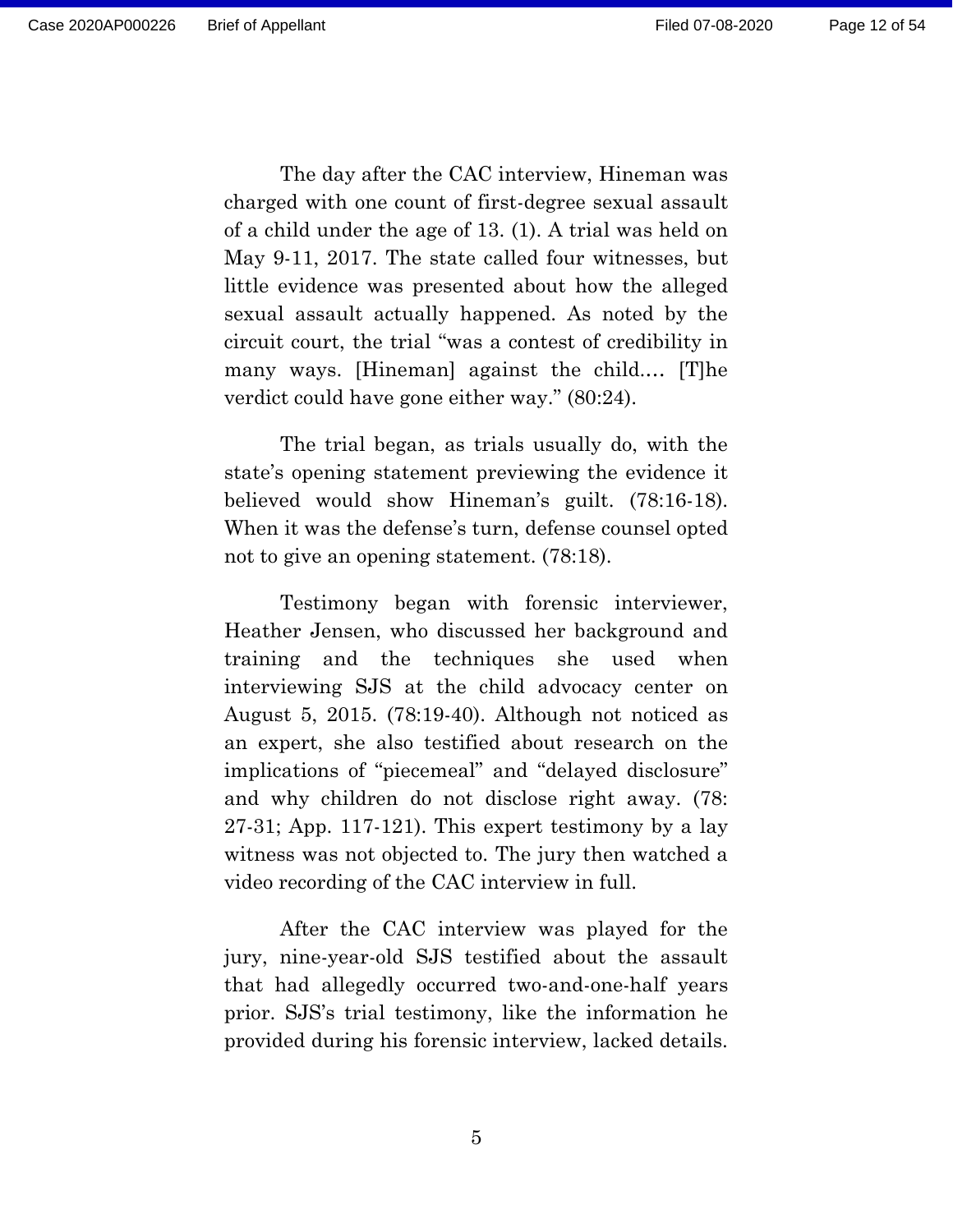Six times SJS answered the question about what had happened with Hineman with "I don't remember." (78:47-50). But he eventually testified that the inappropriate touching happened one time, on one specific day: Hineman touched SJS's penis the day after Halloween in the fall of 2014. (78:49, 53). SJS then reiterated his CAC interview statements that after it happened, he told his dad and grandmother. (78:55).

Grandma then testified, primarily about the family's relationship with Hineman, her son's illness in the fall of 2014 and SJS's behavior problems. (78:62-67). Grandma did not witness or have any personal knowledge of an assault and she confirmed that SJS never told her, or to her knowledge Dad, about any alleged assault. (78:67).

Next, the jury heard from Officer Hintz, who testified about her significant training and experience investigating child sexual assaults, and then about her interview with Hineman. (78:92-102). Hintz explained Hineman's behavior was concerning to her because he was buying gifts for SJS and doing things for the family, which "in the totality of everything" was "described as grooming." (78:94-95, 91, 92). When the prosecutor began asking Hintz about where she learned about the "concept of grooming" defense counsel objected because this was expert testimony, Hintz had not been noticed as an expert, and the police reports had not said anything about grooming. (78:92). The objection was sustained. (78:92).

6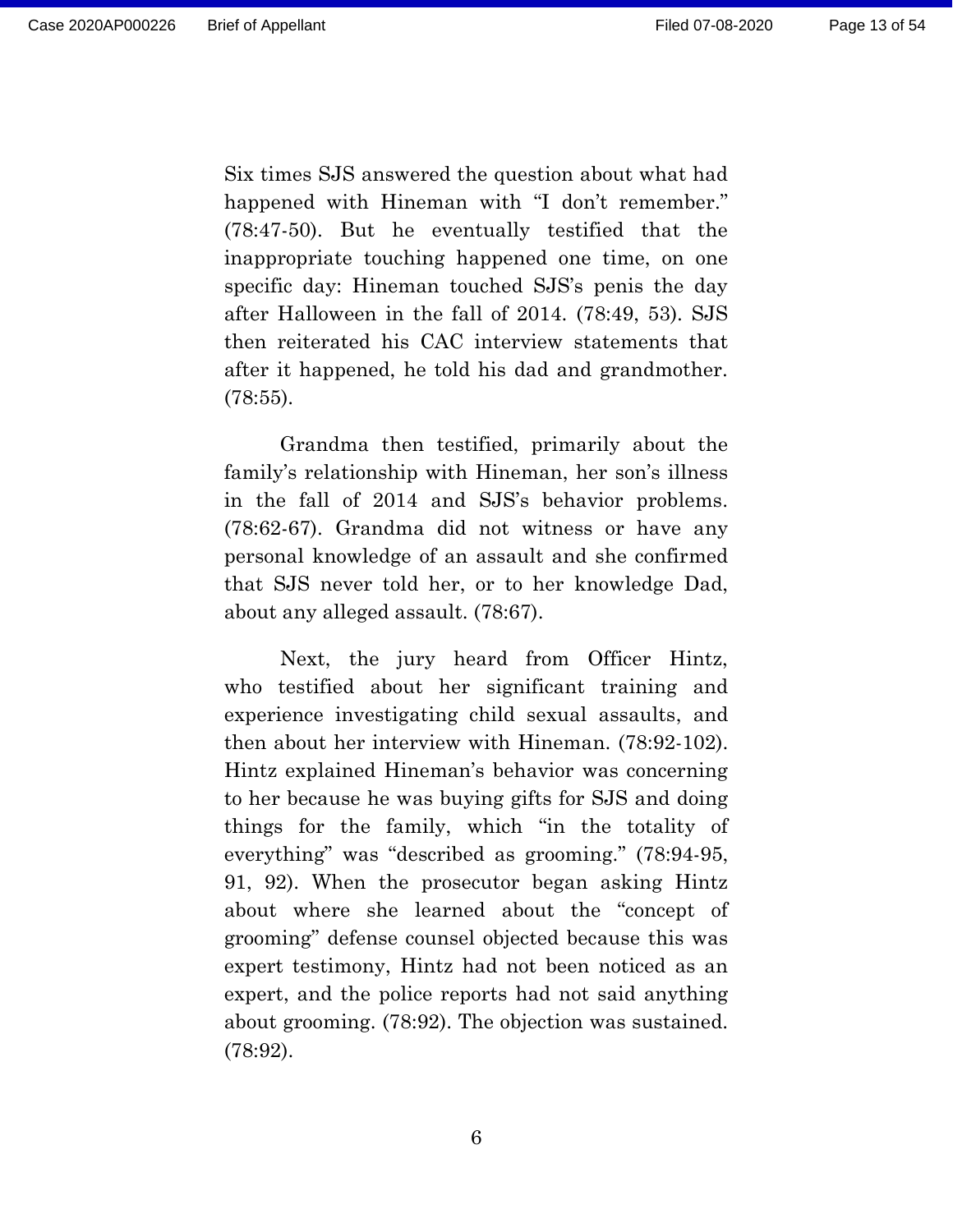Officer Hintz also testified that it was her belief that the March 12 CPS report contained a statement that SJS had reported Hineman had touched SJS inappropriately. (78:107-09; App. 122-124). The March 12 CPS report contains no such statement. (48:2-7). This testimony was not impeached.

Last, Hineman testified. Hineman discussed his relationship with the family and SJS. Hineman unequivocally stated that he never touched SJS on his penis. (78:140).

During closing arguments, for some unknown reason, defense counsel said "I believe the sexual assault happened. It happened the day after trick-ortreating. It happened when his dad wasn't there. It would have had to happen when he was watching SJS during those two weeks." (79:24; App. 127).

Hineman was convicted and sentenced to 25 years in prison, with 17 years of initial confinement followed by 8 years extended supervision.

Hineman brought postconviction motions seeking postconviction discovery and alleging a multitude of constitutional violations. (40, 41, 42, 55). The circuit court ordered the department of health services to provide Hineman with the March 12 CPS report as well as two other related CPS reports but denied all other claims. (47, 62; App. 101-113). This appeal follows.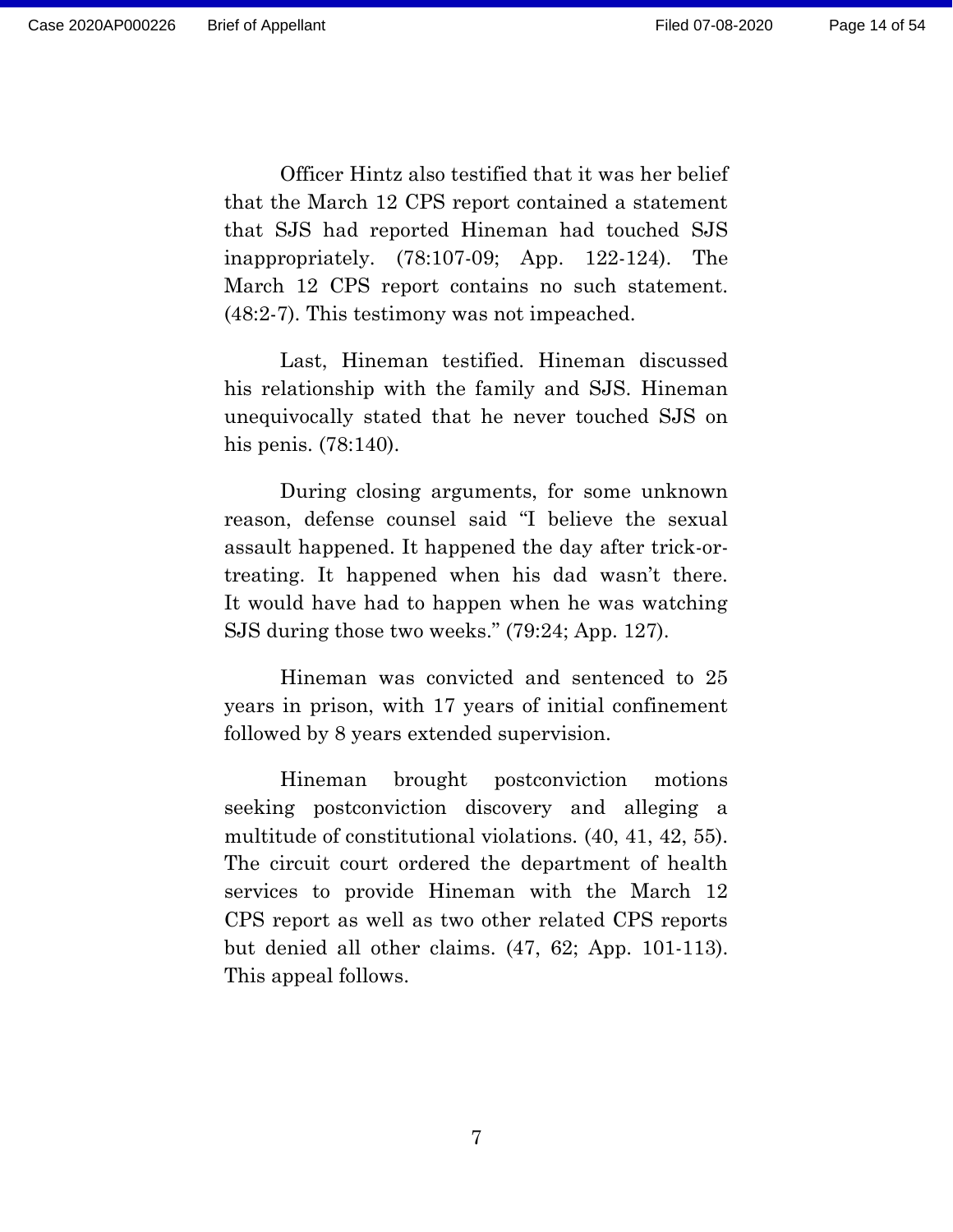Other details about the investigation, the trial and the postconviction litigation will be provided below.

#### **ARGUMENT**

First-degree sexual assault of a child is among the most serious of crimes, and it carries among the most significant penalties. To protect the interests of both the public and the accused, a conviction for such a grave and harshly punished offense must be the product of a complete investigation and a fair trial.

In this case, the state refused to provide the defense with the child protective services report that identified Hineman as a suspect in sexually abusing a child, and which triggered the criminal investigation leading the charges in this case. As a result, when Hineman's case went to trial, the defense remained unaware of when, where, and to whom the initial disclosure was made; how many times the alleged victim was questioned; and other critical facts. In other words, the defense couldn't assess or challenge the completeness of the investigation and was denied information necessary to render a fair trial possible.

In addition to that, defense counsel made multiple, constitutionally significant errors both before and during trial: she failed to obtain the March 12 CPS report; failed to make an opening statement to the jury; and failed to object to improper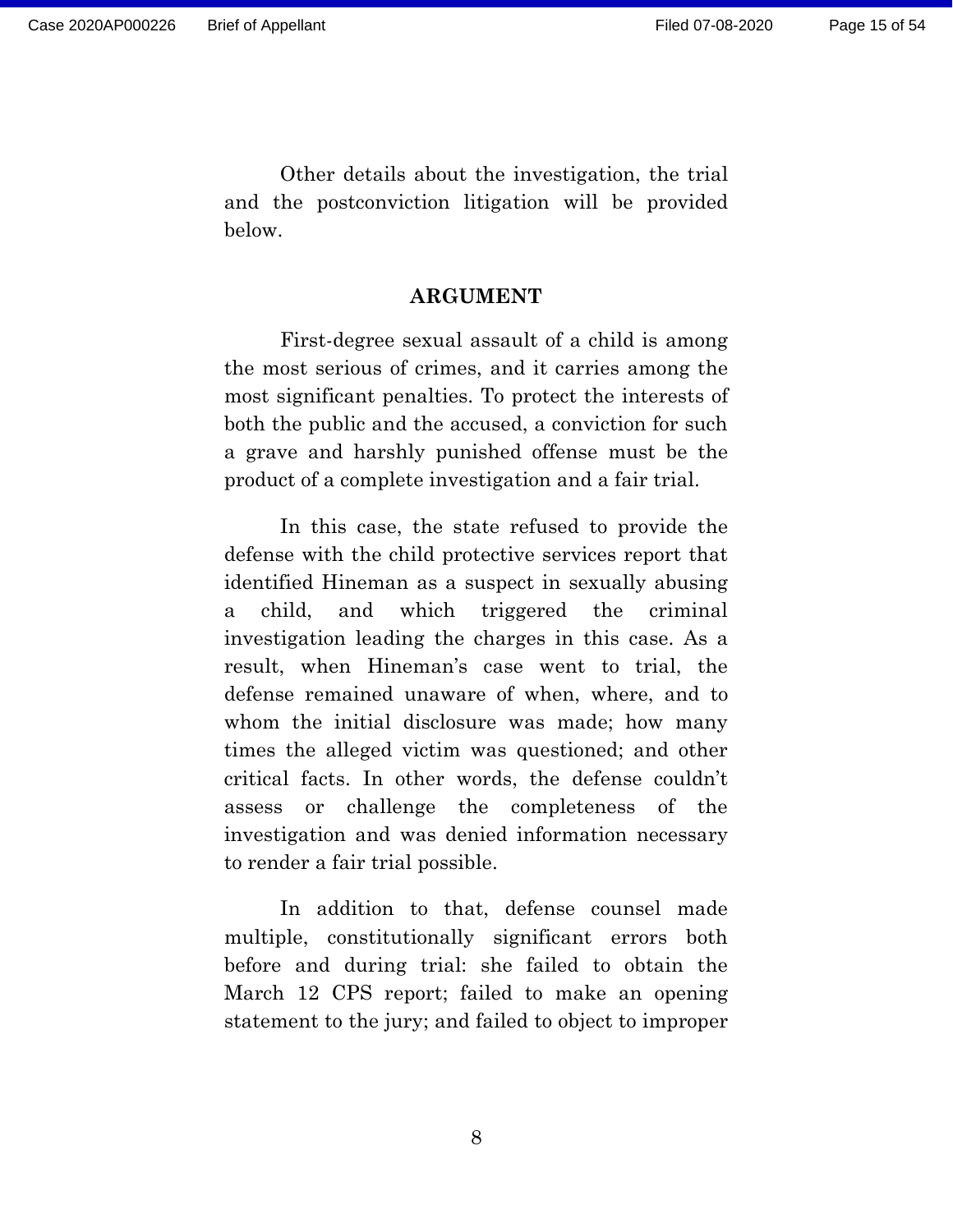expert testimony elicited by the state at trial. Perhaps most shocking, defense counsel conceded Hineman's guilt in her closing argument.

The state's refusal to grant the defense access to the March 12 CPS report, combined with defense counsel's ineffective representation, deprived Hineman of a number of important constitutional rights. Hineman, who has fervently maintained his innocence from the inception of this case, is thus entitled to a new trial—one in which he has full access to the evidence against him and the effective representation necessary to challenge it.

**I. The State's Failure to Turn Over the March 12 CPS Report Was in Violation of Hineman's Due Process Rights and** *Brady v. Maryland***, 373 U.S. 83 (1963).**

A. The March 12 CPS report.

Law enforcement first identified Hineman as a suspected perpetrator of a child sexual assault in the police report drafted by Officer Hintz on July 14, 2015. (41:29; App. 114). This police report states that on June 5, 2015, the Racine County Sheriff's Office received a faxed copy of the March 12 CPS report concerning six-year-old SJS. (41:30; App. 115). Officer Hintz's report summarizes the allegations contained in the March CPS 12 as follows: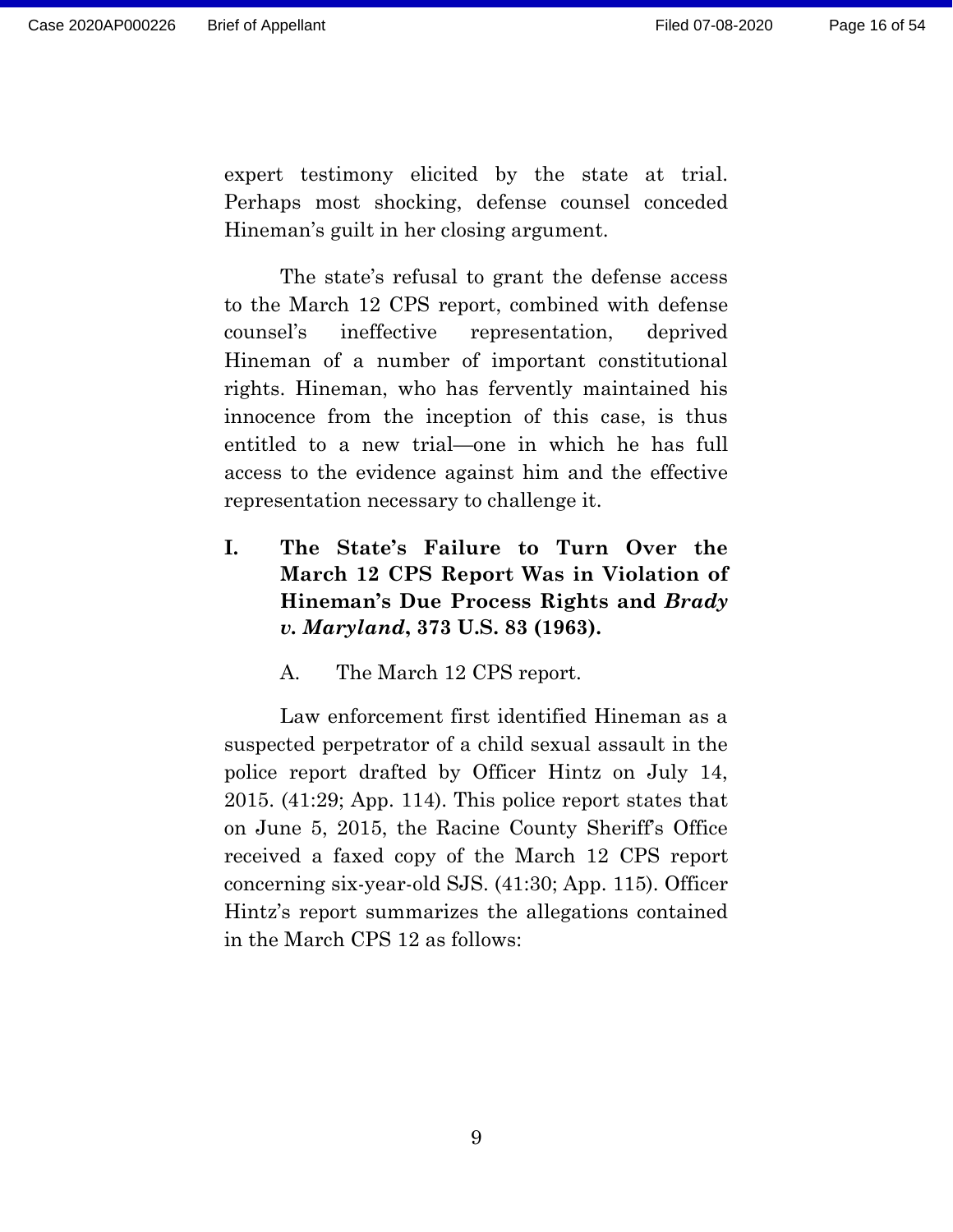The [March 12 report] indicates that [SJS] was sucking on a pen at school and told a classmate it feels good to have your privates sucked on. [SJS] said he learned it in a Garfield book but then stated it was from the Garfield 2 movie. The reporter spoke to [Dad] about it and [SJS] indicated that [Hineman] had told him. No specific information was given on if [Hineman] touched [SJS] or forced [SJS] to touch [Hineman].

(41:30; App. 115).

The police report does not identify who the reporter of the incident was, nor does it describe the chronology or contents of the conversations that were had between the reporter, Dad, and SJS. In other words, the police report contains no statement of exactly what was disclosed to whom or why, even if Hineman had made a reference to oral sex in front of SJS, was he suspected of sexually assaulting SJS.

Postconviction, the defense obtained the March 12 CPS report. The report reveals that the reporter was not a teacher, as suggested by Hintz's police report; rather, the reporter was SJS's therapist, Lisa Erickson of Burlington Behavioral Health. (48:2). The March 12 CPS report further reveals that the concerns raised in the report were "due to SJS's recent behaviors." (48:2).

The therapist cited "conversation[s] with [SJS]'s school, [SJS] and [Dad]" as the source of the information she provided to CPS, and the narrative of the report implies Hineman was implicated based on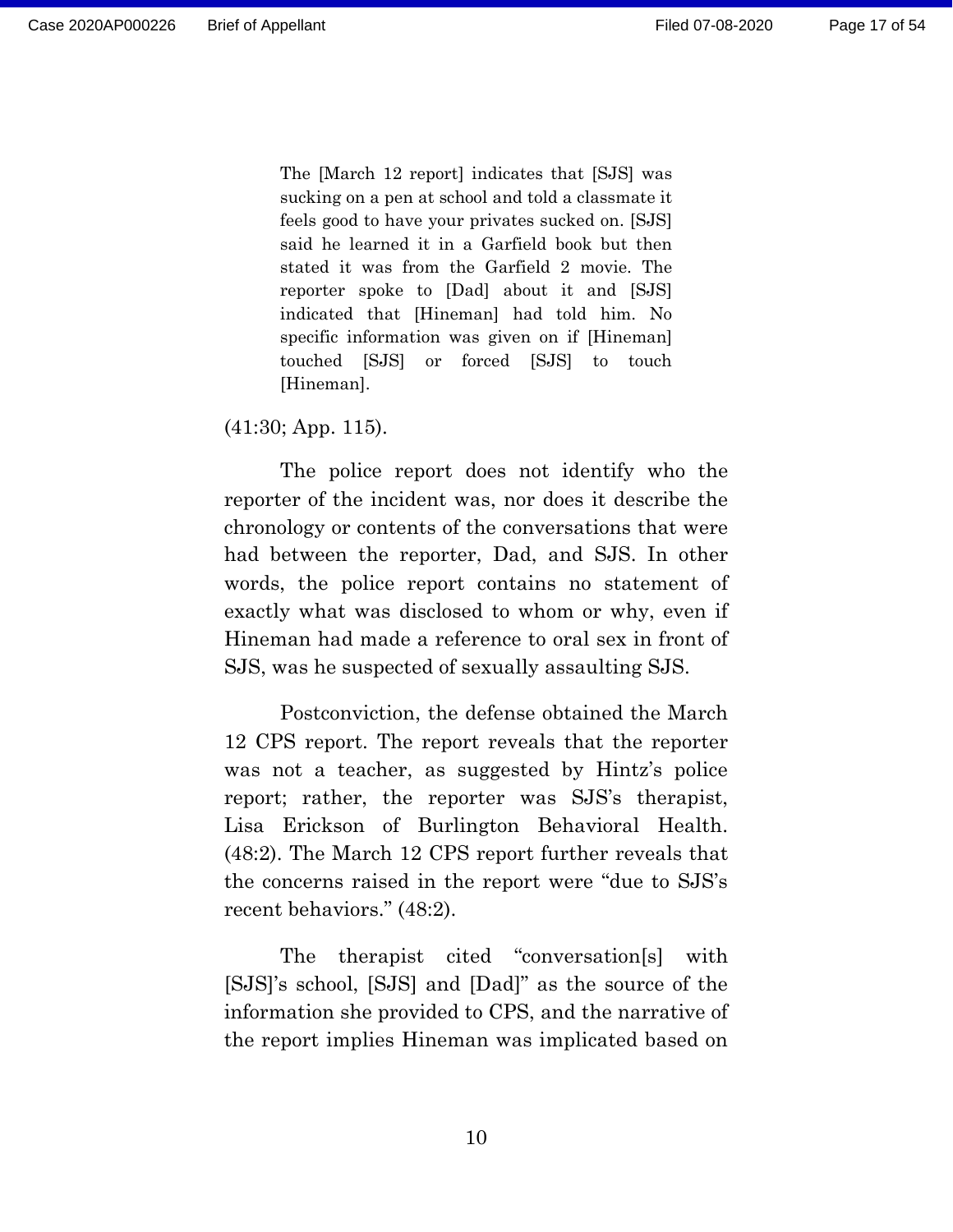a report of a private conversation between Dad and SJS, but like Hintz's police report, the March 12 report does not precisely describe details of any of these conversations, including how the conversations were initiated, or the extent to which SJS was questioned. (48:2). The March 12 report does clearly state "no information was given by [SJS] that [Hineman] had touched him or forced SJS to touch [Hineman]." (48:3). And although the March 12 report identifies Hineman as the "alleged maltreater" of SJS, the report repeats in its conclusion that "[t]here has been no disclosure of maltreatment by the child." (48:5, 6).

> <span id="page-17-0"></span>B. The March 12 report was exculpatory impeachment evidence and the prosecution's failure to turn it over was in violation of Hineman's constitutional rights.

The circuit court determined that "it certainly would been have [sic] preferable if the CPS reports had been obtained by the defendant prior to trial" but the lack of this evidence was not material or prejudicial, and thus no *Brady* violation occurred. (62:6-7; App. 106-07). This ruling is incorrect however, because the March 12 report was exculpatory impeachment evidence that would have been used to impeach Officer Hintz's materially false and prejudicial statements at trial that the March 12 report contained an allegation that Hineman had assaulted SJS. In a case that "could have gone either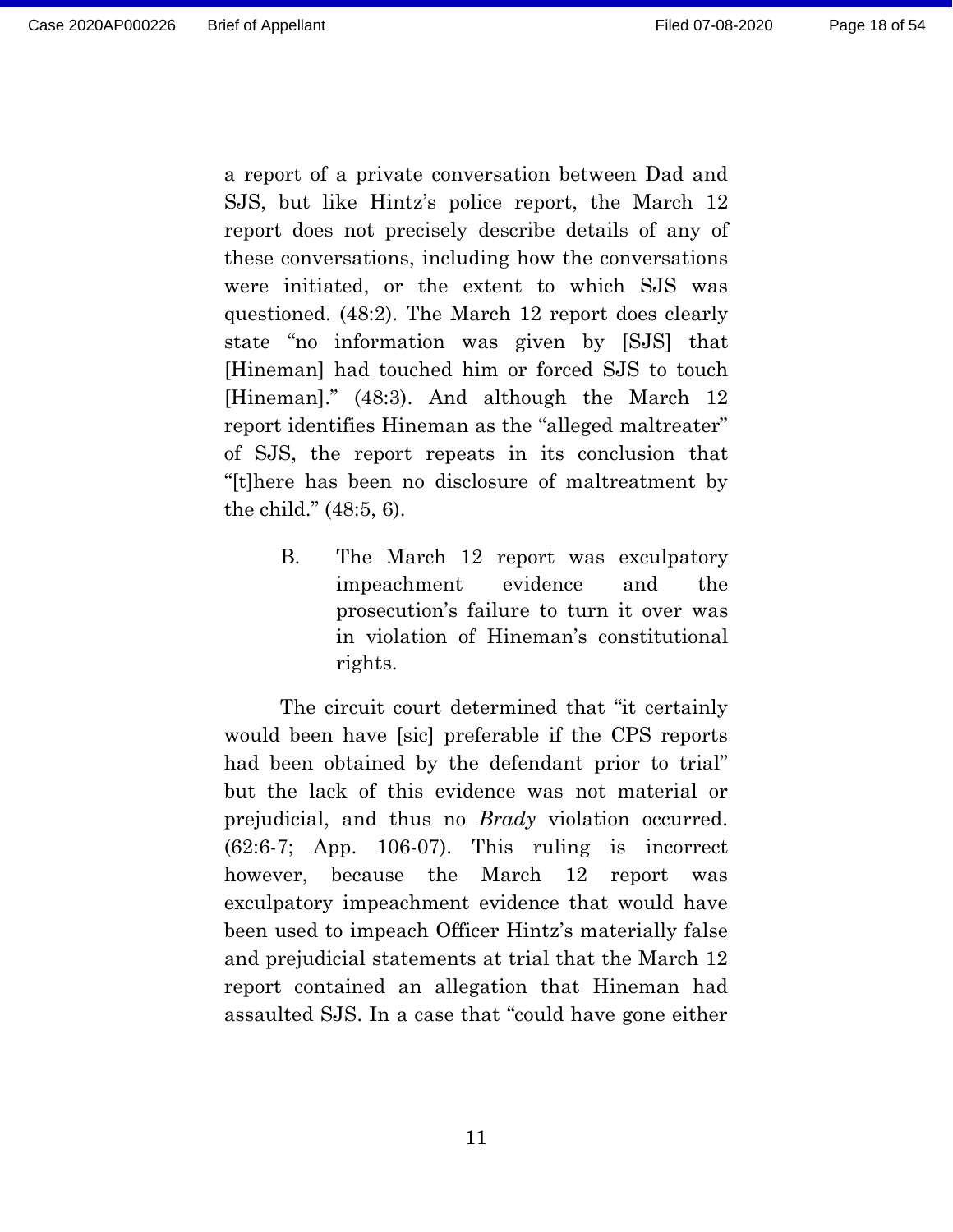way," had this false testimony been impeached, there is a reasonable probability that Hineman would have been acquitted. (80:24).

The suppression by the prosecution of evidence favorable to an accused violates due process when the evidence is material to guilt, irrespective of the good or bad faith of the prosecution. *State v. Harris*, 2004 WI 64, ¶¶12-15, 272 Wis. 2d 80, 680 N.W.2d 737, (citing *Brady*, 373 U.S. at 87). Evidence is favorable to an accused when, "if disclosed and used effectively, it may make the difference between conviction and acquittal." *Id*., (quoting *United States v. Bagley*, 473 U.S. 667, 676, (1985)). *Brady* evidence encompasses both exculpatory and impeachment evidence. *Id.*

In order to establish a *Brady* violation, the defendant must, in addition to demonstrating that the withheld evidence is favorable to him, prove that the withheld evidence is "material." *Id*., ¶13. Unlike the almost impossibly high standard applicable when challenging sufficiency of the evidence, evidence is considered material in this context when there is merely a "reasonable probability that had the evidence been disclosed to the defense, the result of the proceeding would have been different. A 'reasonable probability' is a probability sufficient to undermine confidence in the outcome." *Id.,* ¶14 (quoting *Bagley*, 473 U.S. at 676). This is the same prejudice test as in an ineffective assistance of counsel claim, articulated in *Strickland v. Washington,* 466 U.S. 668 (1984). *Id.* (*See also infra*  Section II). In deciding whether a *Brady* violation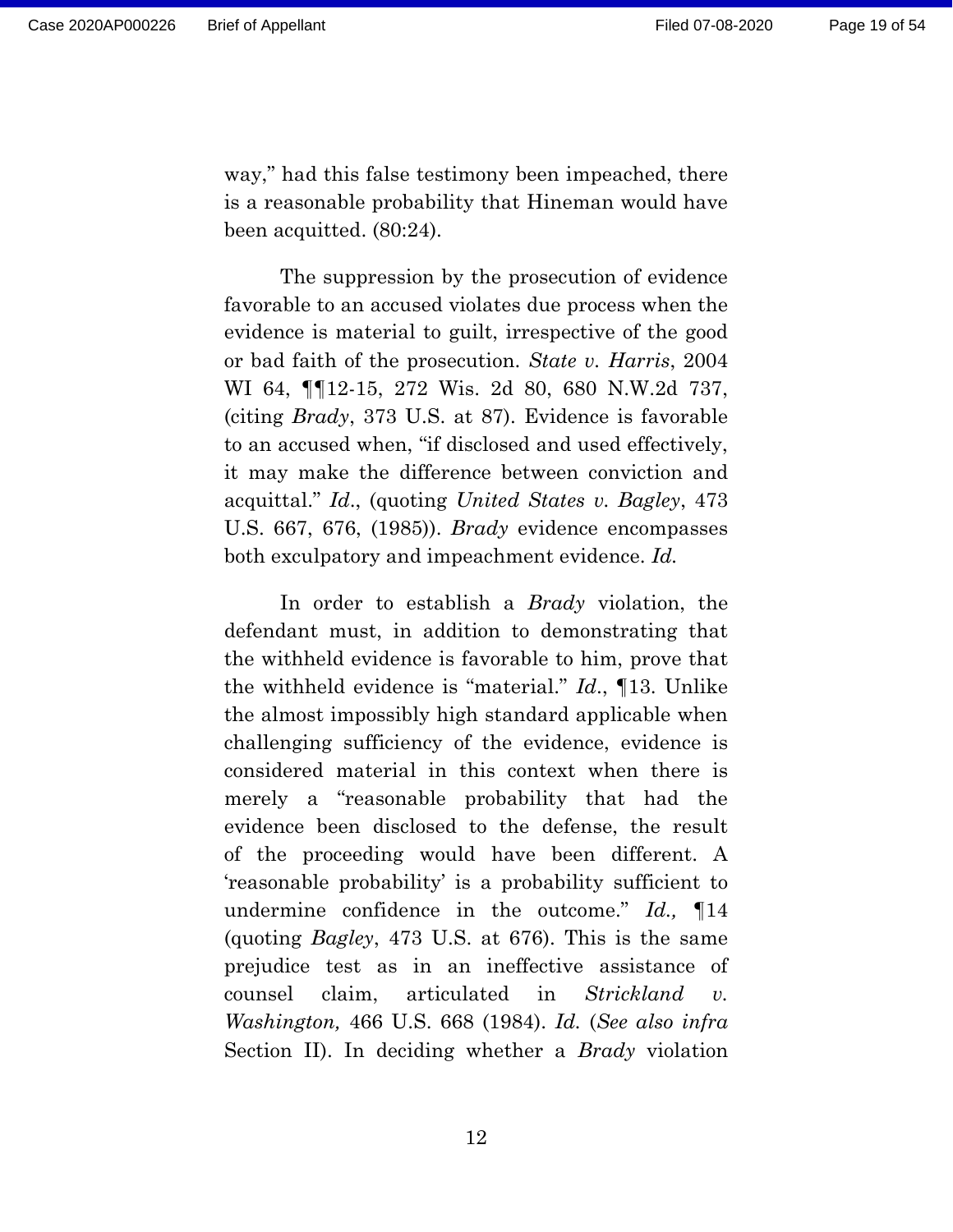occurred, "[t]he reviewing court should assess the possibility that such effect might have occurred in light of the totality of the circumstances and with an awareness of the difficulty of reconstructing in a post-trial proceeding the course that the defense and the trial would have taken had the defense not been misled by the prosecutor's incomplete response." *Id.*  (quoting *Bagley,* 473 U.S. at 683).

On appeal, whether undisputed facts establish a *Brady* violation is reviewed de novo. *See State v. Rockette*, 2006 WI App 103, ¶39, 294 Wis. 2d 611, 718 N.W.2d 269.

> 1. The state had a duty to provide the CPS report to the defense.

<span id="page-19-0"></span>The March 12 report, the report that triggered the investigation and eventually lead to the charges in this case, contained no allegation of sexual abuse by Hineman. The report contained summaries of statements made by Dad and SJS that described what Hineman allegedly said to SJS, however, the report concluded that "[t]here ha[d] been no disclosure of maltreatment by the child." (48:6). The report was therefore unambiguously favorable to the accused.

"The state is charged…with knowledge of material and information in the possession or control of others who have participated in the investigation or evaluation of the case and who … regularly report … to the prosecutor's office." *State v. DeLao*, 2002 WI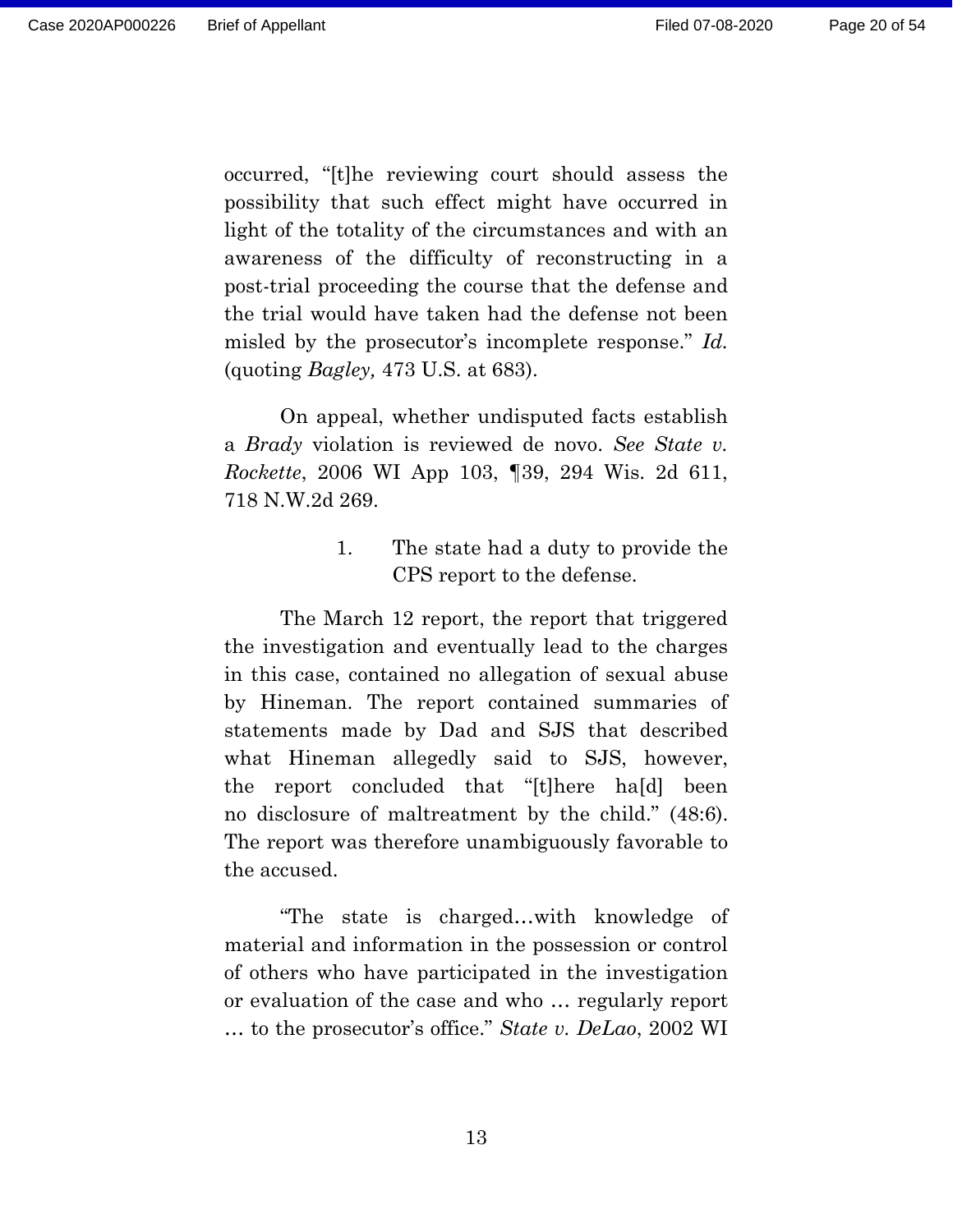49, ¶24, 252 Wis. 2d 289, 643 N.W.2d 480, (citations omitted). The favorable March 12 report was faxed to the sheriff's office and therefore in possession of law enforcement, it was part of Officer Hintz's evaluation and investigation of the case, and Officer Hintz regularly reports to the prosecutor's office: the report was discoverable. *Id.; see also* Wis. Stat.  $§ 971.23(1)(e)$  and (h).

The state's position pre- and post-trial was that it need not turn over the March 12 CPS report because it was confidential. (82:15). Hineman argued postconviction that he was entitled to the report under the due process clause as well as the discovery statutes and, to the extent it was not automatically discoverable, the circuit court had authority to conduct an *in camera* review under *Pennsylvania v. Ritchie,* 480 U.S. 39 (1987), and order the release of any relevant and material information. (41, 88, 91). The circuit court, however, believed did not have the authority to review or release this document, and therefore directed postconviction counsel to file a motion pursuant to *State v. Bellows,* 218 Wis. 2d 614, 582 N.W. 53 (Ct. App. 1998) in the juvenile court. (87, 88, 89, 91). The defense did so and after hearing on the *Bellows* motion as well as after confidential communications between the juvenile and criminal court judges, the report was released. (46, 47).

The fact that the report is also subject to confidentiality provisions of the Children's Code does not exempt the state from its discovery obligations in a criminal case. The report was and continues to be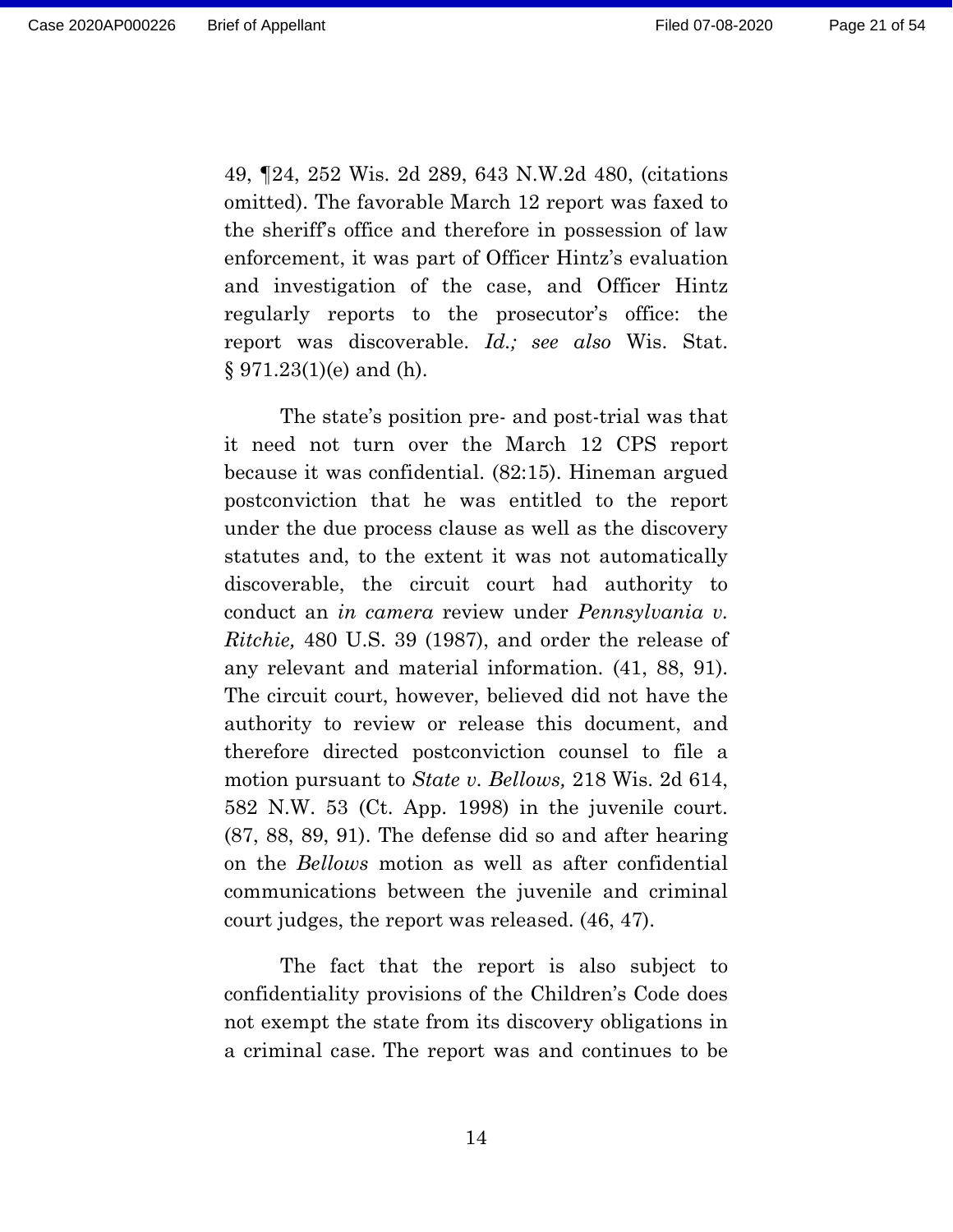confidential to the public. The investigating officer's possession of the document however, shows it was not confidential to the prosecution and it similarly should not have been confidential to Hineman. Further, because the March 12 report identified Hineman as the "alleged maltreater," Hineman was a "subject of the report." (*See* Wis. Stat. § 48.981(1)(h) defining subject of the report as "[a] person who is suspected of abuse or neglect."). Wisconsin Stat. § 48.981's confidentiality provisions do not apply to the subject of the report. *See* Wis. Stat. § 48.981(7)(a)(1) (the reports and records may be disclosed to "the subject of a report"). Confidentiality under the Children's Code is simply not a basis to withhold exculpatory evidence in a criminal prosecution.<sup>4</sup>

Although Hineman successfully obtained the documents through the *Bellows* procedure, Hineman maintains this procedure was unnecessary and inappropriate because the March 12 CPS report was not confidential to him and he had a due process and statutory right to have this report provided to him through discovery.

<sup>4</sup> *See also* Wisconsin Attorney General Opinions, 77 Op. Atty. Gen. 84 (1988) (under Wis. Stat. § 48.981(7)(a)1. and (c)), a county department of social services has no discretion to refuse to disclose reports and records of child abuse or neglect to the subject of such a report or to the subject's attorney); 81 Wis. Op. Atty. Gen. 66 (1993) (a district attorney may reveal the contents of a report made under Wis. Stat. § 48.981 in the course of a criminal prosecution).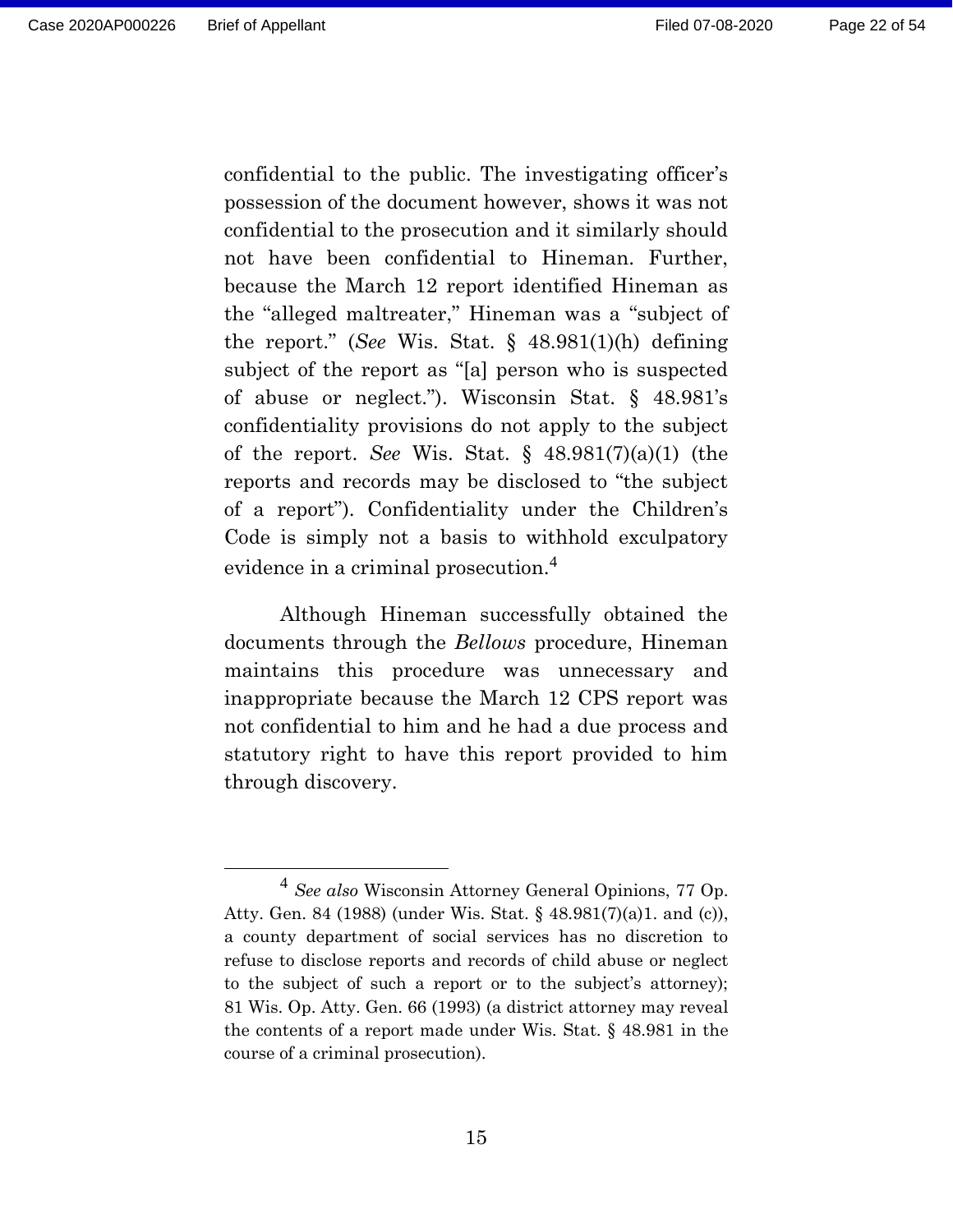Page 23 of 54

2. The March 12 CPS report was exculpatory impeachment evidence.

<span id="page-22-0"></span>The March 12 CPS report was clear exculpatory impeachment evidence that went to an issue at the heart of the dispute – the reliability of when and how SJS disclosed that Hineman had sexually assaulted him. Officer Hintz testified – twice – that it was her belief that the March 12 report, which had triggered her investigation, contained a statement that SJS had alleged he had been inappropriately touched by Hineman: "*I believe in the CPS report, that there was a statement in there that he said Jeff had [touched him]*." (78:107) (emphasis added). When defense counsel attempted to impeach the officer with her police report – "But if you were told that, you would have then put it in your report?" – Hintz replied, "I would think I would have but it's not  $-$  I might not put it in there but that's why I would have to look at the report and look at the original CPS. *I believe it does state that he later says that*." (78:108) (emphasis added).

This is a blatant misstatement of fact. The March 12 report contained no statement that SJS had alleged that he had been touched by Hineman. Officer Hintz did not say, "I don't remember what the CPS report said, it might have said that, it might not have said that;" rather, she unequivocally testified, "I believe it does state that he later says that." (78:108). Without having the March 12 report, defense counsel was unable to impeach the officer's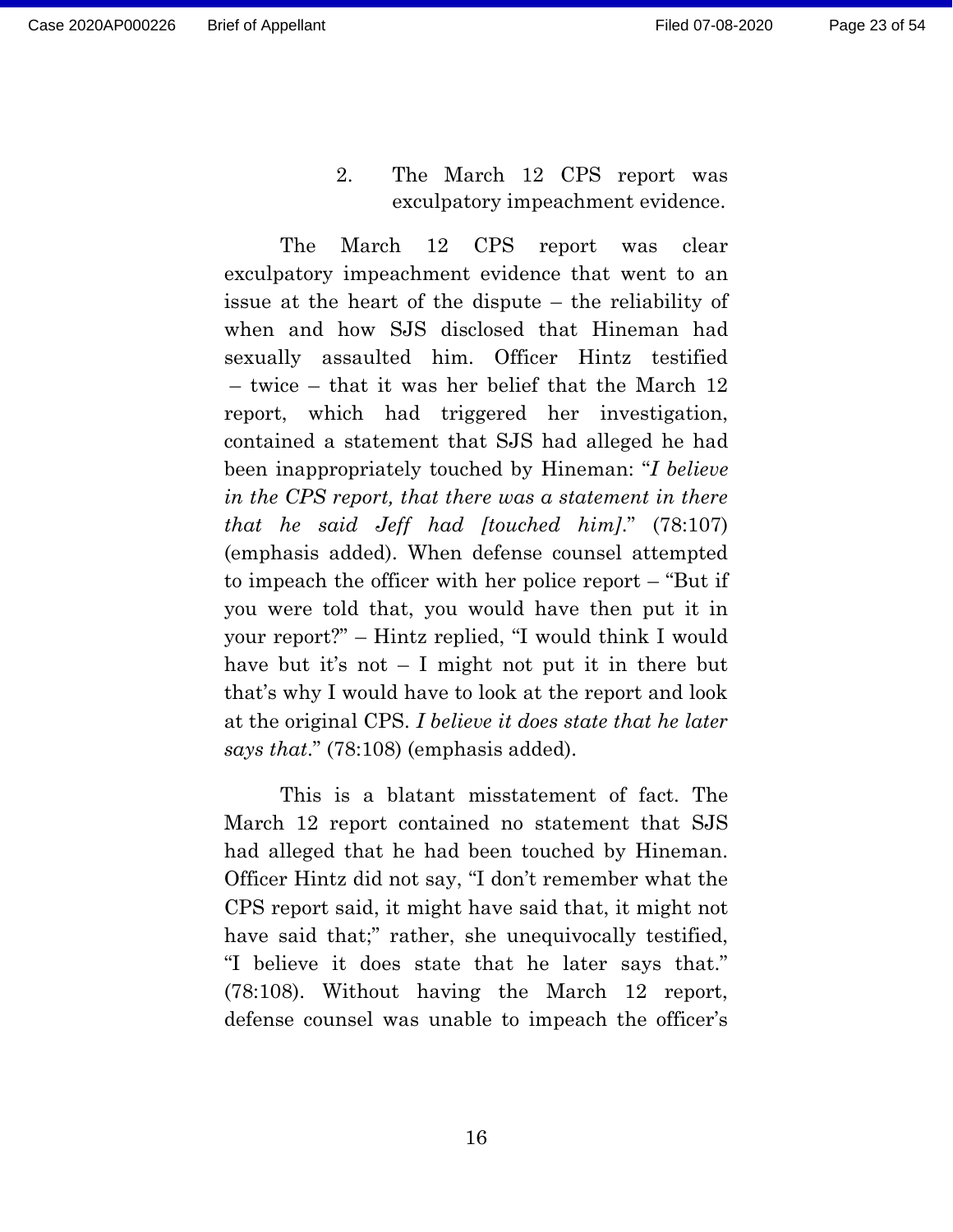false testimony and the jury was left with the impression that it was reported that SJS had disclosed an assault by Hineman as of March 12.

> 3. The withheld March 12 report was material to the defense.

<span id="page-23-0"></span>This exculpatory impeachment evidence was material to the defense because it could have been used to impeach Officer Hintz's false testimony that the March 12 report contained a statement that SJS had previously reported inappropriate touching. Had this evidence been used to impeach Officer Hintz, there is a reasonable probability the jury would have acquitted.

The record, as evidenced by Jury Question #1 reproduced below, shows the jury was concerned and wanted more information about the circumstances of the disclosure that lead to the March 12 report:



#### (22).

The significantly delayed disclosure in this case –occurring months after Hineman had become a suspect and nearly a year after it allegedly happened –undermined the reliability of SJS's eventual accusation. Had the impeachment evidence come out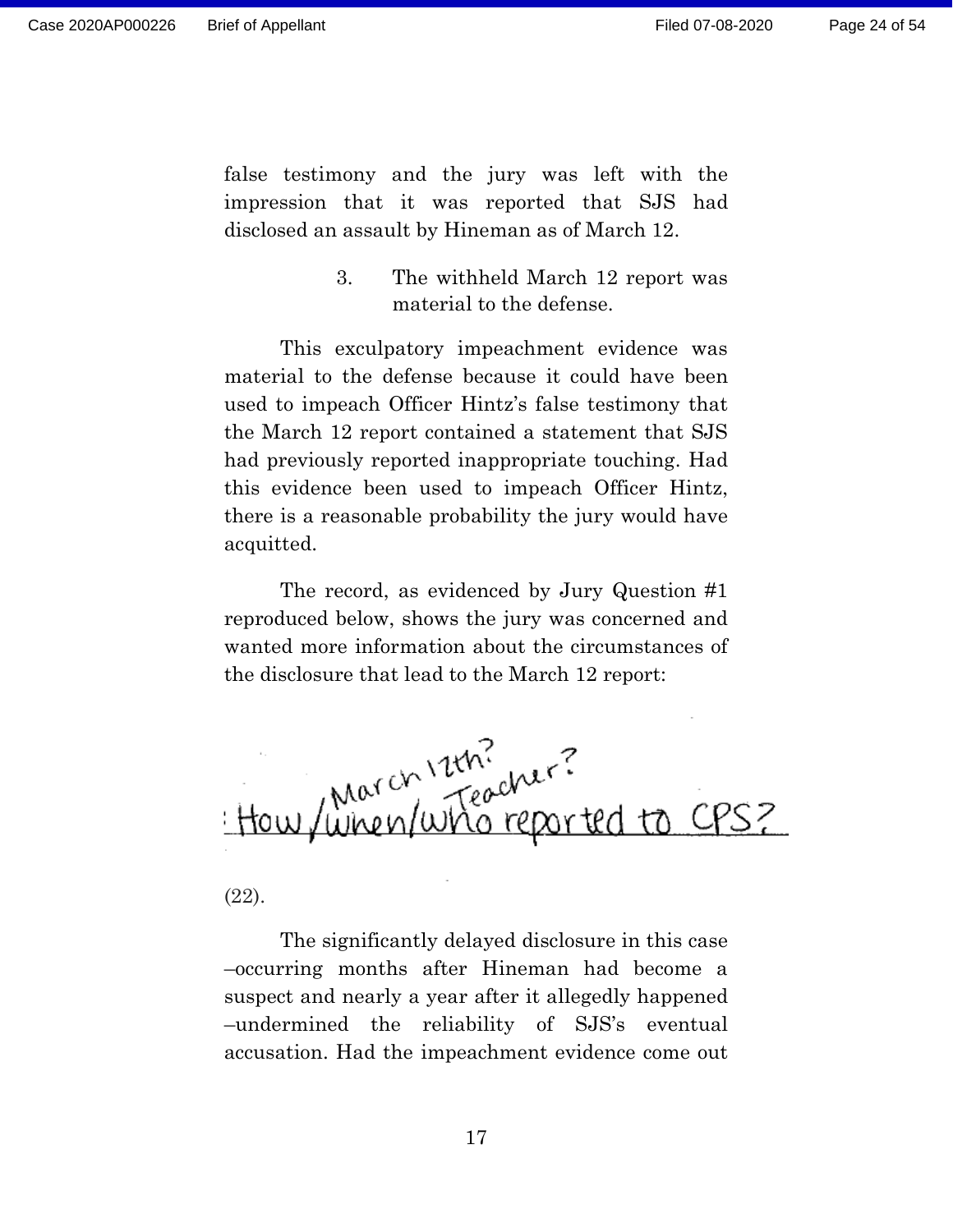at trial, not only would it have confirmed that there had been no disclosure prior to the August 5 CAC interview, it would have raised questions as to the integrity of the investigation. Officer Hintz either knowingly fabricated this testimony or she was suffering from tunnel vision.<sup>5</sup> Either way, if the jury saw defense counsel impeach the investigating officer, it would have suggested to them that the investigation was in some way tainted. This would have been a severe blow to the state.

Without evidence to the contrary, it is reasonably probable that the jury credited Officer Hintz's false testimony that SJS had previously disclosed inappropriate touching by Hineman and that the disclosure was described in the March 12 report. If the jury believed SJS had been consistently stating that Hineman had inappropriately touched him, it is far more likely that the jury would have concluded that this did in fact happen, despite the inconsistencies as to the specifics of the touching during the CAC interview and trial testimony. In a trial that turned on the reliability and credibility of SJS's statements, the testimony of the investigating officer that it was her belief that SJS had told adults

<sup>5</sup> "Tunnel vision" is where lead actors in the criminal justice system "focus on a suspect, select and filter the evidence that will 'build a case' for conviction, while ignoring or suppressing evidence that points away from guilt." Keith A. Findley & Michael S. Scott, The Multiple Dimensions of Tunnel Vision in Criminal Cases, 2006 WIS. L. REV. 291, 292 (2006).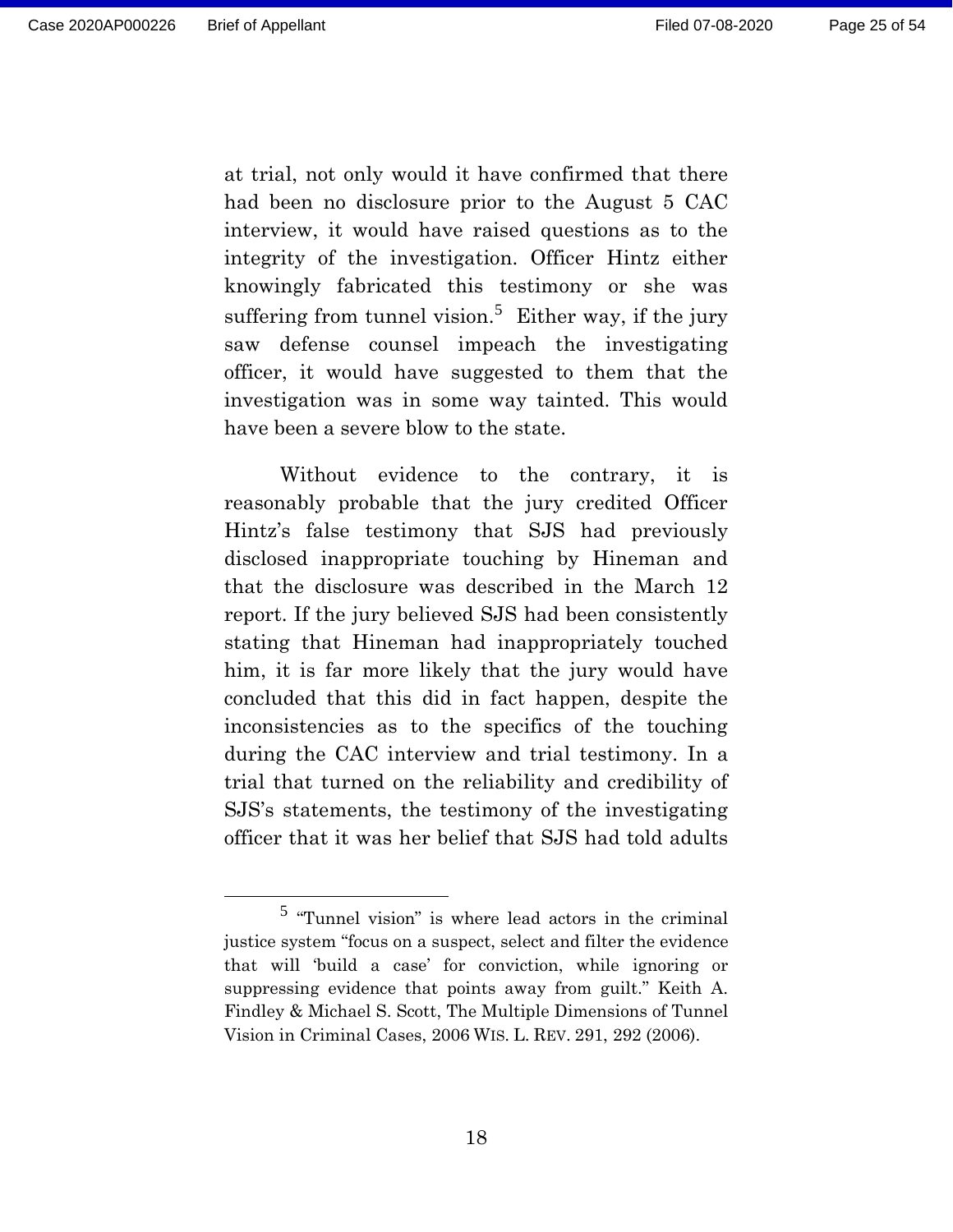in his life that he had been assaulted by Hineman as early as March 12 strengthened the reliability–to say the least–of SJS's later accusations.

In a case that "could have gone either way" there can be no confidence in the verdict when the investigating officer made a material misstatement about when SJS first said that Hineman had assaulted him, particularly when the jury asked a question exactly on that point. (80:24). It is more than reasonably probable that had defense counsel possessed the exculpatory CPS report and impeached the officer, the jury would have acquitted. Because counsel did not have this report and could not use it, confidence in the verdict is undermined; vacatur is required.

## <span id="page-25-0"></span>**II. Mr. Hineman Is Entitled to a New Trial Because He Was Denied Effective Assistance of Counsel.**

Criminal defendants are guaranteed the right to effective assistance of counsel under both the United States and Wisconsin Constitutions. U.S. CONST. amends. VI and XIV; WIS. CONST, art. I, § 7; *Strickland*, 466 U.S. 668 (1984). In order to prevail on a claim of ineffective assistance of counsel, a defendant must establish that counsel was deficient, and that the deficiency prejudiced the defendant. *State v. Johnson*, 153 Wis. 2d 121, 127, 449 N.W.2d 845 (1990). "[T]he ultimate focus of inquiry must be on the fundamental fairness of the proceeding whose result is being challenged."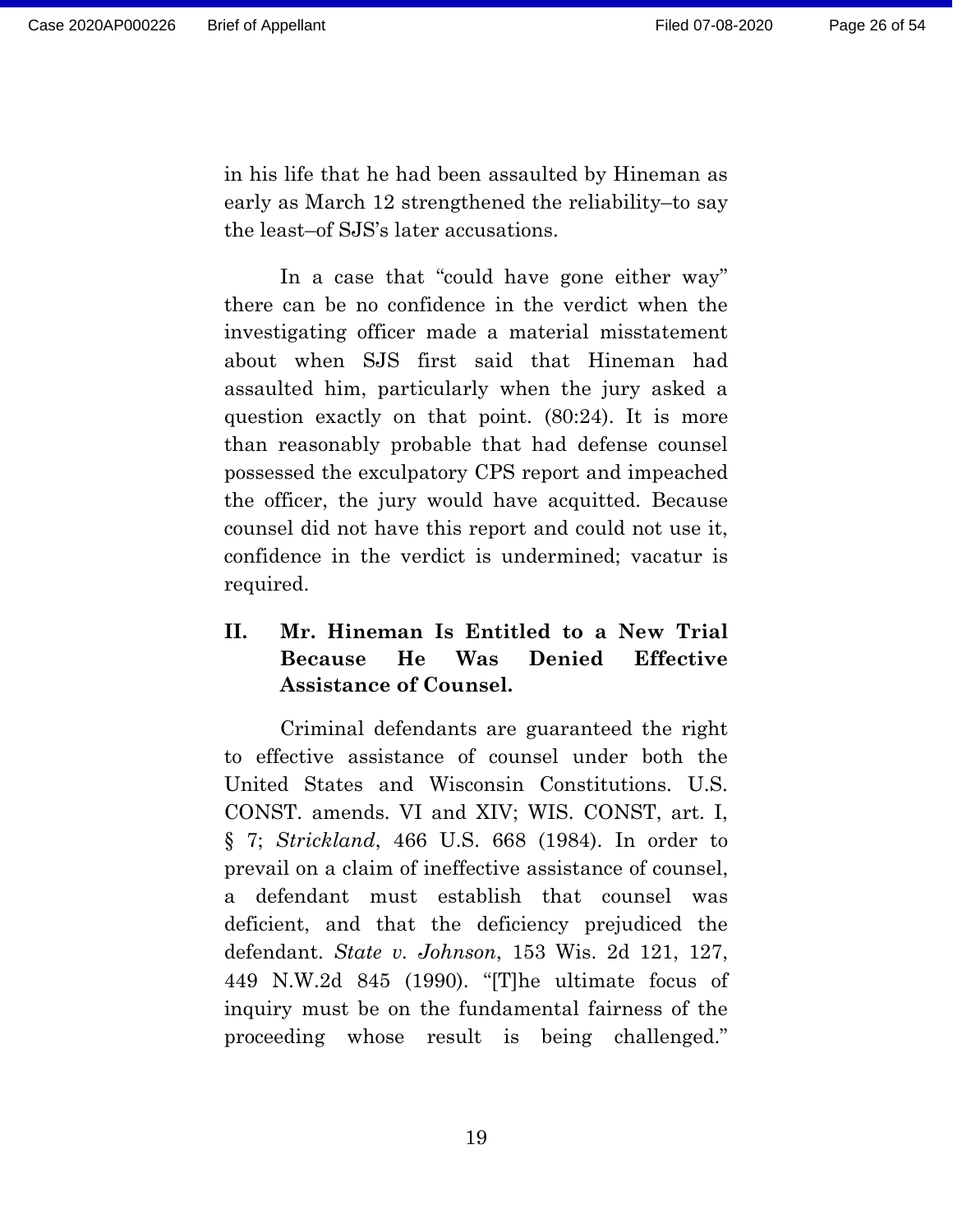*Strickland*, 466 U.S. at 696. "In every case the court should be concerned with whether, despite the strong presumption of reliability, the result of the particular proceeding is unreliable because of a breakdown in the adversarial process that our system counts on to produce just results." *Id*.

In assessing whether counsel performed deficiently, a reviewing court considers whether counsel's actions or omissions, in light of all the circumstances, fell outside the wide range of professionally competent representation. *State v. Pote*, 2003 WI App 31, ¶¶13-16, 659 N.W.2d 82 (citing *Strickland*, 466 U.S. at 690). Strategic trial decisions rationally based on facts and law do not support a claim of ineffective assistance of counsel. *State v. Elm*, 201 Wis. 2d 452, 549 N.W.2d 471 (Ct. App. 1996). When assessing whether a defendant was prejudiced by counsel's deficient performance, a reviewing court considers whether, if not for counsel's errors, there would be a reasonable probability of a different outcome. *Pote*, 60 Wis. 2d 436, ¶¶13-16.

Importantly, "[a] defendant need not show that counsel's deficient conduct more likely than not altered the outcome in the case." *Id.* at 693. Instead, "a reasonable probability is a probability sufficient to undermine confidence in the outcome." *Strickland,* 466 U.S. at 694. The Wisconsin Supreme Court has recently reaffirmed this distinction after acknowledging a persistent misinterpretation of the standard: "We reiterate that the *Strickland* prejudice test is distinct from a sufficiency of the evidence test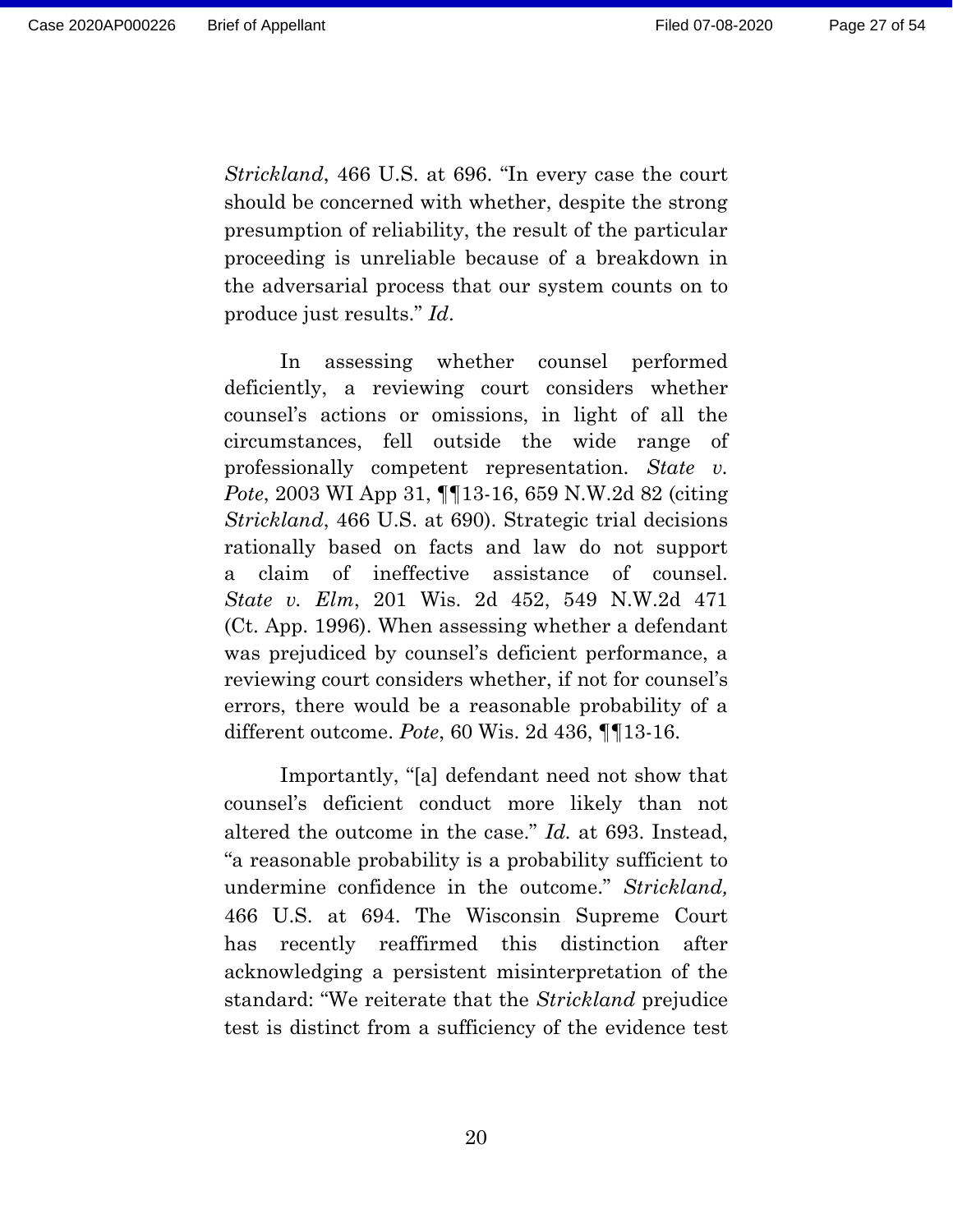and we confirm that a defendant need not prove the outcome would 'more likely than not' be different in order to establish prejudice in ineffective assistance cases." *State v. Sholar*, 2018 WI 53, ¶44, 381 Wis. 2d 560, 912 N.W.2d 89.

Notably, in a case such as this one where there are numerous deficiencies, instances of deficient performance may viewed cumulatively in the analysis of whether there is prejudice. *State v. Thiel*, 2003 WI 111, ¶41, 264 Wis. 2d 571, 665 N.W.2d 305. The deficiencies discussed below, viewed cumulatively, and in light of the fact that the state did not have strong evidence of guilt, undermine confidence in the verdict; Hineman is entitled to a new trial.

Ineffective assistance claims present mixed questions of fact and law. *Sholar,* 381 Wis. 2d 560, ¶35. The circuit court's factual findings are upheld unless shown to be clearly erroneous, but "[t]he ultimate conclusion as to whether there was ineffective assistance of counsel is a question of law reviewed de novo. *Id.* (quotations omitted). Here, the circuit court determined trial counsel was neither deficient nor did any alleged deficiency prejudice the defendant. The lower court was wrong, however because trial counsel was ineffective in multiple respects: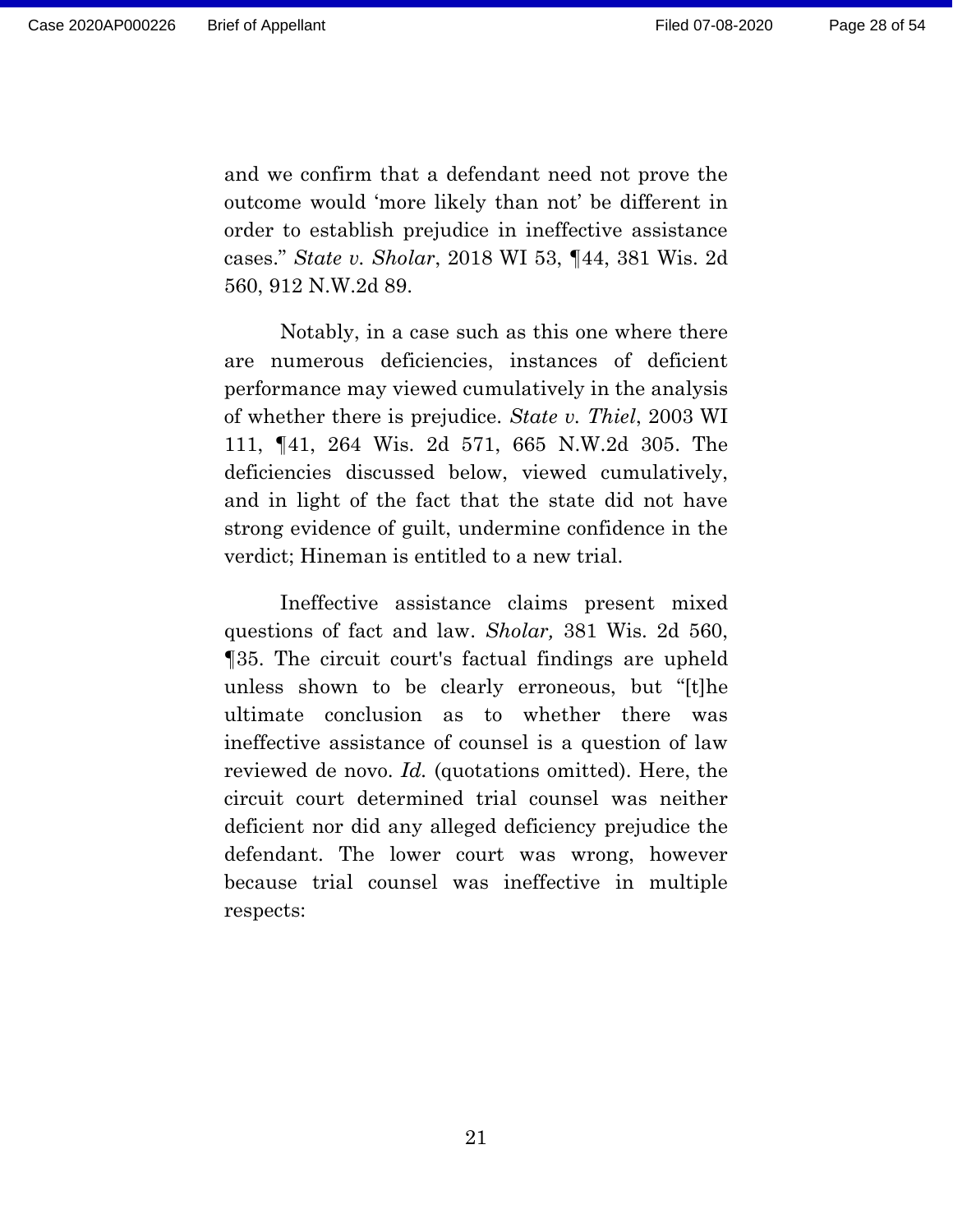Page 29 of 54

<span id="page-28-0"></span>A. Failure to file a motion to compel the production of the March 12 CPS report

A reasonable, prudent attorney, upon reading Officer Hintz's police report provided in discovery and seeing the sheriff's office was in possession of the March 12 CPS report, would not have gone to trial without first obtaining the report. Defense counsel testified that she did not seek the March 12 CPS report because she did not believe it had anything to with the sexual assault. (82:49). But this is not a reasonable decision. *See State v. Domke,* 2011 WI 95, ¶49, 337 Wis. 2d 268, 805 N.W.2d 364 (strategic trial decisions must be reasonable).

As discussed above, the police report made clear that the March 12 report contained statements made by the complaining witnesses, identified Hineman as a suspect, triggered the investigation into the alleged assault and was likely exculpatory. Hineman has a due process right to challenge the reliability of the investigatory process by which he became a suspect. *See State v. DelReal,* 225 Wis. 2d 565, 571, 593 N.W.2d 461 (1999) (citing *Kyles v. Whitley*, 514 U.S. 419, 444 (1995)). Further, as evidenced by the jury's question during deliberations, any person evaluating Hineman's guilt or innocence – much less his own lawyer – would want to know the circumstances regarding how he became a suspect. (22). It was therefore not reasonable to conclude, as trial counsel did, that the report was not related to the allegations of sexual assault. (82:49). In addition,

22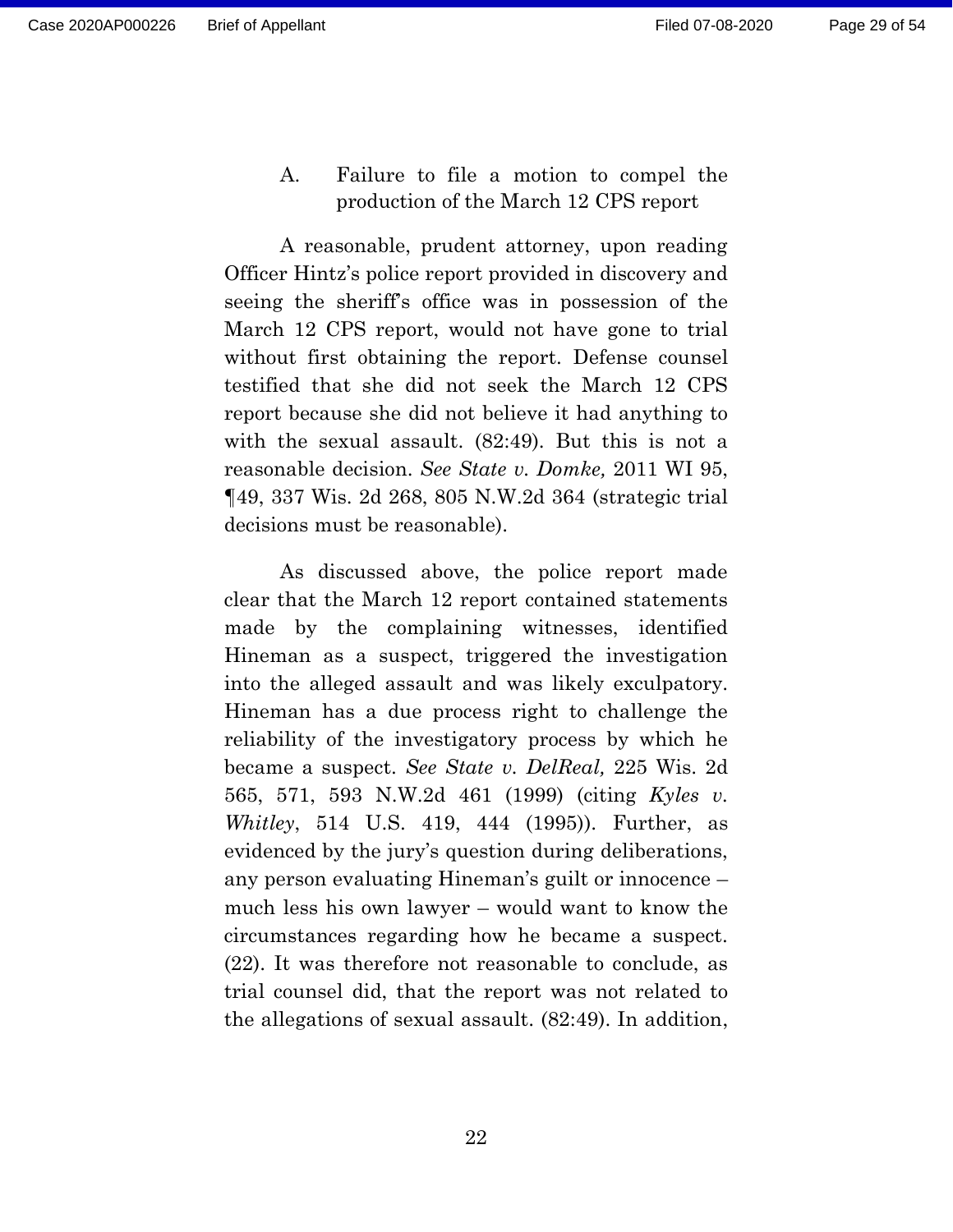defense counsel testified she did seek the disclosure of the document – and when she did, the state refused to provide it, telling her the state "did not have access to the CPS report." (82:15). The fact that she did seek the document undermines her testimony that she did not believe it to be relevant.

Hineman was prejudiced by counsel's failure to obtain this document because, as discussed *supra* in Section  $I(B)(2 \text{ and } 3)$ , the investigating officer materially and falsely testified about what the document contained and defense counsel was unable to effectively impeach the false testimony. This reason alone shows prejudice and therefore requires vacatur.

But in addition to this, had counsel obtained the March 12 report prior to trial, the whole trajectory of the defense investigation and strategy would have been altered. The March 12 report reveals the therapist, not the teacher, reported the concerns about SJS to CPS and that her reasons for the concerns were "due to [SJS]'s recent behaviors." (48:4). Thus, the March 12 report reveals not only that the therapist was aware of a concern that SJS was being sexually abused by Hineman, it was the therapist herself who developed the concern while she was treating him. Defense counsel testified that had she known that the therapist was the reporter she would have filed a motion to obtain the treatment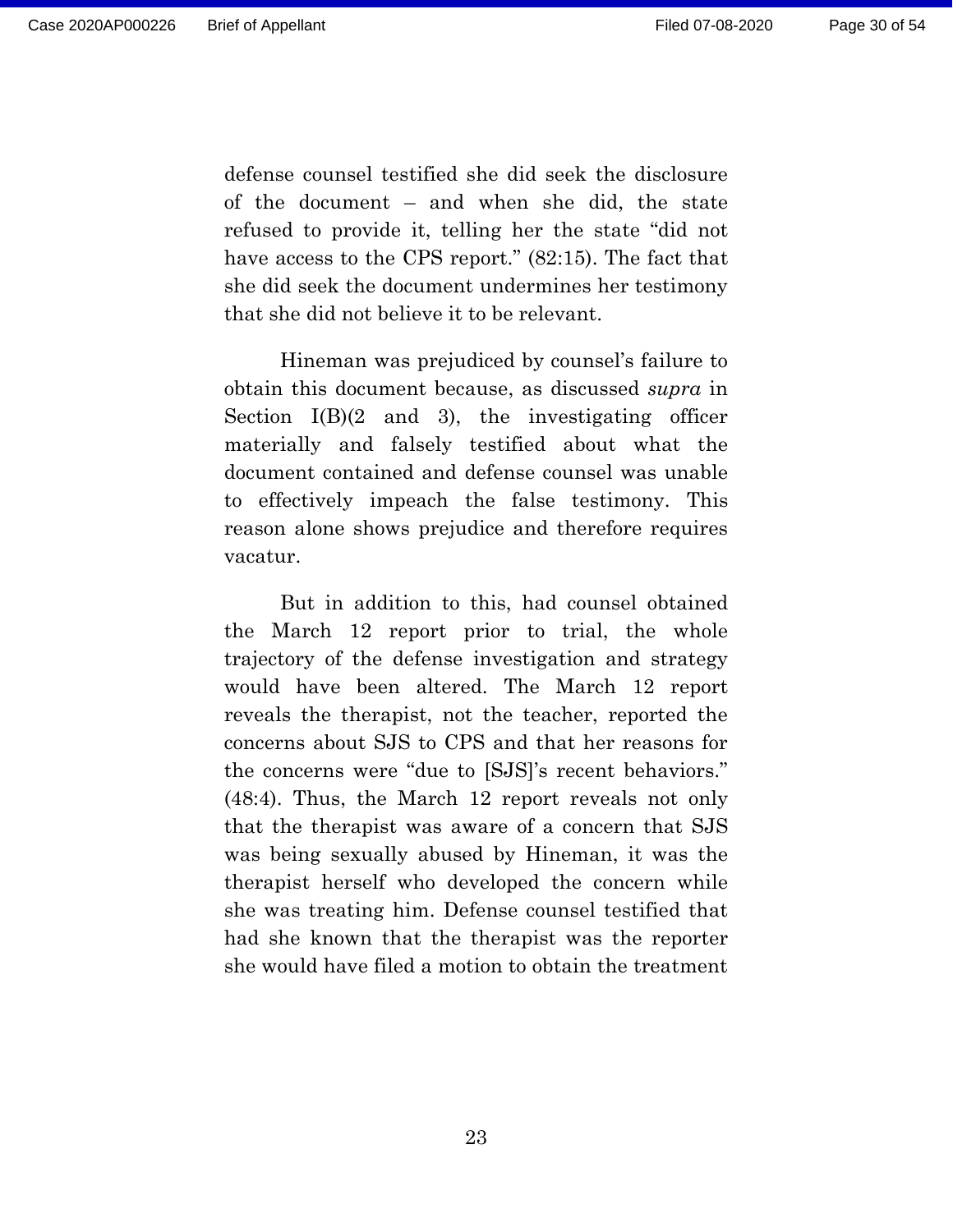records under *Shiffra/Green*. <sup>6</sup> And this makes sense. It is likely the topic of Hineman's alleged abuse came up in therapy as any therapist who believed she was treating a child who had been sexually abused would therapeutically help the child cope with the effects of abuse. At the very least, the treatment records would have documented the conversations had by the therapist that were cited in the March 12 report. These conversations would shed light on how exactly Hineman became suspected not just of speaking inappropriately to SJS, but also of sexually abusing him.

Further, had counsel filed motions pre-trial to obtain the March 12 CPS report, she likely would have obtained the related April 20 and May 29 CPS reports that were released to the defense in response to Hineman's motion for postconviction discovery. (47, 48). These reports contain significant information that was unknown and uninvestigated by the defense. Had counsel obtained these reports and presented the information contained within at trial, SJS's credibility would have been further undermined.

The subsequent reports repeat the original allegation that Hineman had at some time prior to March 12 made a comment regarding oral sex in front of SJS, and as a result, was suspected of

<sup>6</sup> *State v. Shiffra,* 175 Wis. 2d 600, 605, 499 N.W.2d 719 (Ct. App. 1993); *State v. Green*, 2002 WI 68, ¶34, 253 Wis. 2d 356, 646 N.W.2d 298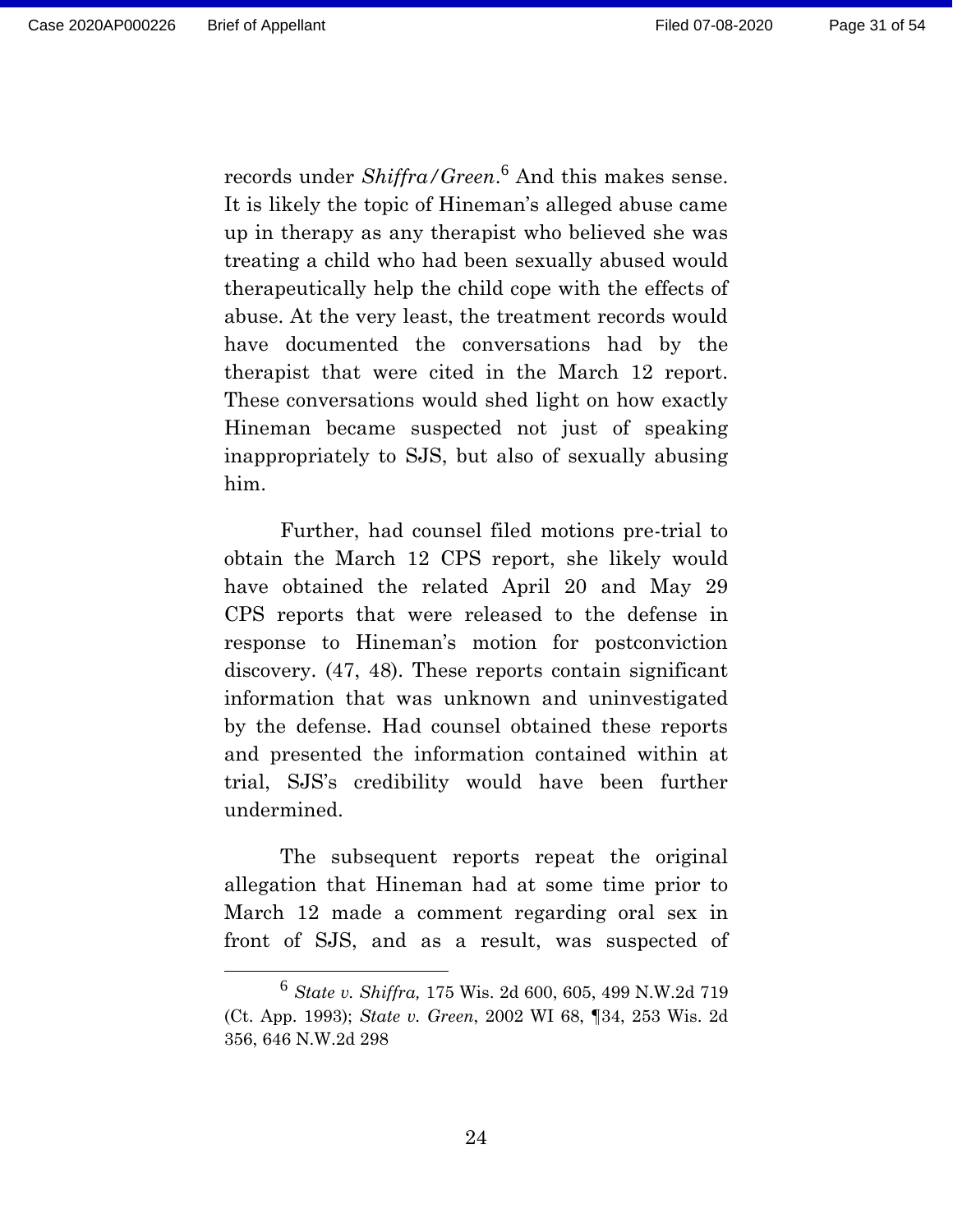abusing SJS. (48:10, 15). But, despite repeating this allegation, the subsequent CPS reports do not contain any other new information suggesting Hineman had done or said anything else that was cause for concern.

The April 20 and May 29 CPS reports both state that the reason each of the subsequent reporters, a nurse practitioner, a schoolteacher and school counselor, were making the report was because SJS's behaviors were continually declining. (48:8, 13). The April 20 report says "that both Dad and Grandma feel that someone must be abusing him since his behavior is getting worse" and the May 29 report states "the concerns today for [SJS] are his continuation of defiant behaviors at school resulting from what is believed to be sexual abuse by a former family friend." (48:10, 15).

The April 20 report states that Grandma and Dad took SJS to be examined by a physician for signs of sexual abuse and that "there [was] nothing from his doctor who examined [SJS] that any type of sexual abuse has taken place." (48:10). This statement constitutes another piece of exculpatory evidence, which had defense counsel known about it, she, like any reasonable prudent attorney, "would have definitely tried to introduce that at trial." (82:18).

The April 20 report also raises questions about, why, if there were concerns that Hineman was abusing SJS, did Grandma take SJS to be examined for signs sexual abuse over a month after the family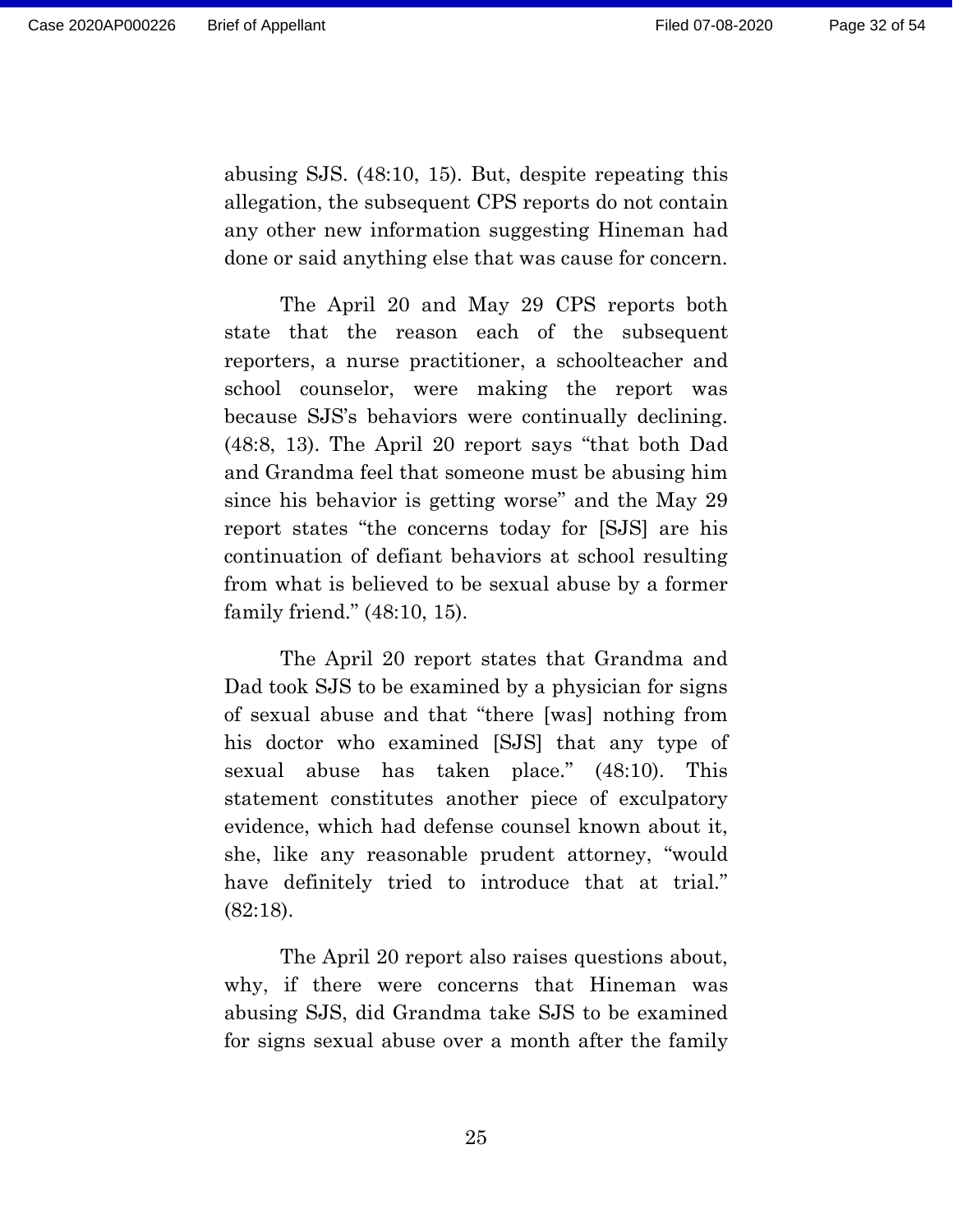had cut off all contact with Hineman. Perhaps it was because, as revealed in the April 20 report, Grandma was also concerned an "autistic son" was sexually abusing SJS. (48:10). In addition to the fact that this information would have undoubtedly triggered a defense investigation into the autistic son, this information also underscores that it was SJS's behaviors, not Hineman's, that led to the concern that SJS was being abused.

The May 29 report indicates that the school teacher, the school counselor, Dad, Grandma and "others involved in the situation for [SJS]" had been communicating about SJS's declining behaviors and Hineman's alleged role in the decline. (48:13, 15). Like the March 12 report, the May 29 report also identifies a conversation with SJS among the sources of information for the report, raising the possibility that SJS was repeatedly questioned about Hineman and inappropriate sexual touching. (48:13). All this should have been investigated. Above all, the May 29 report confirms that the adults in SJS's life were operating under the assumption that Hineman had assaulted SJS long before SJS made any statement to that effect. (48:10, 13, 15-17).

26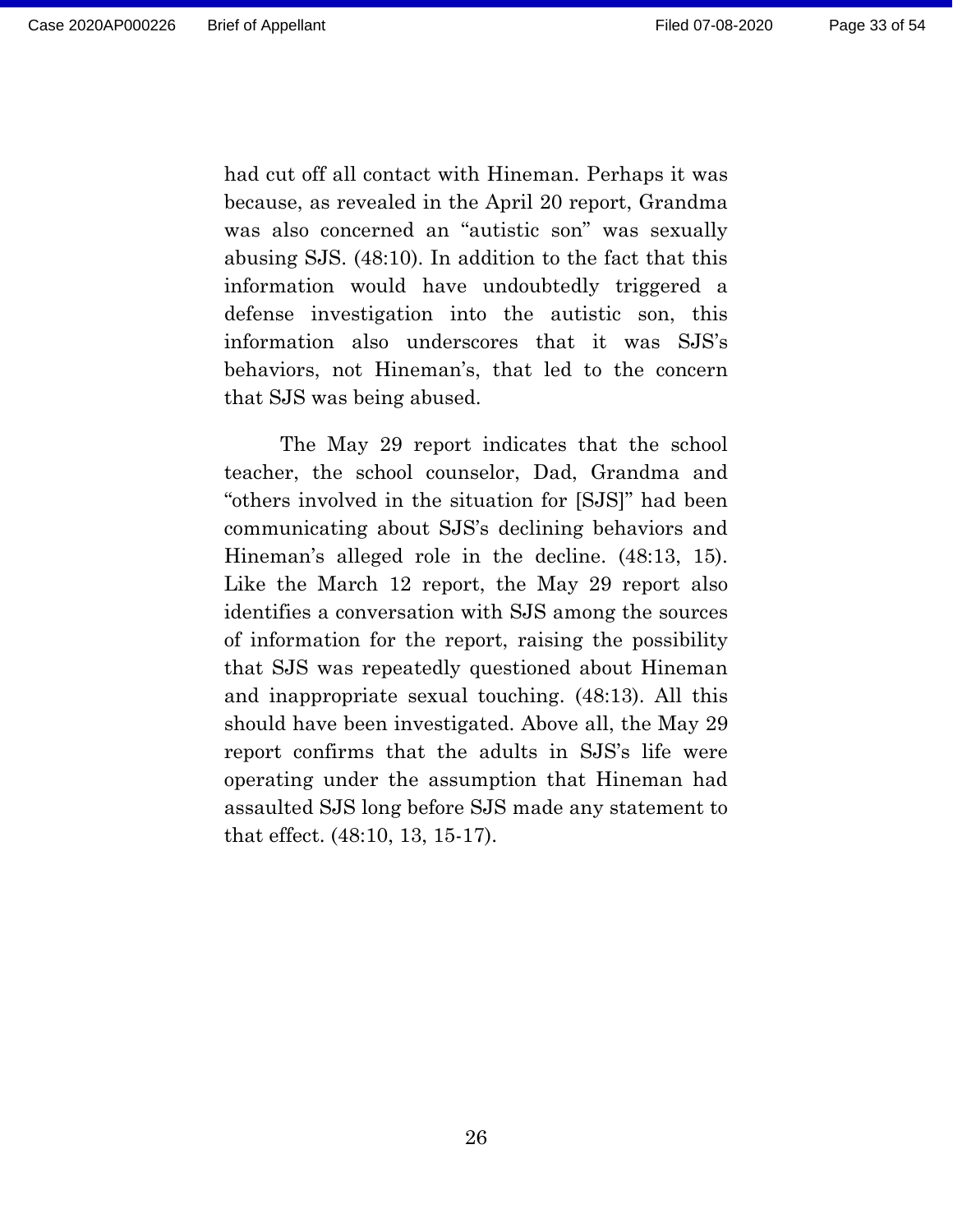Had counsel obtained these CPS reports before trial, a defense  $\exp(\tau)$  could have rebutted the

therapist and others' assumption that SJS's unusual behaviors meant that he was being sexually abused. To the extent Hineman became a suspect due to SJS's behavior problems, "there is not a profile of an abused child that could be used to substantiate a history of, or the presence of physical or sexual abuse. Children evidence a number of behaviors for many different reasons." (58:9).

A defense expert also would have been able to introduce the jury to many documented psychological phenomena affecting the reliability of a child's delayed disclosure, including interviewer bias, repeated questioning, negative stereotype induction, source misattribution, therapeutic effects on memory, and other empirical factors that may affect the reliability of a child's statements. (*See* 58:2-5, 9 and 41:91-94 for a discussion of these phenomena). But even without an expert opinion to explain the research and connect the dots, the additional information in the CPS reports establish many factors were present that would cause a lay person to conclude SJS's eventual disclosure was tainted.

<sup>7</sup> Postconviction counsel hired Dr. David Thompson to review the case. Although his review was limited because SJS's treatment records were never released to the defense, he submitted a report describing the scientific research on a variety of factors that may affect the reliability of a child's statements. (58).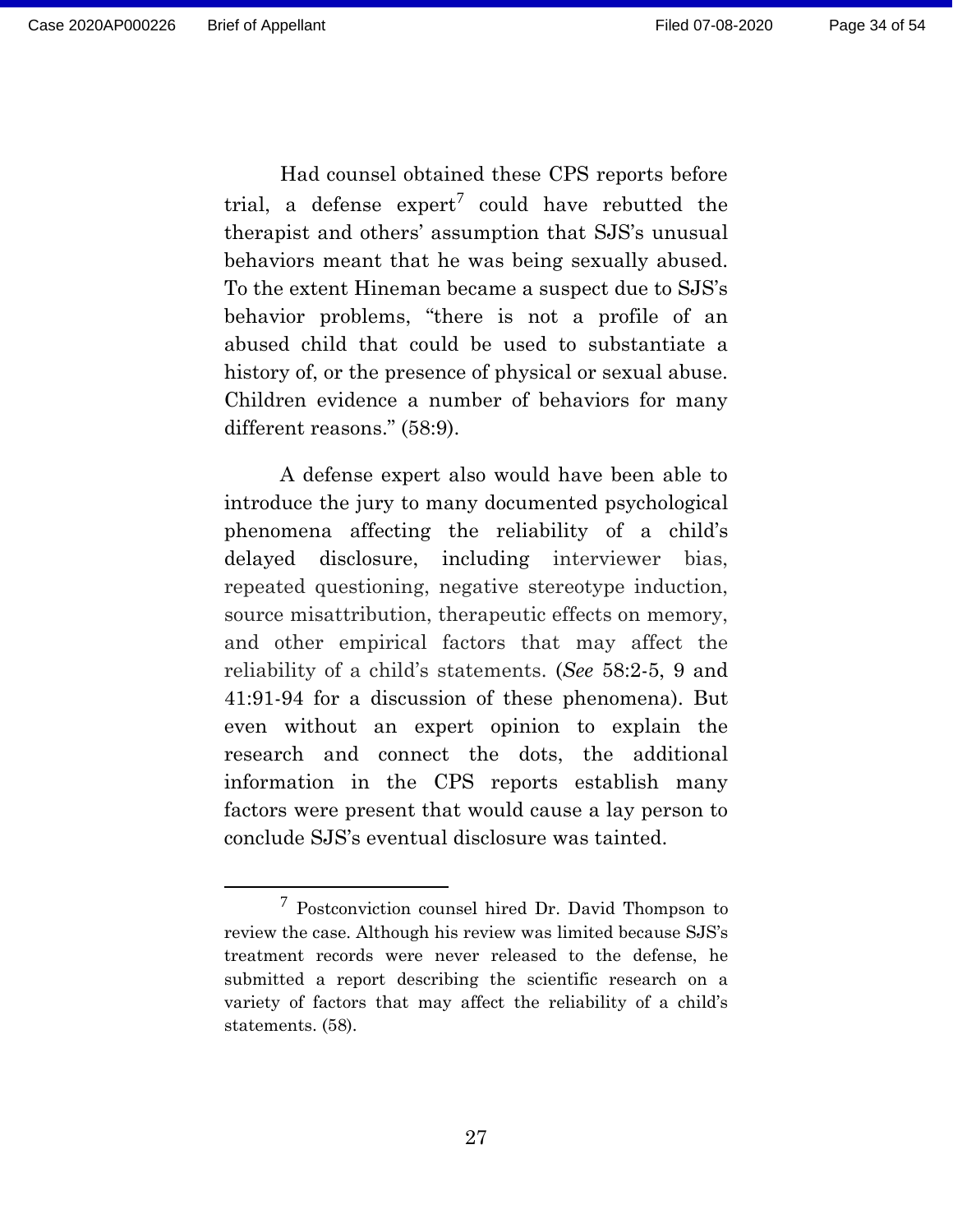In short, the CPS reports offered a host of reasons to support the defense theory that SJS's eventual disclosure was unreliable and not credible. Had counsel obtained the critical information regarding how Hineman became a suspect in this case, the entire trajectory of the defense investigation and strategy would have been altered. There can be no confidence in the outcome when such significant facts were unknown and uninvestigated by the defense. Hineman was prejudiced by counsel's deficiency.

B. Failure to make an opening statement

<span id="page-34-0"></span>The trial began with the state's opening statement previewing what it believed the evidence would show – that Hineman sexually assaulted SJS. (78:16-18). In response, the defense said nothing. (78:18).

While it is not *per se* deficient to decline to make an opening statement, there must be a reasonable strategy for not doing so. *Domke*, 2011 WI 95, ¶49. Here, there was not. Trial counsel testified the reason she decided not to make an opening statement was that she did not know what exactly Hineman would say. (82:32). But under the facts of this case, this is not a reasonable strategic explanation.

Trial counsel was aware that Hineman never wavered in his statement that he did not assault SJS. (82:32). Trial counsel was also aware that SJS's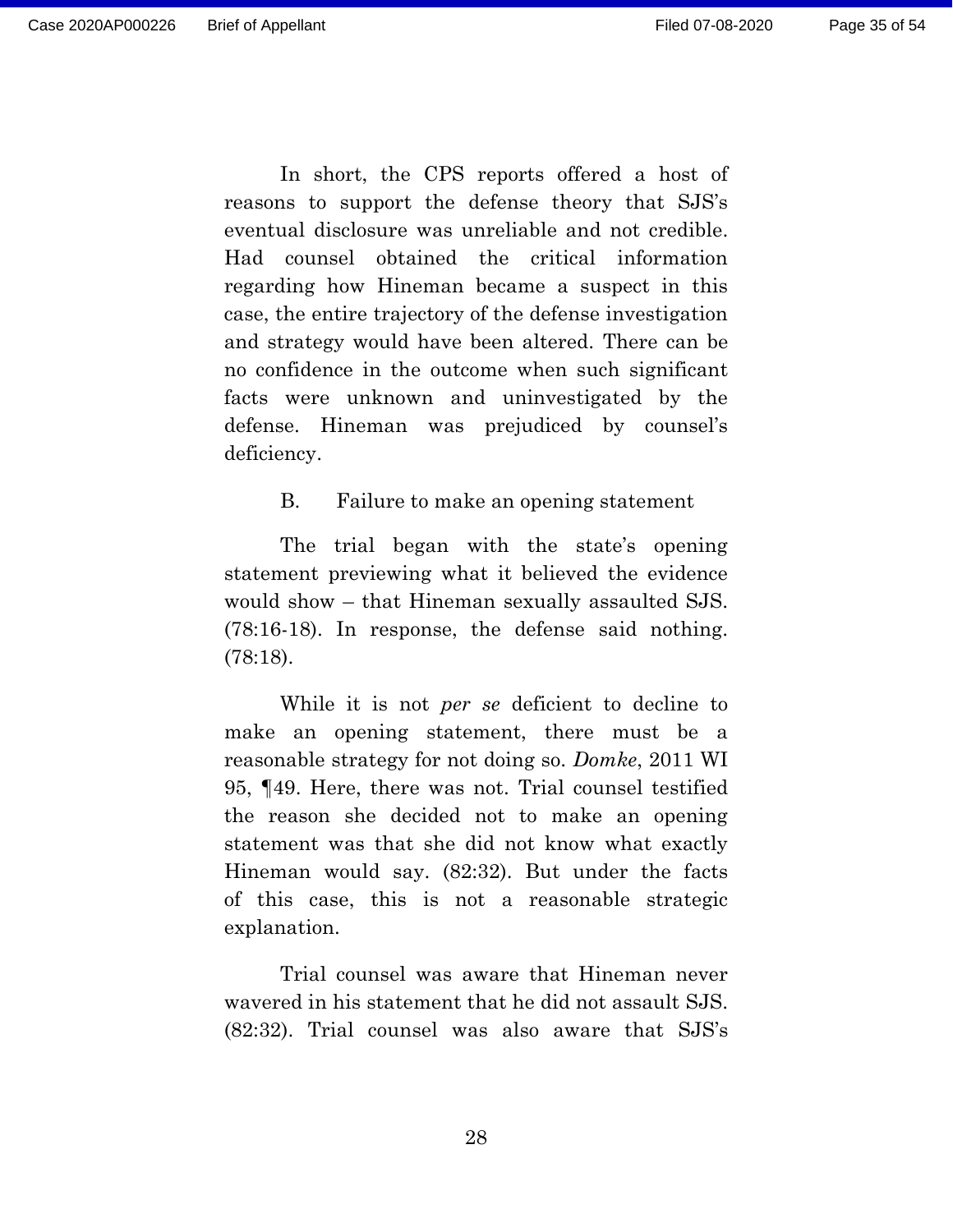statements in the CAC interview – the centerpiece of the state's evidence against Hineman – were internally inconsistent and therefore, in her view, not credible. (82:32-33). Any reasonable, prudent attorney would have begun with a forceful statement that the evidence would show that Hineman had not assaulted SJS. A reasonable, prudent attorney would have introduced the theory of defense that SJS must not be, for some reason, telling the truth about Hineman assaulting him. At the very least, a reasonable, prudent attorney would have reminded the jury that Hineman had consistently maintained his innocence and it was the state's burden to show, beyond a reasonable doubt, that he was not.

A reasonable, prudent attorney would not say nothing, as defense counsel did. In law, unrefuted claims are deemed conceded. *Charolais Breeding Ranches, Ltd. v. FPC Securities Corp*. 90 Wis. 2d 97, 108–09, 279 N.W.2d 493 (Ct.App. 1979). It is reasonable to conclude that jurors would similarly interpret the defense's non-response to the state's opening as a concession.

Further, criminal defendants have a constitutional right not to testify. U.S. CONST. amends. V. Often the decision to testify or not is not made until the middle of trial. Foregoing an opening statement because you are not sure what your client is going to say, when he has a constitutional right to say nothing at all, is not reasonable strategy. Regardless of what Hineman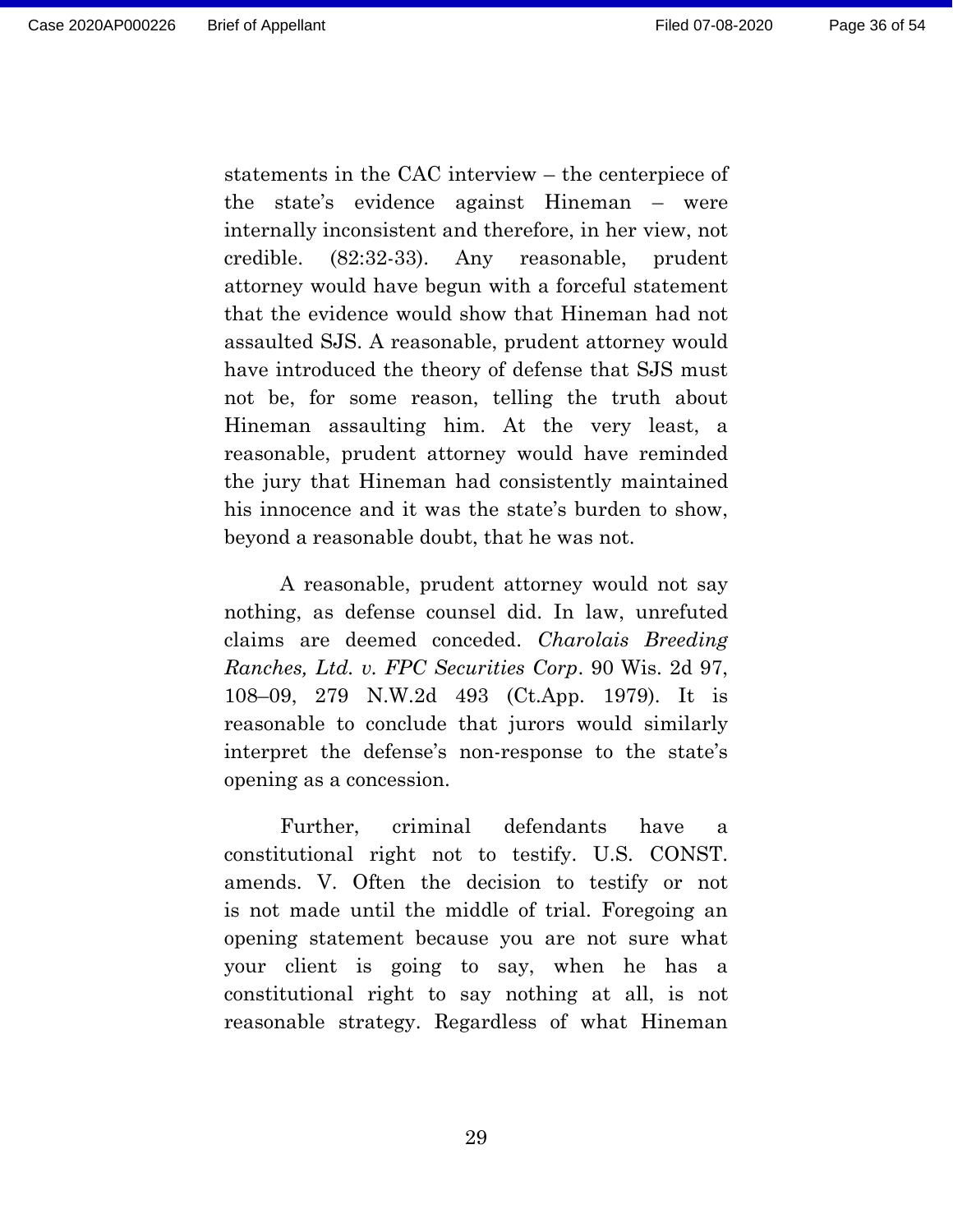was going to say, any reasonable prudent attorney would have used the opening as opportunity to tell the jury he did not do it.

Hineman was prejudiced by counsel's choice to not make an opening statement because the state's evidence in this case was so slim – no third party witnesses to the assault, no DNA or other medical evidence, not even a consistent description about when and where the alleged assault happened. In the words of the circuit court, "the verdict could have gone either way." (80:24). It is reasonably probable that had the jury been introduced to the idea that kids make things up  $-$  even things as serious as a sexual assault – before hearing the evidence, they would have been more open to the possibility that SJS's accusation wasn't credible and they would have acquitted. Hineman was prejudiced by defense counsel's failure to make an opening statement.

> <span id="page-36-0"></span>C. Failure to object to improper expert testimony

After forensic interviewer Heather Jensen testified generally about the child advocacy center and the forensic interview process, the prosecution asked her to explain the concept of "piecemeal disclosure" and "delayed disclosure." (78:27). Jensen then cited "research" and explained why children might not immediately disclose. (78:27-29). There was no objection by defense counsel that this constituted expert testimony.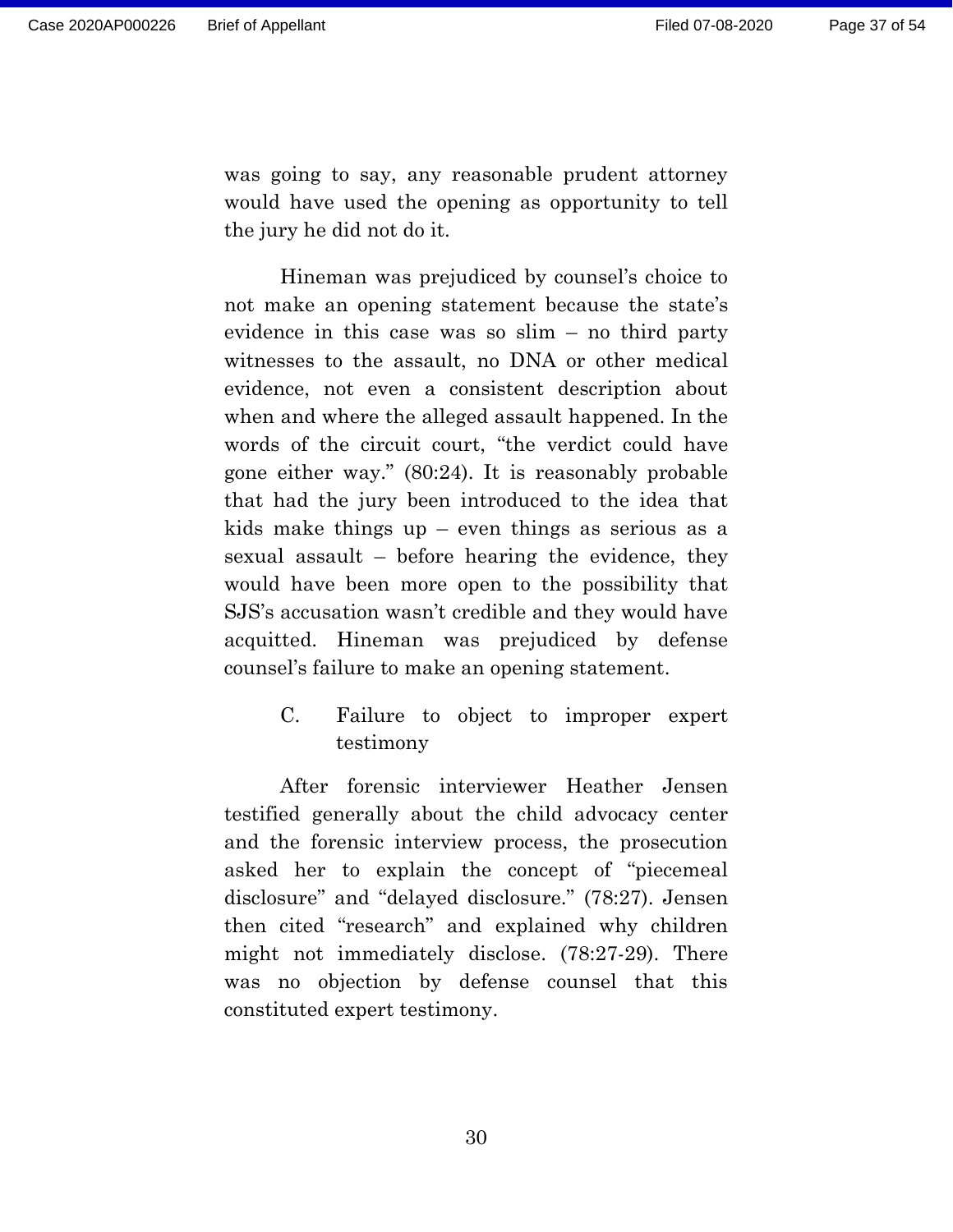The state conceded below that Jensen's testimony on delayed and piecemeal disclosure was expert testimony and therefore also conceded that the state violated the discovery statutes by not noticing her as such. (50:11). The question becomes then, was it reasonable for defense counsel not to object to the unnoticed, improper expert testimony?

Defense counsel testified she did not object because "I didn't think this was a case of delayed disclosure." (82:34). Her strategy, she explained, was to deal with Jensen's expert testimony by establishing that it was inapplicable because SJS had immediately disclosed. (82:34). Once again, the defense strategy was not reasonable. *Domke*, 2011 WI 95, ¶49.

The decision not to object to the improper expert testimony in this case is objectively unreasonable. The expert testimony served only to bolster the reliability of SJS's delayed and incomplete statements, exactly what the defense was trying to attack. Jensen's description of delayed and piecemeal disclosure gave the jury a reason, supported by "research," for why it was not necessary to have precise details about what had happened. (78:27-28). Jensen's expert testimony told the jury that despite the long delay and inconsistency in details, SJS's statements were still reliable.

Defense counsel's subjective strategy to counter the improper expert testimony by establishing that SJS had immediately disclosed is also unreasonable.

31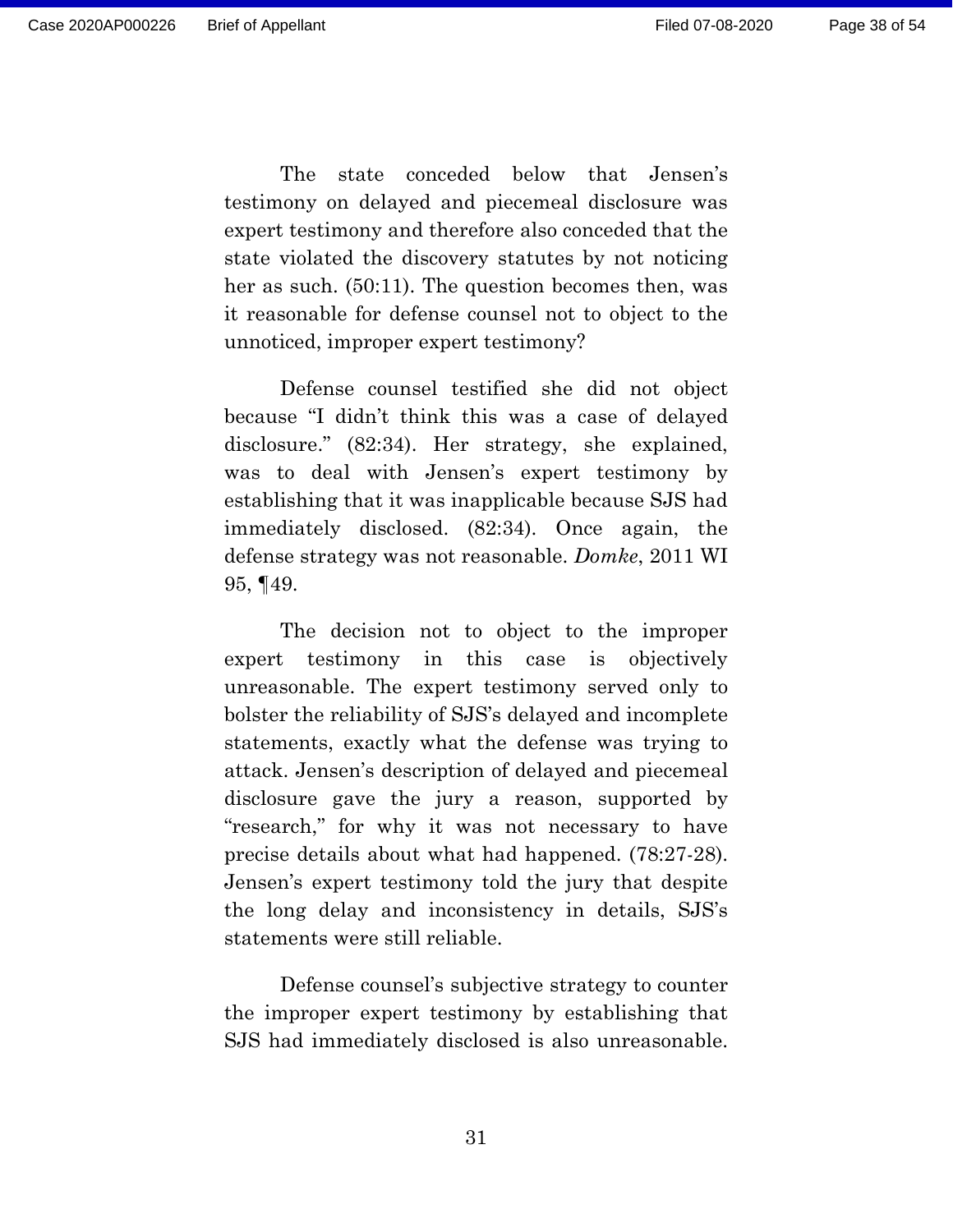Had SJS immediately disclosed, it is far more likely that the assault did in fact happen. Further, defense counsel elicited testimony from Grandma and Officer Hintz that SJS had not immediately disclosed the assault, despite SJS's testimony that he had. (78:67, 108). By impeaching SJS's testimony, defense counsel was establishing that SJS's statement of immediate disclosure was not credible; this was, therefore, a case of delayed disclosure. To attack Jensen's improper expert testimony by trying to establish this was a case of immediate disclosure – when it could have been kept out altogether – undermined defense strategy and bolstered SJS's incriminating statements; this strategy was unreasonable.

Hineman was prejudiced by counsel's failure to object because without this testimony, the jury would have been left with only the facts – that SJS never told anybody that he had been inappropriately touched by Hineman prior to the August 5 CAC interview, nearly a year after it allegedly happened, and that he never gave a specific time frame about when it happened until he testified at trial, two and one-half years later. Without Jensen's expert testimony that children may give reliable statements even when they are delayed and incomplete, the jury would have likely concluded that the lack specific details and the significant delay in disclosing must mean the child's statements were unreliable and the assault must not have happened.

32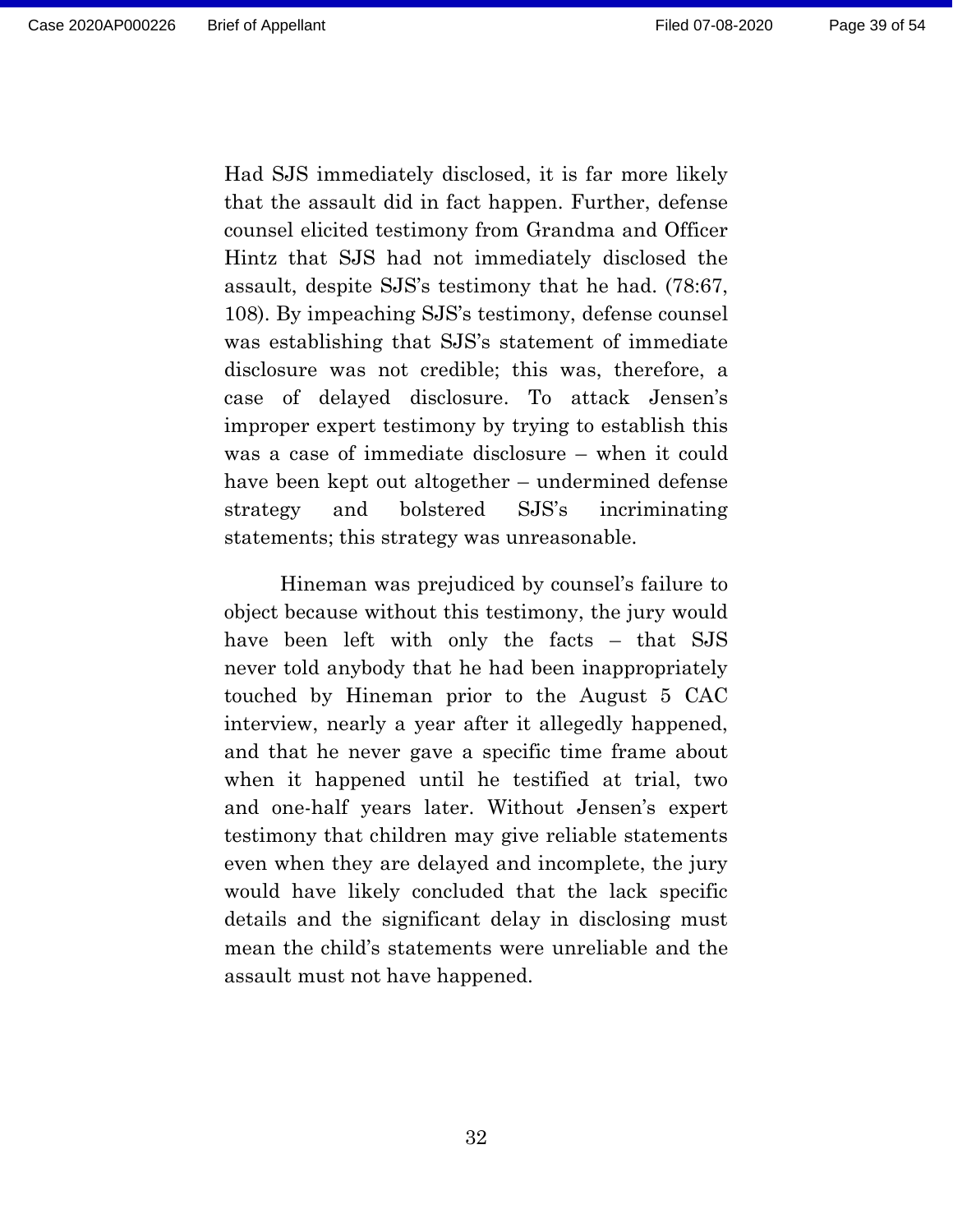Page 40 of 54

Because the state's evidence was so slim in this case, anything that strengthened the credibility of the child was prejudicial. Here, not only did the jury hear the improper expert testimony but also the prosecution highlighted it during closing, arguing SJS's accounts were reliable, just incomplete due to the recognized phenomenon of piecemeal disclosure. (79:16) It is therefore likely the jury relied on Jensen's improper expert testimony in concluding SJS was credible. There is a reasonable probability that without it, the jury would have acquitted.

<span id="page-39-0"></span>D. Conceding guilt at closing

*"I believe the sexual assault happened. It happened the day after trick-or-treating. It happened when his dad wasn't there. It would have had to happened when he was watching SJS during those two weeks."*

– Defense counsel, in closing (79:24; App. 127) (emphasis added).

It is not clear what defense counsel was trying to convey in commenting at closing that she believed the assault happened—or if, perhaps, she misspoke or lost her train of thought. What is clear is that the jury heard Hineman's sole advocate say, "I believe the assault happened." No reasonable, prudent defense attorney would ever argue this. Defense counsel performed deficiently by making these statements.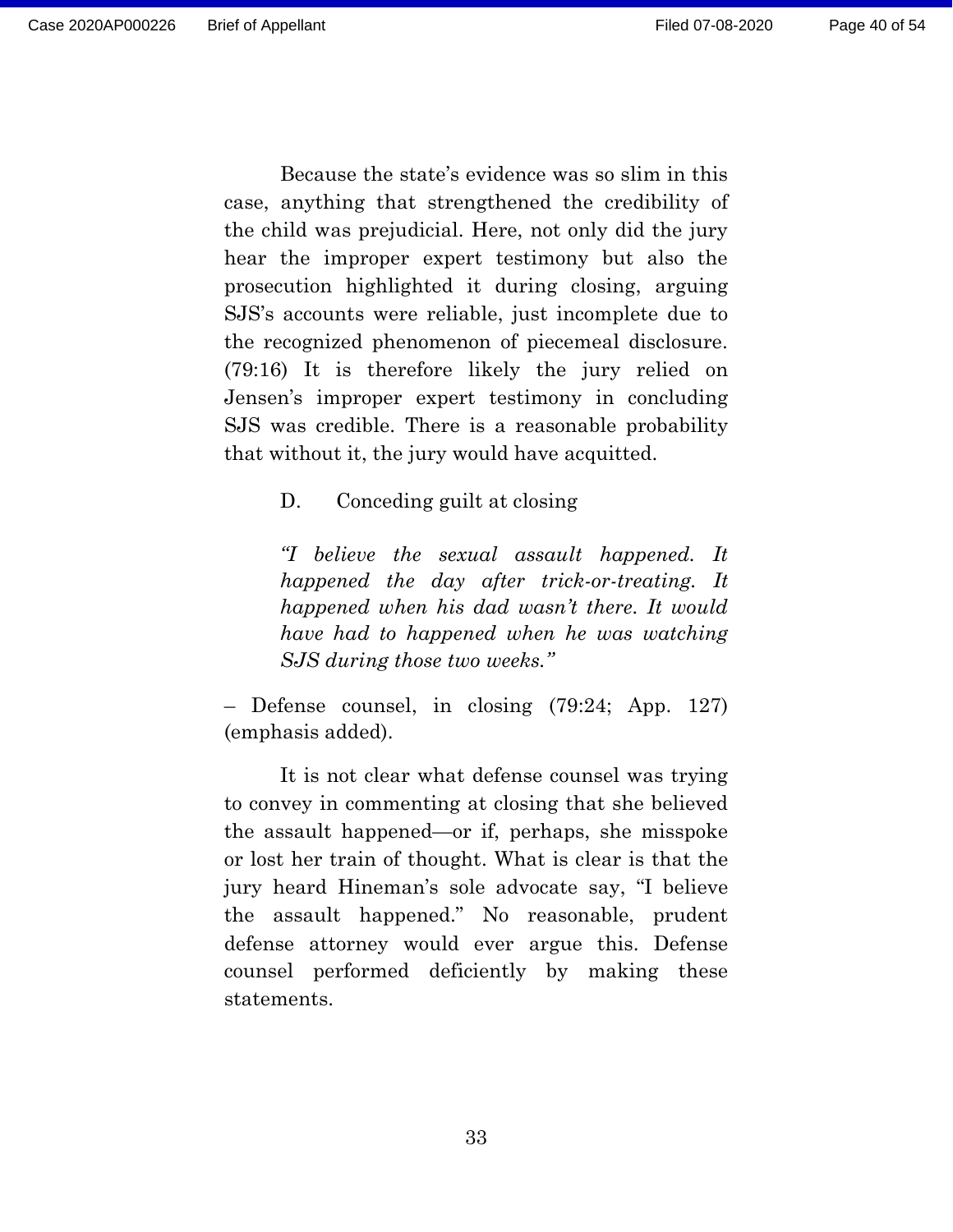In addition to the obvious fact that there could be no strategic reason for an attorney to make statements such as these, defense counsel testified she had no strategic reasons for making these statements. She testified she was not being facetious, using sarcasm or making a joke; rather, these statements were the result of some sort of mistake. (82:44).

Defense counsel speculated the court reporter must have erred. (82:44). But this was not a typo. It is not a situation where a word was misspelled or transposed. *Cf. State v. Agnello*, 226 Wis. 2d 164, 170 n.6, 593 N.W.2d 427 (1999) (transcript said "relative" but defense attorney must have said "relevant"). Defense counsel said four times that she believed the sexual assault happened, complete with details about when and where and how it happened. And in any event, the circuit court made a finding of fact that defense counsel did make these statements. (62:11).

Despite defense counsel's testimony that she had no strategic reason for making these statements however, the circuit court stated "the court recalls an incredulous tone being taken when those concessions were made, as one takes when one is indicating doubt." (62:11; App. 111) The court determined that in "speaking ironically" defense counsel had made an effective closing argument. (62:12; App. 112). If that had been defense strategy, she would have so testified. Rather defense counsel testified these statements were not made in an attempt to be ironic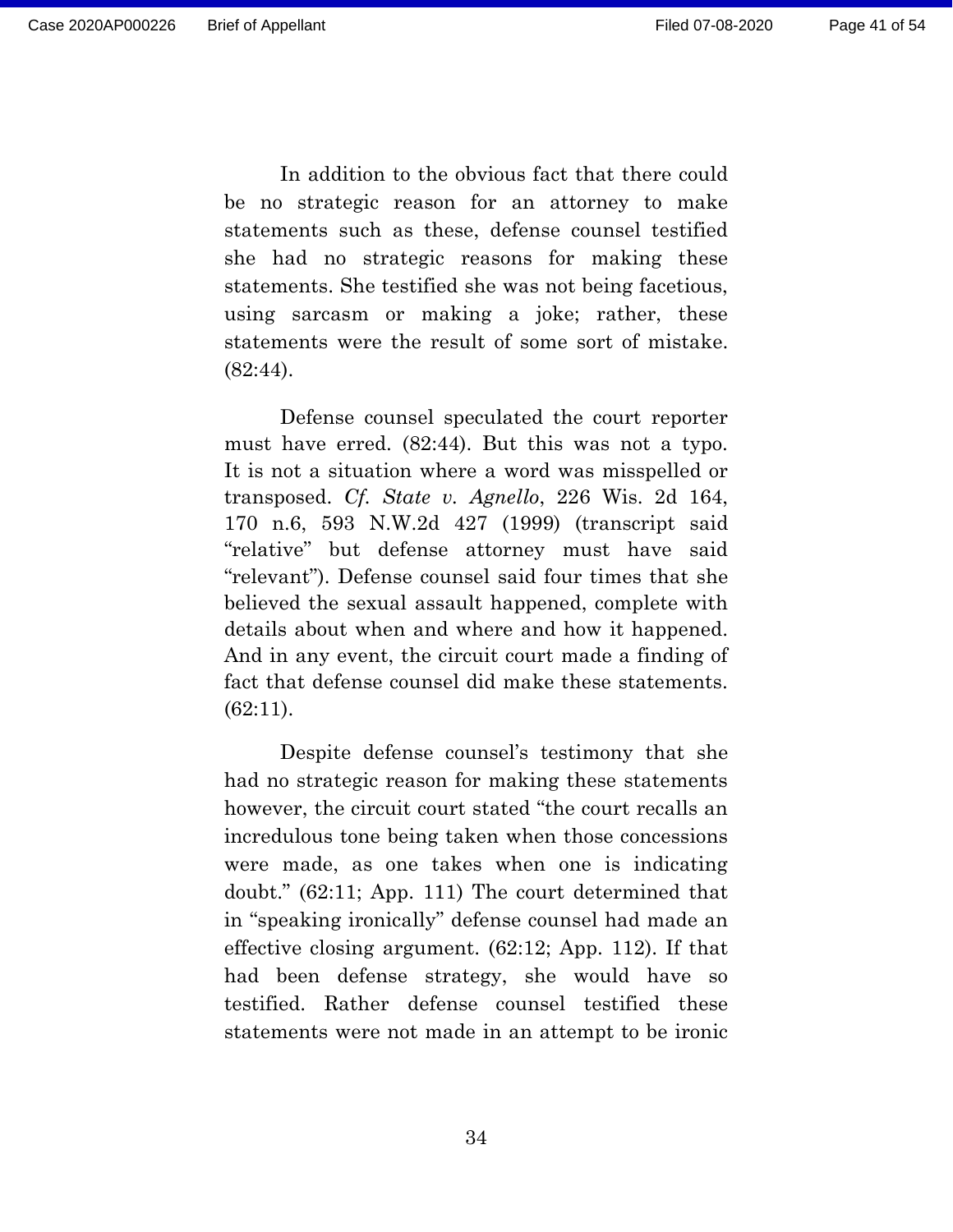– they were a mistake. The circuit court therefore erred when it provided a contrary strategic reason for making these concessions. *State v. Jenkins,* 2014 WI 59, ¶36, 355 Wis. 2d 180, 848 N.W.2d 786 (a circuit court "may not construct strategic decisions which counsel does not offer").

In addition to the fact that a circuit court can't construct a strategic reason, even if defense counsel had made these statements in an ironic spirit, this would be unreasonable. At the very least, such a strategy would necessitate very clear verbal markers that the concession of guilt should not be taken literally. Here, there were none. Conceding Hineman's guilt, regardless of the tone of voice used, was not reasonable.

In this instance, the prejudice argument is easy. It is *per se* prejudicial to concede guilt. *See e.g. United States v. Swanson*, 943 F.2d 1070 (9th Cir. 1991); *Haynes v. Cain,* 272 F.3d 757, 762 (5th Cir.2001); *United States v. Simone*, 931 F.2d 1186 (7th Cir.1991); *Francis v. Spraggins,* 720 F.2d 1190, 1193 (11th Cir.1983); *Wiley v. Sowders,* 647 F.2d 642 (6th Cir.1981).

And even if it were not *per se* prejudicial, defense counsel's comments were actually prejudicial. Defense counsel made these statements in the context of telling the jury the evidence is equivocal and contradictory. (79:22-24). Then she said that she, personally, believed the assault did happen, and in fact, she described it happening in a way that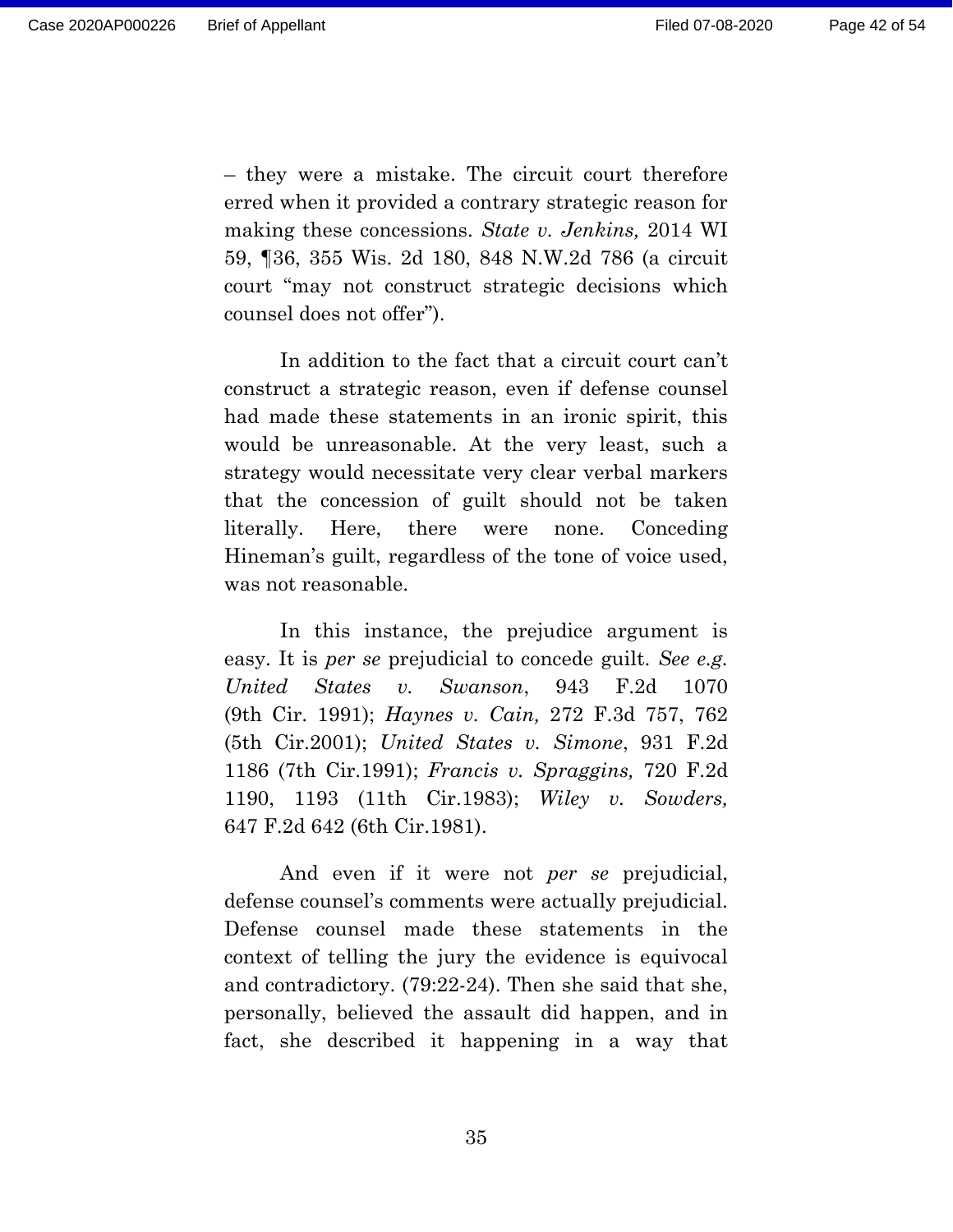matched the state's theory of guilt. (79:24). She then continued to argue that because there were so many versions of events the state had not met its burden; she did not argue Hineman was innocent. (79:22-26). In this context, defense counsel's statements that she personally believed the assault happened, had to have influenced the jury's decision. It is reasonably possible had she not said she personally believed the assault happened (and instead argued it did not) the jury would not have convicted. It is hard, if not impossible, to have confidence in the outcome of the case when the defense advocate inadvertently concedes guilt.

## <span id="page-42-0"></span>**III. Hineman Is Entitled to a New Trial in the Interests of Justice.**

An appellate court may reverse a conviction if it determines the controversy has not been fully tried. *State v. Zdzieblowski*, 2014 WI App 130, ¶24, 359 Wis. 2d 102, 857 N.W.2d 622; *see also* Wis. Stat. § 752.35. (quotation omitted). If a court determines the controversy is not fully tried, it may do so without first concluding that the outcome would be different on retrial. *Id.*

In addition to the *Brady* violation and the multiple instances of ineffective assistance of counsel, other prosecutorial errors prevented this trial from being fully tried. Namely, the state failed to notice the two expert witnesses it intended to call at trial, despite the fact that its theory of guilt was reliant on expert testimony. Further, the post-conviction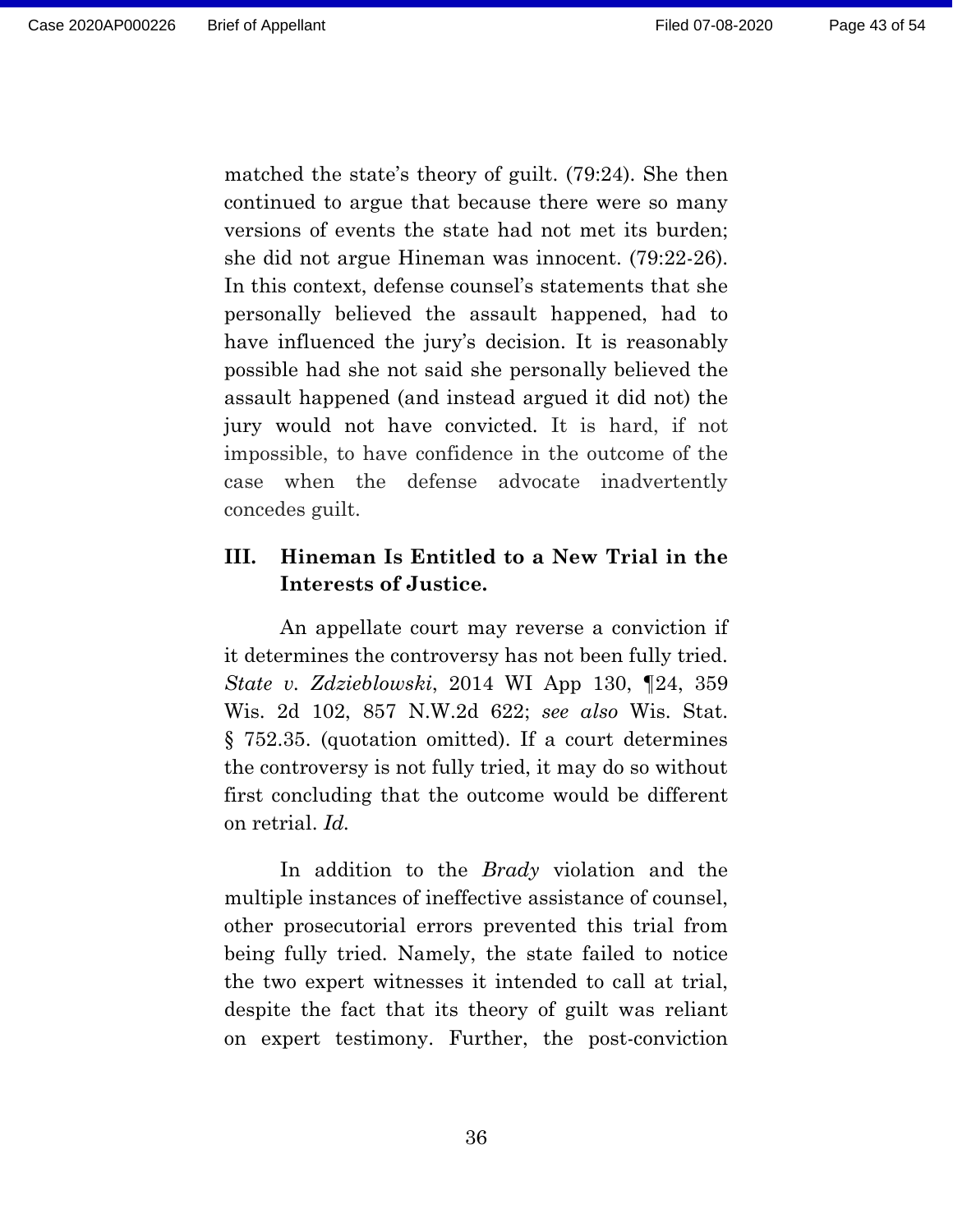discovery shows treatment records contain important information necessary to challenge the state's theory of guilt. Without a review of the record and an opportunity for the defense to use any relevant and material information, this too shows the real controversy in this case has not been not fully tried.

> <span id="page-43-0"></span>A. Prosecutorial errors prevented a full and fair trial.

The state's theory of the case wasn't rooted in the facts alone but rather, the theory of guilt was based in an application of specialized knowledge of experts. Specifically, the state was relying on Jensen's expert interpretation of the reactive behavior of a victim in the form of delayed and piecemeal disclosure to bolster SJS's statements and on Officer Hintz's specialized knowledge of the grooming behavior of sexual predators to recharacterize Hineman's objectively neutral, if not positive behavior towards SJS, into criminal acts. The fact that the state failed to notice these two witnesses as experts as required by Wis. Stat. § 971.23(e) put the defense at a severe disadvantage. Even if there were strategic reasons for not objecting to improper expert testimony and/or not moving for a mistrial after the jury heard about grooming, the state was able to advance its theory of the case without giving the statutorily required notice. Not only was this fundamentally unfair, it prevented the controversy from being fully tried.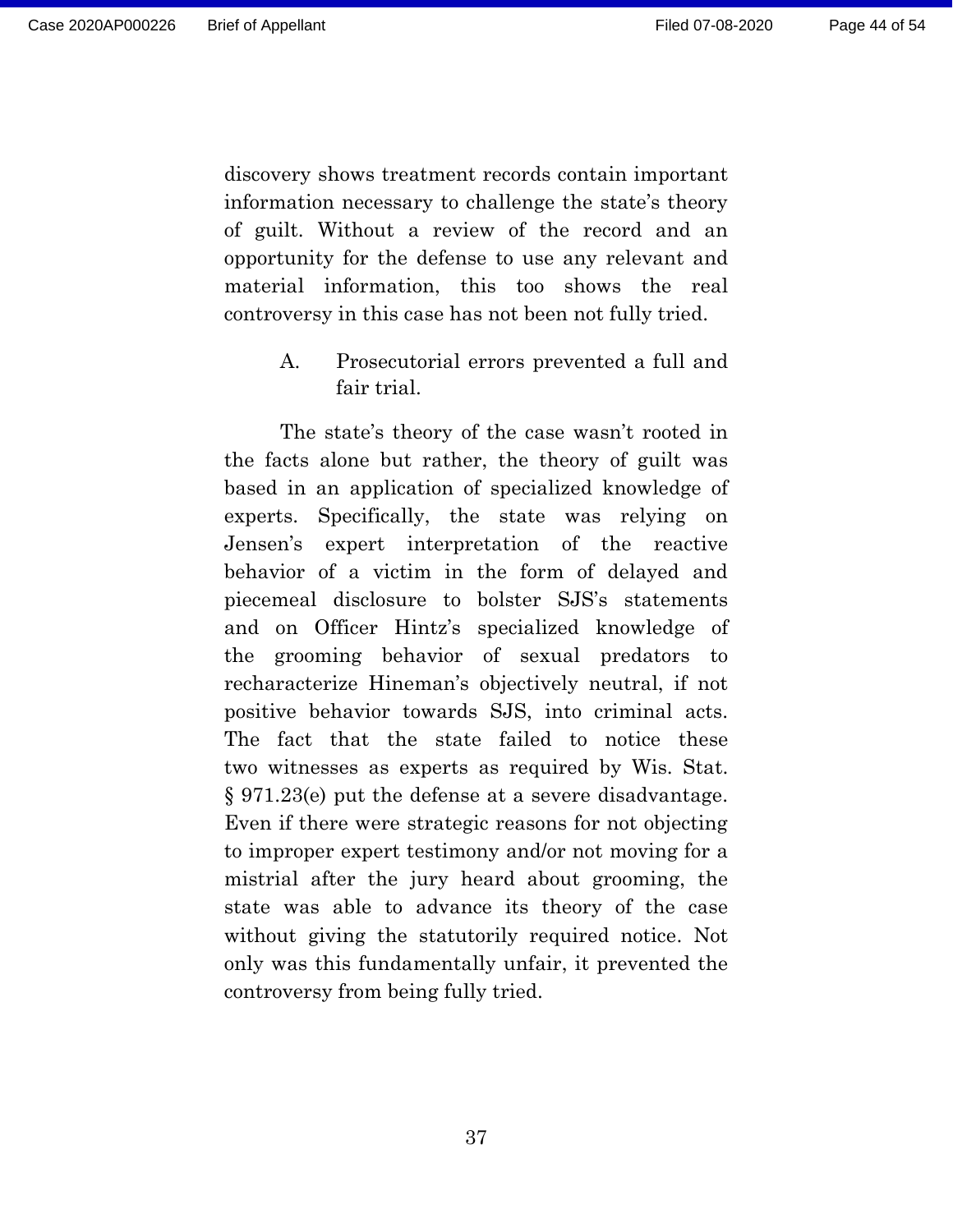Page 45 of 54

Although the defense objection to grooming testimony was sustained, it was too late. The jury was informed that the "concept of grooming" <sup>8</sup> existed and that law enforcement was trained on it for the investigation of child sex crimes. (78:92). Although the jury was not informed about the details of what grooming entails, they learned that Officer Hintz determined Hineman's gifts and attention to SJS and his family were not acts of kindness in her view but rather, due to her training, an alarming red flag. (78:91-92). Despite the objection, the jury had been introduced to another, sinister, view of these facts. Without this testimony, it is unlikely a juror would have thought it unusual, or untoward, that a man, who was there for the child's birth and in the role of step-father, would want to continue a relationship with the child.

This testimony on grooming combined with the testimony on delayed and piecemeal disclosure was fatal to the defense. If the state wished to advance its theory of the case through experts, it should have noticed them as such, and given the defense fair opportunity to respond. Defense counsel was forced to deal with the unnoticed expert testimony on her feet

<sup>8</sup> Sexual grooming is a preparatory process in which a perpetrator gradually gains a person's or family's trust with the intent to be sexually abusive. Pollack, David, "Understanding Sexual Grooming in Child Abuse Cases" Nov. 1, 2015 available at: https://www.americanbar.org/groups /child\_law/resources/child\_law\_practiceonline/child\_law\_practic e/vol-34/november-2015/understanding-sexual-grooming-inchild-abuse-cases/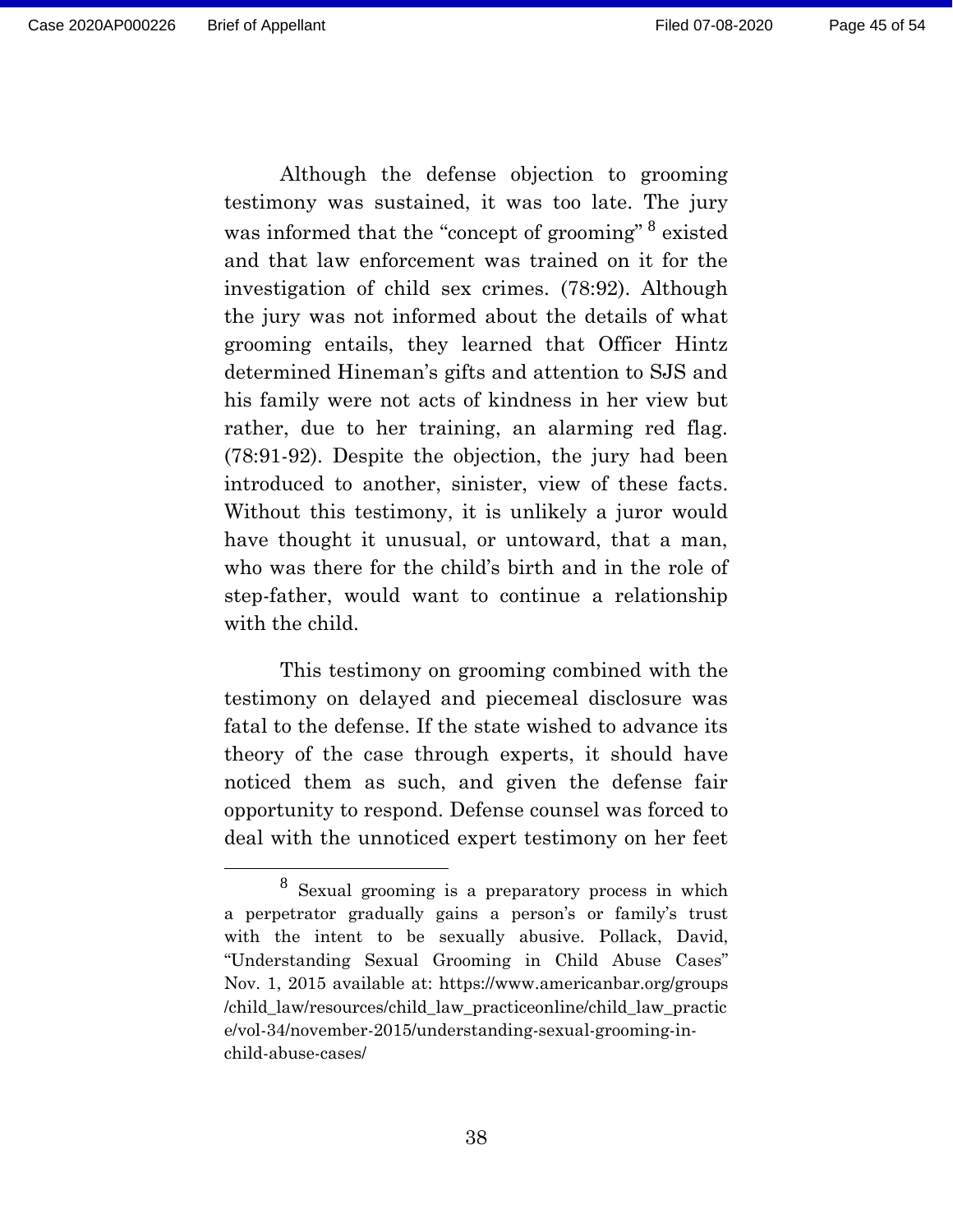and without preparation. Had the experts been noticed as required by law, it is likely the trial preparation and strategy on how to deal with their proposed testimony would have been more thought through and complete. In other words, the state's theory of guilt would have been subject to adversarial testing in the manner proscribed by law, allowing for the controversy to be fully tried. Because this did not happen, in the interests of justice Hineman is entitled to a new trial.

> <span id="page-45-0"></span>B. An in camera review of SJS's treatment records is necessary to fully try this controversy.

The information obtained postconviction shows that this case went to trial after an incomplete investigation. While it is arguable that there is a meritorious claim that trial counsel was deficient for not filing a *Shiffra/Green* motion to obtain an in camera review of SJS's treatment records based on the information she had in her possession prior to trial, the fact is that due to her deficiencies as well as the state's failure to disclose the March 12 report, trial counsel was not in possession of information that would have significantly strengthened a *Shiffra/Green* motion. Now that the information is known, the *Shiffra/Green* relevancy standard to obtain an in camera review would be easily met.

Under *Shiffra/Green* a defendant may obtain otherwise confidential or privileged evidence prior to trial if the court conducts an in camera review and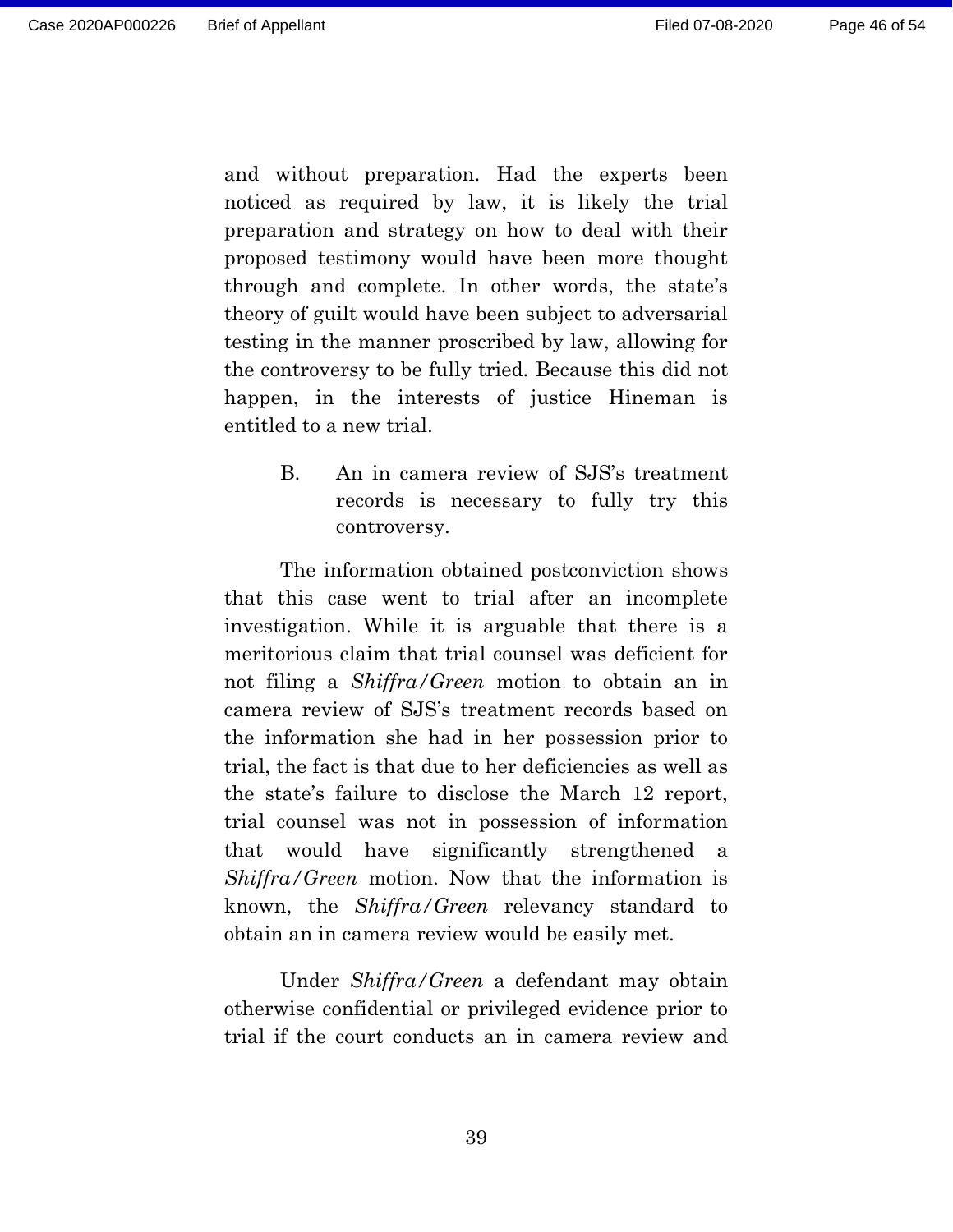determines the sought after information is relevant and material to the defense. *Shiffra,* 175 Wis. 2d 600; *Green*, 253 Wis. 2d 356; *see also Ritchie*, 480 U.S. 39. A defendant must "set forth, in good faith, a specific factual basis demonstrating a reasonable likelihood that the records contain relevant information necessary to a determination of guilt or innocence and is not merely cumulative to other evidence available to the defendant." *Green*, 253 Wis. 2d 356, ¶34. If a defendant meets the initial relevancy burden under *Shiffra/Green* for in camera review, the court reviews the records in camera to "determine whether the records contain any relevant information that is 'material' to the defense of the accused." *State v. Solberg*, 211 Wis. 2d 372, 386, 564 N.W.2d 775 (1997) (*quoting Ritchie*, 480 U.S. at 58).

There is more than a reasonable likelihood that SJS's records contain additional relevant information necessary to a fair determination of Hineman guilt or innocence. Medical records showing no signs of sexual abuse are clearly helpful to the defense. So too are therapy records. The way in which the therapist or school counselor addressed her concerns about the alleged abuse with SJS is relevant to Hineman's defense. Research shows therapeutic treatments may affect the reliability of memory. See Ex. 4 at 3. Effective therapies can include the regular revisiting, discussion and even reconstruction of the alleged event but as a result these legitimate therapies create false memories. (58:3, 8). Further, therapy discussions about the family relationship with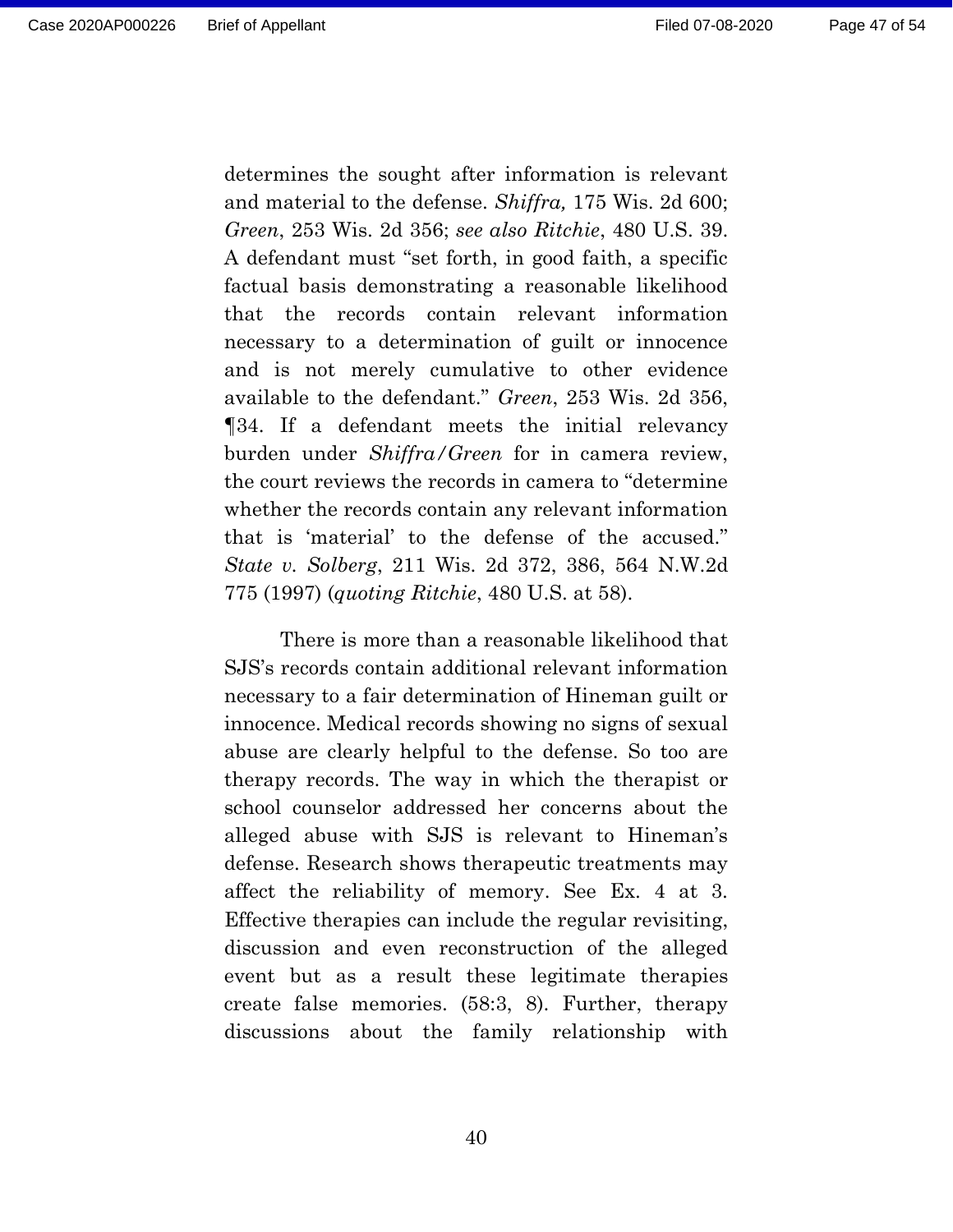Hineman would also affect SJS's recollections and event report. (58:8). All discussions with the therapist concerning abuse, "Uncle Jeff," family relationships and sex, are therefore relevant to reliability of SJS's eventual statements during the CAC interview and at trial.

Importantly, the therapy records (from both the school counselor and the private therapist) would also document any conversations between the therapist, Dad, school personnel and SJS. It is currently unknown how exactly Hineman became identified as the source of SJS's knowledge about oral sex practices. It is not clear if SJS spontaneously told Dad Hineman had told him about oral sex or if SJS provided information to Dad in response to questioning after Dad was told about the reporter's concerns. It is also not clear when the reporters spoke with SJS and when they did, whether SJS was asked about Hineman or inappropriate sexual touching. A review of the therapy records is necessary to determine how exactly Hineman was implicated as the source of SJS's information and the extent to which repeated conversations may have made SJS susceptible to suggestion.

Further, if Hineman was implicated on Dad's statement alone, there are reasons to believe Dad had a motive to implicate Hineman. Dad has a criminal history and was charged with two counts of sexual assault of a child in 1997. *See* Racine County case 97CF455. It is reasonably possible that Dad's implication of Hineman was to deflect attention away

41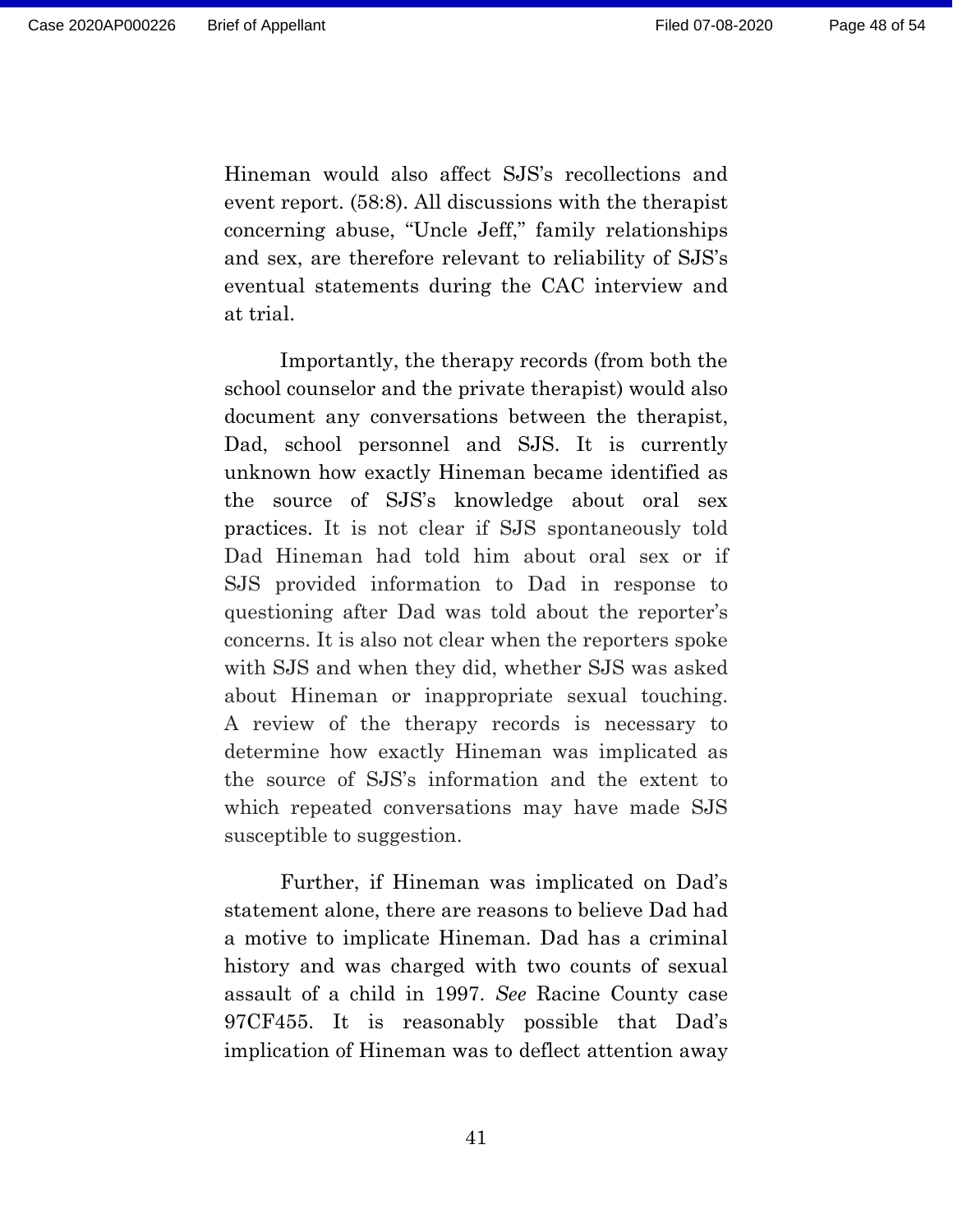from an investigation into his own behavior. This theory is corroborated by Officer Hintz July 14 police report which states Dad was "confused and nervous" when law enforcement first questioned him about the situation. (41:31; App. 114). In addition, when Hineman was interviewed, he reported to law enforcement that he had concerns about parental neglect (including excessive drinking, yelling at and hitting SJS, not laundering SJS's clothes) in the S. home. (41:80). Although these allegations of neglect do not appear to have been investigated, they again show that Dad had a motive for deflecting attention away from his own behaviors.

The defense has a due process right to challenge the way Hineman became a suspect and the therapy records are necessary to do this effectively. Without an in camera review for relevant, material information, this controversy has not been fully tried. Hineman is entitled to a new trial.

\* \* \*

This case involves multiple, significant errors and little evidence of guilt. A conviction that is the result of a multitude of errors not only puts the integrity of the criminal justice system at stake, it also puts the rights of future innocently accused at stake. It is imperative that if Hineman, or anyone else in his shoes, is convicted of this crime, it is the product of all the procedural and substantive protections provided under the Constitution and the

42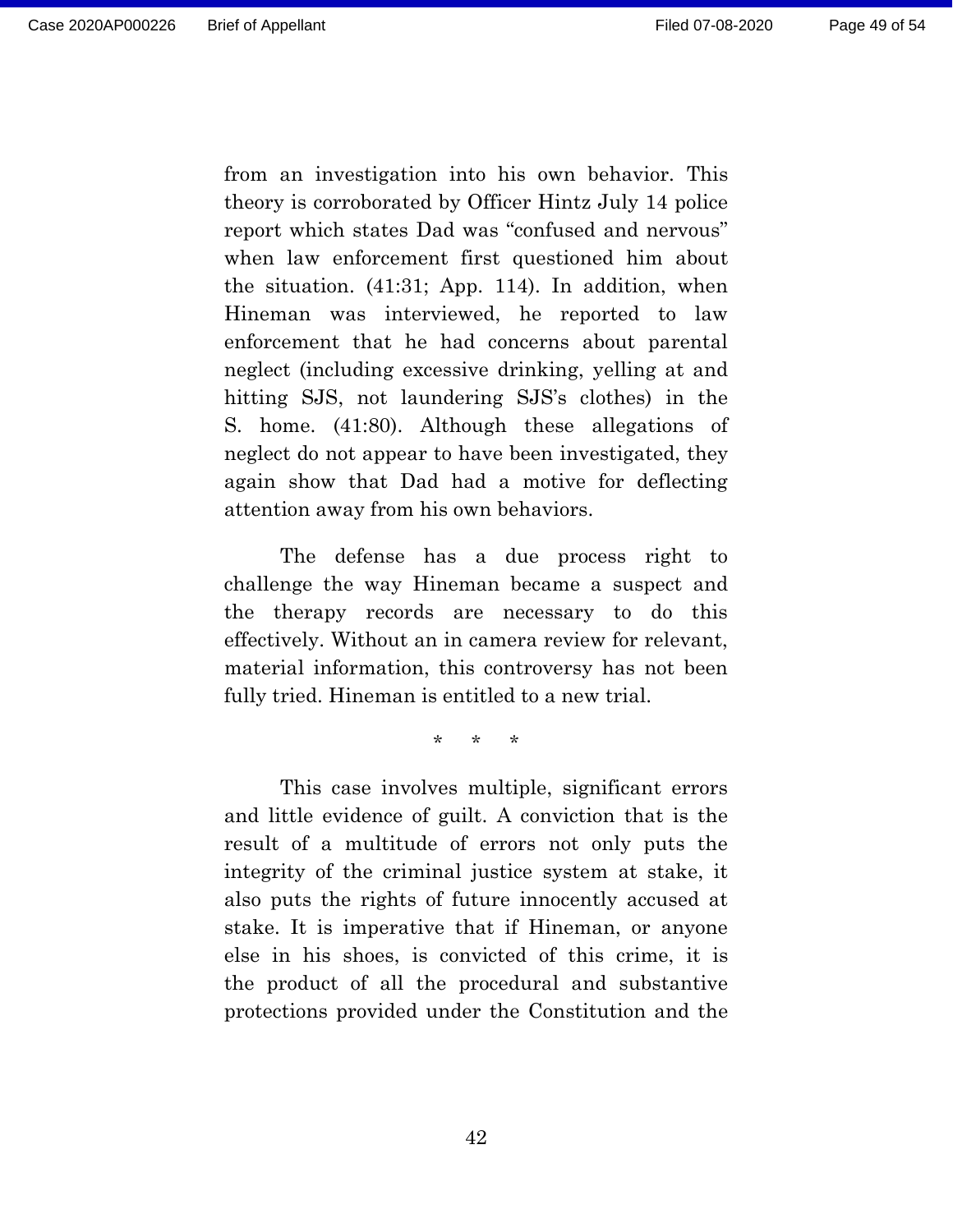law. Because Hineman did not receive that in his trial, he is entitled to a new one.

#### **CONCLUSION**

<span id="page-49-0"></span>For the reasons stated, Jeffrey L. Hineman respectfully requests that the court reverse his conviction and remand for a new trial.

Dated and filed by U.S. Mail this 3rd day of July, 2020

Respectfully submitted,

FRANCES REYNOLDS COLBERT Assistant State Public Defender State Bar No. 1050435

Office of the State Public Defender Post Office Box 7862 Madison, WI 53707-7862 (608) 266-8374 colbertf@opd.wi.gov

Attorney for Defendant-Appellant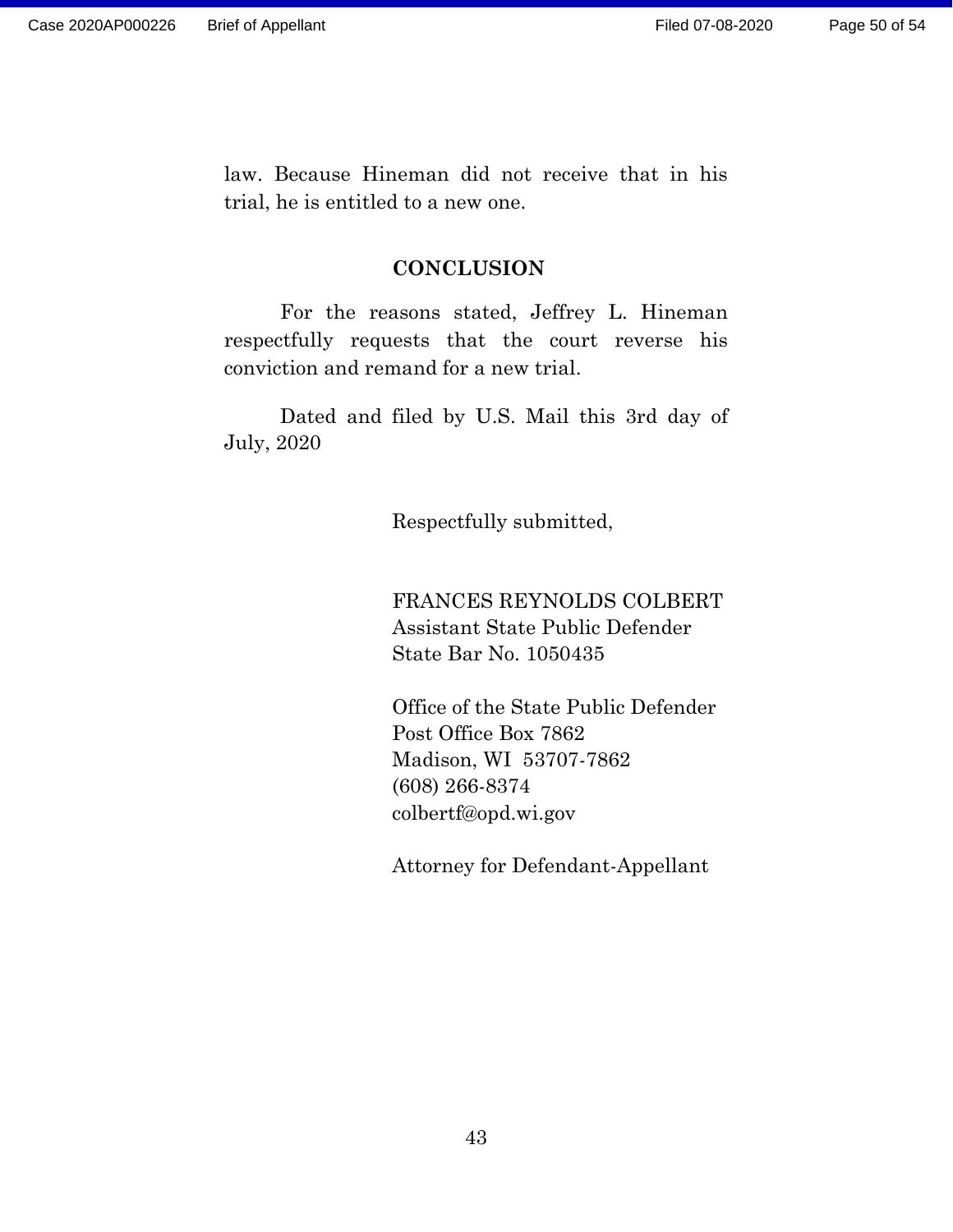#### **CERTIFICATION AS TO FORM/LENGTH**

I hereby certify that this brief conforms to the rules contained in  $\S$  809.19(8)(b) and (c) for a brief produced with a proportional serif font. The length of this brief is 9,283 words.

## **CERTIFICATE OF COMPLIANCE WITH RULE 809.19(12)**

I hereby certify that I have submitted an electronic copy of this brief, excluding the appendix, if any, which complies with the requirements of § 809.19(12). I further certify that this electronic brief is identical in content and format to the printed form of the brief filed on or after this date.

A copy of this certificate has been served with the paper copies of this brief filed with the court and served on all opposing parties.

Dated and filed by U.S. Mail this 3rd day of July, 2020.

Signed:

FRANCES REYNOLDS COLBERT Assistant State Public Defender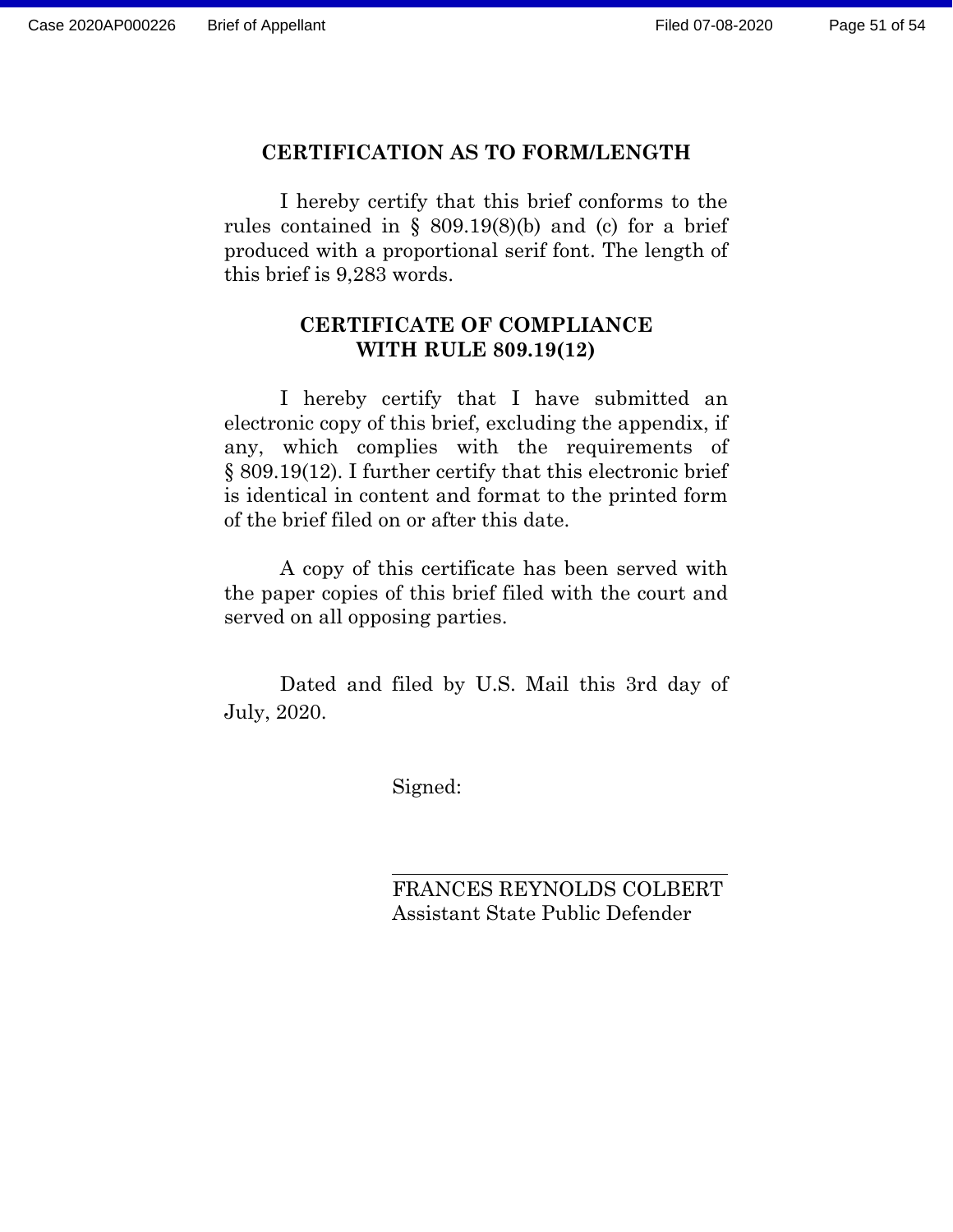#### **CERTIFICATION AS TO APPENDIX**

I hereby certify that filed with this brief, either as a separate document or as a part of this brief, is an appendix that complies with  $\S$  809.19(2)(a) and that contains, at a minimum: (1) a table of contents; (2) the findings or opinion of the circuit court; (3) a copy of any unpublished opinion cited under  $\S$  809.23(3)(a) or (b); and (4) portions of the record essential to an understanding of the issues raised, including oral or written rulings or decisions showing the circuit court's reasoning regarding those issues.

I further certify that if this appeal is taken from a circuit court order or judgment entered in a judicial review of an administrative decision, the appendix contains the findings of fact and conclusions of law, if any, and final decision of the administrative agency.

I further certify that if the record is required by law to be confidential, the portions of the record included in the appendix are reproduced using one or more initials or other appropriate pseudonym or designation instead of full names of persons, specifically including juveniles and parents of juveniles, with a notation that the portions of the record have been so reproduced to preserve confidentiality and with appropriate references to the record.

Dated and filed by U.S. Mail this 3rd day of July, 2020.

Signed:

FRANCES REYNOLDS COLBERT Assistant State Public Defender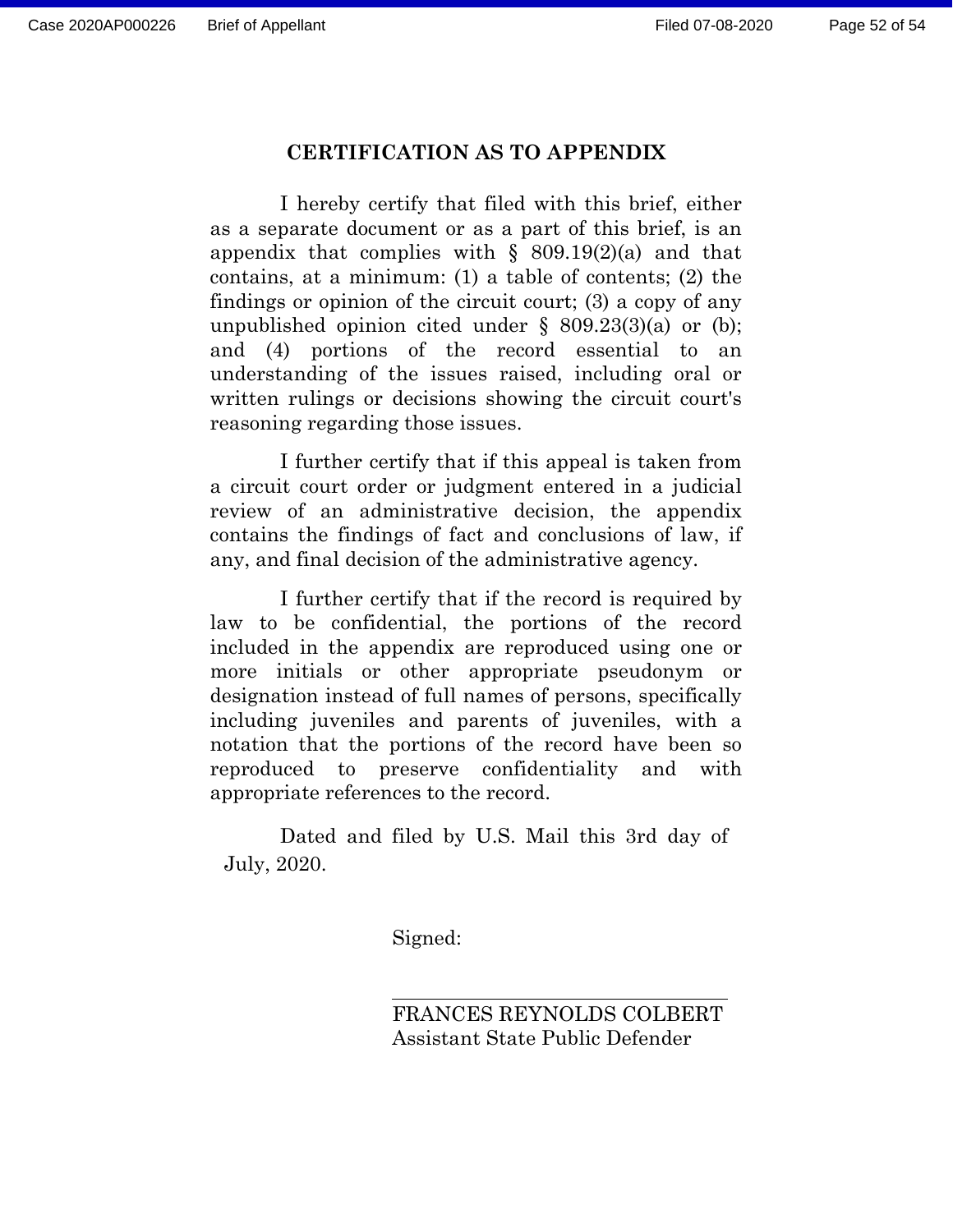# <span id="page-52-0"></span>**A P P E N D I X**